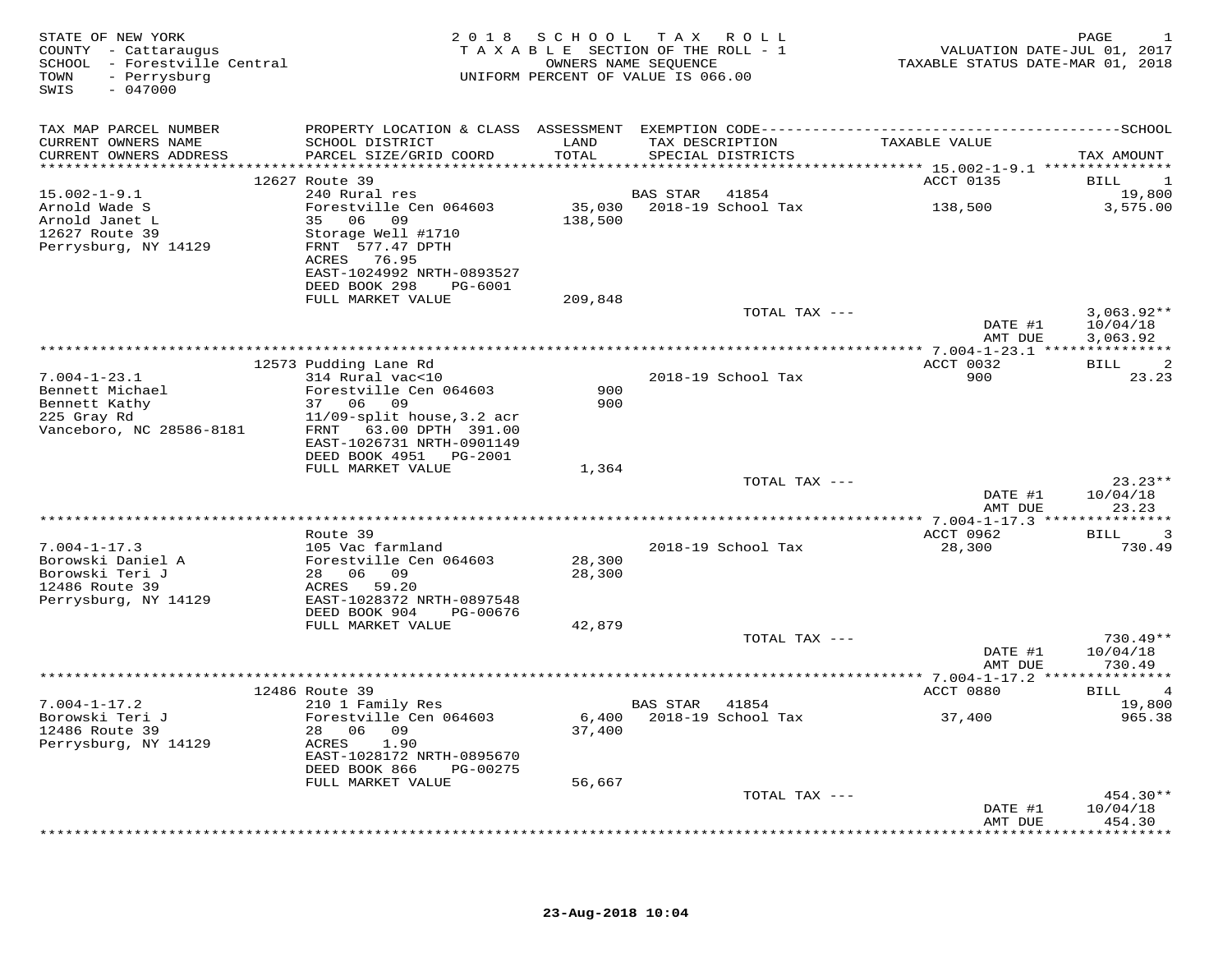| STATE OF NEW YORK<br>COUNTY - Cattaraugus<br>SCHOOL - Forestville Central<br>TOWN<br>- Perrysburg<br>SWIS<br>$-047000$ | 2 0 1 8                                                   | S C H O O L<br>TAXABLE SECTION OF THE ROLL - 1<br>UNIFORM PERCENT OF VALUE IS 066.00 | OWNERS NAME SEQUENCE | TAX ROLL                             | TAXABLE STATUS DATE-MAR 01, 2018 | PAGE<br>VALUATION DATE-JUL 01, 2017 |
|------------------------------------------------------------------------------------------------------------------------|-----------------------------------------------------------|--------------------------------------------------------------------------------------|----------------------|--------------------------------------|----------------------------------|-------------------------------------|
| TAX MAP PARCEL NUMBER                                                                                                  |                                                           |                                                                                      |                      |                                      |                                  |                                     |
| CURRENT OWNERS NAME<br>CURRENT OWNERS ADDRESS                                                                          | SCHOOL DISTRICT<br>PARCEL SIZE/GRID COORD                 | LAND<br>TOTAL                                                                        |                      | TAX DESCRIPTION<br>SPECIAL DISTRICTS | TAXABLE VALUE                    | TAX AMOUNT                          |
|                                                                                                                        | 10400 Edwards Corners Rd                                  |                                                                                      |                      |                                      | ACCT 0128                        | <b>BILL</b><br>5                    |
| $15.002 - 1 - 11.1$                                                                                                    | 270 Mfg housing                                           |                                                                                      | BAS STAR             | 41854                                |                                  | 19,800                              |
| Bova Timothy                                                                                                           | Forestville Cen 064603                                    | 8,400                                                                                |                      | 2018-19 School Tax                   | 42,800                           | 1,104.77                            |
| Bova Stacey                                                                                                            | 27 06 09                                                  | 42,800                                                                               |                      |                                      |                                  |                                     |
| 10400 Edwards Corners Rd                                                                                               | 3.25<br>ACRES                                             |                                                                                      |                      |                                      |                                  |                                     |
| Perrysburg, NY 14129                                                                                                   | EAST-1027577 NRTH-0894450                                 |                                                                                      |                      |                                      |                                  |                                     |
|                                                                                                                        | DEED BOOK 1515 PG-8001                                    |                                                                                      |                      |                                      |                                  |                                     |
|                                                                                                                        | FULL MARKET VALUE                                         | 64,848                                                                               |                      | TOTAL TAX ---                        |                                  | 593.68**                            |
|                                                                                                                        |                                                           |                                                                                      |                      |                                      | DATE #1                          | 10/04/18                            |
|                                                                                                                        |                                                           |                                                                                      |                      |                                      | AMT DUE                          | 593.68                              |
|                                                                                                                        |                                                           |                                                                                      |                      |                                      |                                  |                                     |
|                                                                                                                        | 12457 Route 39                                            |                                                                                      |                      |                                      | ACCT 1012                        | <b>BILL</b><br>6                    |
| $15.002 - 1 - 14.2$                                                                                                    | 210 1 Family Res                                          |                                                                                      | <b>BAS STAR</b>      | 41854                                |                                  | 19,800                              |
| Butcher Ricky D                                                                                                        | Forestville Cen 064603                                    | 6,300                                                                                |                      | 2018-19 School Tax                   | 72,100                           | 1,861.07                            |
| Butcher Martha M<br>12457 Route 39                                                                                     | 27 06 09<br>1.85<br>ACRES                                 | 72,100                                                                               |                      |                                      |                                  |                                     |
| Perrysburg, NY 14129                                                                                                   | EAST-1028477 NRTH-0895257                                 |                                                                                      |                      |                                      |                                  |                                     |
|                                                                                                                        | DEED BOOK 00934 PG-00578                                  |                                                                                      |                      |                                      |                                  |                                     |
|                                                                                                                        | FULL MARKET VALUE                                         | 109,242                                                                              |                      |                                      |                                  |                                     |
|                                                                                                                        |                                                           |                                                                                      |                      | TOTAL TAX ---                        |                                  | $1,349.98**$                        |
|                                                                                                                        |                                                           |                                                                                      |                      |                                      | DATE #1<br>AMT DUE               | 10/04/18<br>1,349.98                |
|                                                                                                                        |                                                           |                                                                                      |                      |                                      | ************* 15.002-1-13 *****  | ***********                         |
| $15.002 - 1 - 13$                                                                                                      | 10338 Edwards Corners Rd<br>240 Rural res                 |                                                                                      | <b>BAS STAR</b>      | 41854                                | ACCT 0758                        | $7\phantom{.0}$<br>BILL<br>19,800   |
| Czarnota Ronald A                                                                                                      | Forestville Cen 064603                                    | 49,620                                                                               |                      | 2018-19 School Tax                   | 139,320                          | 3,596.17                            |
| Czarnota Barbara                                                                                                       | 27 06 09                                                  | 139,320                                                                              |                      |                                      |                                  |                                     |
| 10338 Edwards Cr Rd                                                                                                    | ACRES 65.12                                               |                                                                                      |                      |                                      |                                  |                                     |
| Perrysburg, NY 14129                                                                                                   | EAST-1027804 NRTH-0892969                                 |                                                                                      |                      |                                      |                                  |                                     |
|                                                                                                                        | FULL MARKET VALUE                                         | 211,091                                                                              |                      |                                      |                                  |                                     |
|                                                                                                                        |                                                           |                                                                                      |                      | TOTAL TAX ---                        | DATE #1                          | $3,085.09**$<br>10/04/18            |
|                                                                                                                        |                                                           |                                                                                      |                      |                                      | AMT DUE                          | 3,085.09                            |
|                                                                                                                        |                                                           |                                                                                      |                      |                                      |                                  |                                     |
|                                                                                                                        | 10784 County Line Rd                                      |                                                                                      |                      |                                      | ACCT 1240                        | BILL<br>8                           |
| $7.004 - 1 - 48.5$                                                                                                     | 210 1 Family Res                                          |                                                                                      |                      | 2018-19 School Tax                   | 81,700                           | 2,108.86                            |
| Dailey Sandra K                                                                                                        | Forestville Cen 064603                                    | 6,500                                                                                |                      |                                      |                                  |                                     |
| 10784 County Line Rd                                                                                                   | $3/10$ -split from $1-48.3$<br>ACRES<br>2.00 BANK<br>0.55 | 81,700                                                                               |                      |                                      |                                  |                                     |
| Forestville, NY 14062                                                                                                  | EAST-1019670 NRTH-0900575                                 |                                                                                      |                      |                                      |                                  |                                     |
|                                                                                                                        | DEED BOOK 25929 PG-4002                                   |                                                                                      |                      |                                      |                                  |                                     |
|                                                                                                                        | FULL MARKET VALUE                                         | 123,788                                                                              |                      |                                      |                                  |                                     |
|                                                                                                                        |                                                           |                                                                                      |                      | TOTAL TAX ---                        |                                  | $2,108.86**$                        |
|                                                                                                                        |                                                           |                                                                                      |                      |                                      | DATE #1                          | 10/04/18                            |
|                                                                                                                        |                                                           |                                                                                      |                      |                                      | AMT DUE                          | 2,108.86                            |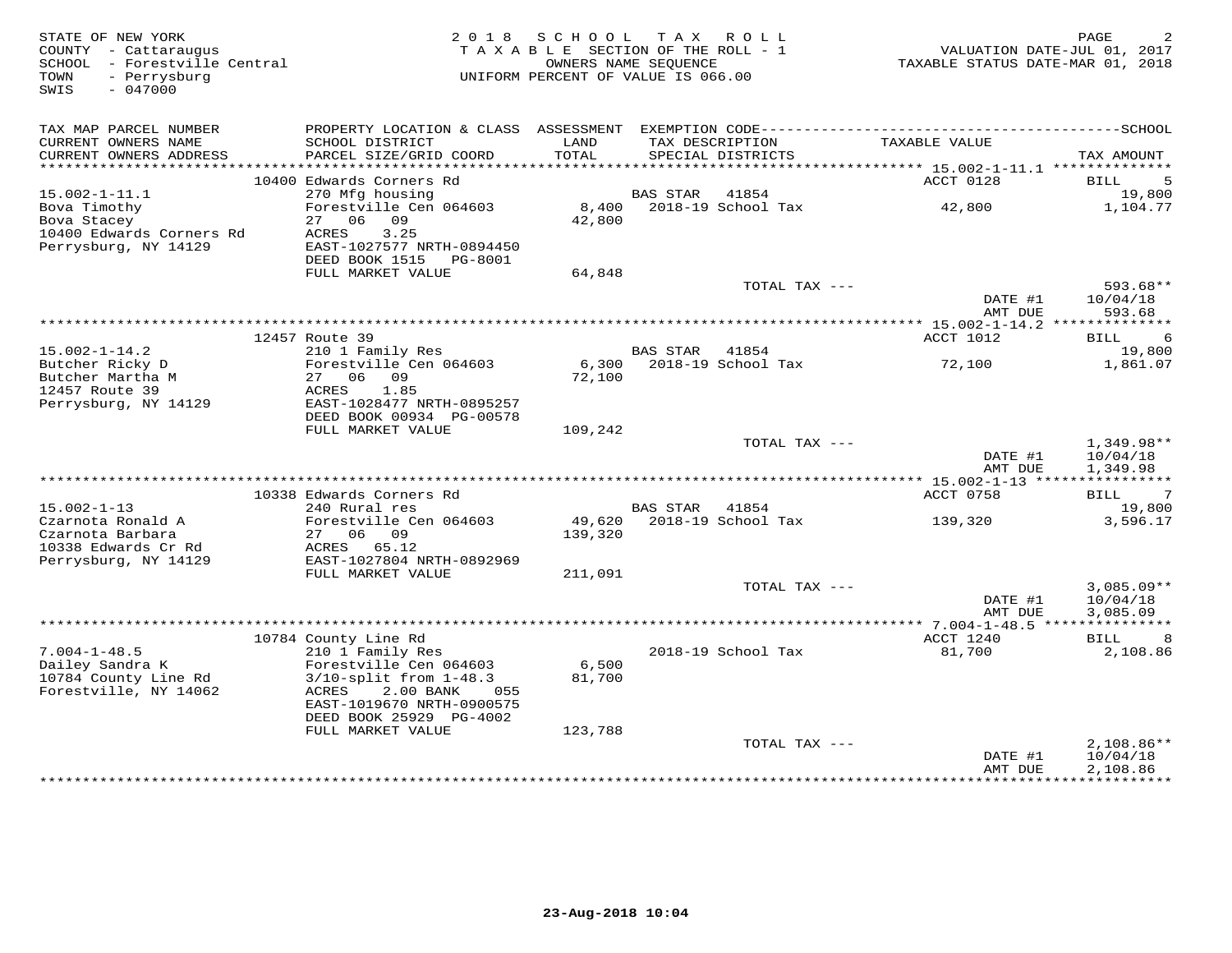| STATE OF NEW YORK<br>COUNTY - Cattaraugus<br>SCHOOL - Forestville Central<br>- Perrysburg<br>TOWN<br>$-047000$<br>SWIS |                                                                                                                                                                                                 |                   | 2018 SCHOOL TAX ROLL<br>TAXABLE SECTION OF THE ROLL - 1<br>OWNERS NAME SEQUENCE<br>UNIFORM PERCENT OF VALUE IS 066.00 | VALUATION DATE-JUL 01, 2017<br>TAXABLE STATUS DATE-MAR 01, 2018 | PAGE                                                   |
|------------------------------------------------------------------------------------------------------------------------|-------------------------------------------------------------------------------------------------------------------------------------------------------------------------------------------------|-------------------|-----------------------------------------------------------------------------------------------------------------------|-----------------------------------------------------------------|--------------------------------------------------------|
| TAX MAP PARCEL NUMBER<br>CURRENT OWNERS NAME<br>CURRENT OWNERS ADDRESS                                                 | SCHOOL DISTRICT<br>PARCEL SIZE/GRID COORD                                                                                                                                                       | LAND<br>TOTAL     | TAX DESCRIPTION<br>SPECIAL DISTRICTS                                                                                  | TAXABLE VALUE                                                   | TAX AMOUNT                                             |
| $7.004 - 1 - 31.3$<br>Davis Bonita L<br>Whitcomb James L<br>12694 Route 39<br>Perrysburg, NY 14129                     | 12694 Route 39<br>270 Mfg housing<br>Forestville Cen 064603<br>36 06 09<br>Ff 200.00<br>2.85<br>ACRES<br>EAST-1024629 NRTH-0895964<br>DEED BOOK 28999 PG-9001                                   | 7,200<br>31,000   | 2018-19 School Tax                                                                                                    | ACCT 0297<br>31,000                                             | 9<br>BILL<br>800.18                                    |
|                                                                                                                        | FULL MARKET VALUE                                                                                                                                                                               | 46,970            | TOTAL TAX ---                                                                                                         | DATE #1                                                         | 800.18**<br>10/04/18                                   |
|                                                                                                                        |                                                                                                                                                                                                 |                   |                                                                                                                       | AMT DUE                                                         | 800.18                                                 |
|                                                                                                                        | 12816 Route 39                                                                                                                                                                                  |                   |                                                                                                                       | ACCT 0837                                                       | 10<br>BILL                                             |
| $7.004 - 1 - 40.2$<br>Davis Eber J<br>Davis Bonita L<br>12806 Route 39<br>South Dayton, NY 14138                       | 210 1 Family Res<br>Forestville Cen 064603<br>44 06 09<br>ACRES 11.60<br>EAST-1022037 NRTH-0896416<br>DEED BOOK 869<br>PG-00714                                                                 | 7,100<br>47,200   | BAS STAR<br>41854<br>2018-19 School Tax                                                                               | 47,200                                                          | 19,800<br>1,218.34                                     |
|                                                                                                                        | FULL MARKET VALUE                                                                                                                                                                               | 71,515            | TOTAL TAX ---                                                                                                         | DATE #1                                                         | $707.26**$<br>10/04/18                                 |
|                                                                                                                        |                                                                                                                                                                                                 |                   |                                                                                                                       | AMT DUE                                                         | 707.26                                                 |
| $7.004 - 1 - 29.1$<br>Dubaj George<br>Dubaj Deborah<br>48 Seneca St<br>Gowanda, NY 14070                               | 12596 Route 39<br>312 Vac w/imprv<br>Forestville Cen 064603<br>36 06 09<br>1 Gas Well<br>$8/12$ -splt house, 1.90 ac o<br>ACRES<br>2.75<br>EAST-1025896 NRTH-0895831<br>DEED BOOK 26394 PG-6001 | 7,600<br>8,600    | 2018-19 School Tax                                                                                                    | ACCT 0513<br>8,600                                              | <b>BILL</b><br>11<br>221.99                            |
|                                                                                                                        | FULL MARKET VALUE                                                                                                                                                                               | 13,030            | TOTAL TAX ---                                                                                                         | DATE #1                                                         | 221.99**<br>10/04/18                                   |
|                                                                                                                        |                                                                                                                                                                                                 |                   |                                                                                                                       | AMT DUE                                                         | 221.99                                                 |
|                                                                                                                        | 12905 Route 39                                                                                                                                                                                  |                   |                                                                                                                       | ACCT 1231                                                       | <b>BILL</b><br>12                                      |
| $15.002 - 1 - 4.2$<br>Duliba Ronald<br>12905 Route 39<br>South Dayton, NY 14138                                        | 210 1 Family Res<br>Forestville Cen 064603<br>$8/09$ -split from $1-4$<br>ACRES<br>1.75<br>EAST-1020525 NRTH-0895496<br>DEED BOOK 12656 PG-4001<br>FULL MARKET VALUE                            | 66,500<br>100,758 | BAS STAR 41854<br>5,500 2018-19 School Tax                                                                            | 66,500                                                          | 19,800<br>1,716.52                                     |
|                                                                                                                        |                                                                                                                                                                                                 |                   | TOTAL TAX ---                                                                                                         |                                                                 | $1,205.43**$                                           |
|                                                                                                                        |                                                                                                                                                                                                 |                   |                                                                                                                       | DATE #1<br>AMT DUE<br>**************                            | 10/04/18<br>1,205.43<br><b>. * * * * * * * * * *</b> * |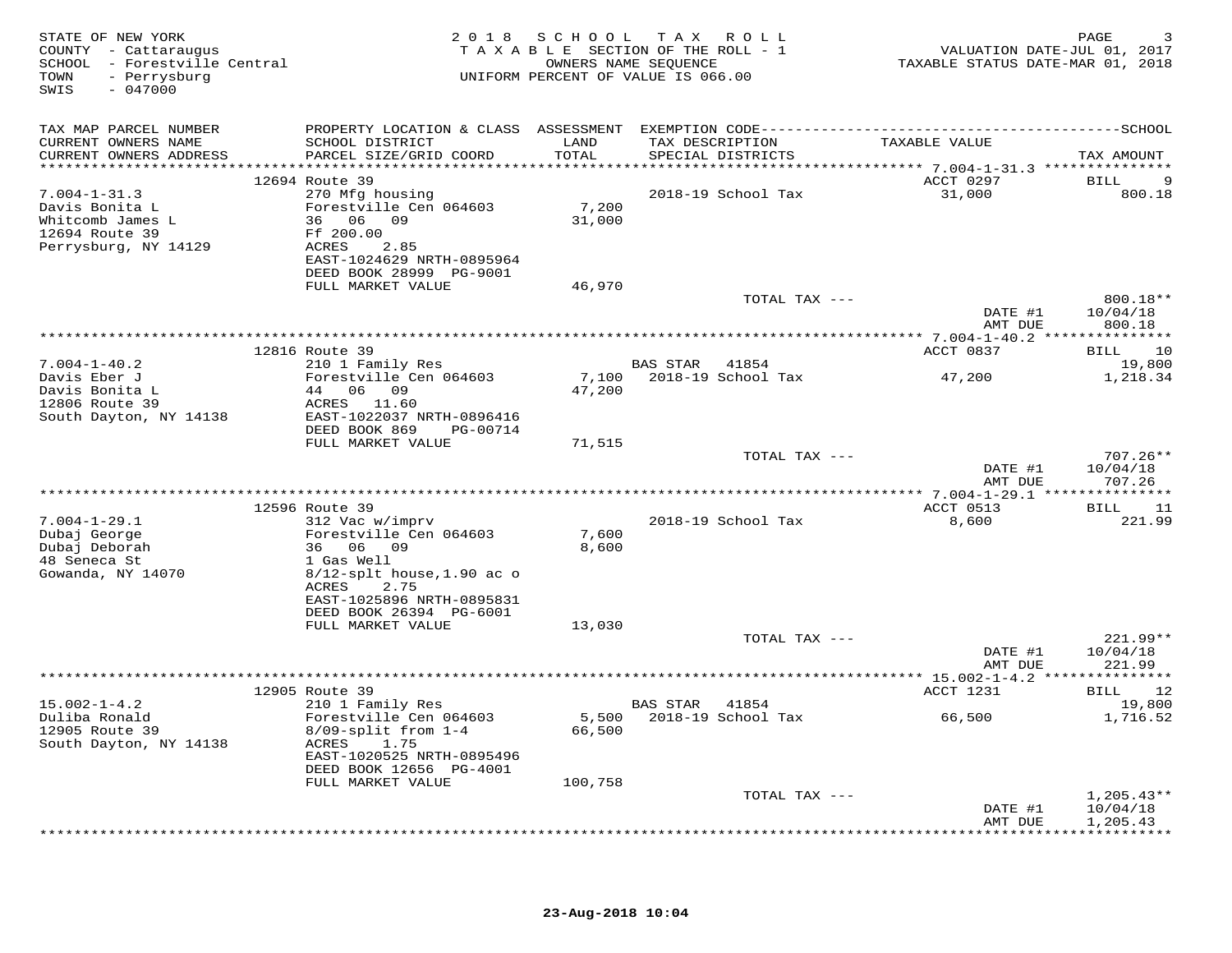| STATE OF NEW YORK<br>COUNTY - Cattaraugus<br>SCHOOL - Forestville Central<br>- Perrysburg<br>TOWN<br>$-047000$<br>SWIS |                                                                                 | 2018 SCHOOL TAX ROLL<br>TAXABLE SECTION OF THE ROLL - 1<br>OWNERS NAME SEOUENCE<br>UNIFORM PERCENT OF VALUE IS 066.00 |                  |                                      | VALUATION DATE-JUL 01, 2017<br>TAXABLE STATUS DATE-MAR 01, 2018 | PAGE                     |
|------------------------------------------------------------------------------------------------------------------------|---------------------------------------------------------------------------------|-----------------------------------------------------------------------------------------------------------------------|------------------|--------------------------------------|-----------------------------------------------------------------|--------------------------|
| TAX MAP PARCEL NUMBER                                                                                                  |                                                                                 |                                                                                                                       |                  |                                      |                                                                 |                          |
| CURRENT OWNERS NAME<br>CURRENT OWNERS ADDRESS                                                                          | SCHOOL DISTRICT<br>PARCEL SIZE/GRID COORD                                       | LAND<br>TOTAL                                                                                                         |                  | TAX DESCRIPTION<br>SPECIAL DISTRICTS | TAXABLE VALUE                                                   | TAX AMOUNT               |
|                                                                                                                        | 10749 W Perrysburg Rd                                                           |                                                                                                                       |                  |                                      | ACCT 0199                                                       | 13<br>BILL               |
| $7.004 - 1 - 45$                                                                                                       | 240 Rural res                                                                   |                                                                                                                       | AG DIST          | 41720                                |                                                                 | 24,574                   |
| Ebersole Ray L                                                                                                         | Forestville Cen 064603                                                          |                                                                                                                       | 49,600 BAS STAR  | 41854                                |                                                                 | 19,800                   |
| Ebersole Phyllis K                                                                                                     | 45 06 09                                                                        |                                                                                                                       |                  | 85,600 2018-19 School Tax            | 61,026                                                          | 1,575.22                 |
| 10749 W Perrysburg Rd<br>Perrysburg, NY 14129                                                                          | ACRES 63.97 BANK<br>017<br>EAST-1021504 NRTH-0900049<br>DEED BOOK 10449 PG-5001 |                                                                                                                       |                  |                                      |                                                                 |                          |
| MAY BE SUBJECT TO PAYMENT                                                                                              | FULL MARKET VALUE                                                               | 129,697                                                                                                               |                  |                                      |                                                                 |                          |
| UNDER AGDIST LAW TIL 2022                                                                                              |                                                                                 |                                                                                                                       |                  |                                      |                                                                 |                          |
|                                                                                                                        |                                                                                 |                                                                                                                       |                  | TOTAL TAX ---                        | DATE #1                                                         | $1,064.14**$<br>10/04/18 |
|                                                                                                                        |                                                                                 |                                                                                                                       |                  |                                      | AMT DUE                                                         | 1,064.14                 |
|                                                                                                                        |                                                                                 |                                                                                                                       |                  |                                      |                                                                 |                          |
|                                                                                                                        | 12609 Pudding Lane Rd                                                           |                                                                                                                       |                  |                                      | ACCT 0784                                                       | BILL 14                  |
| $7.004 - 1 - 23.2$<br>Edwards Thomas M.                                                                                | 210 1 Family Res<br>Forestville Cen 064603                                      | 5,500                                                                                                                 |                  | 2018-19 School Tax                   | 13,700                                                          | 353.63                   |
| 12609 Pudding Lane Rd                                                                                                  | 06<br>28<br>09                                                                  | 13,700                                                                                                                |                  |                                      |                                                                 |                          |
| Perrysburg, NY 14129                                                                                                   | FRNT 235.00 DPTH 160.60                                                         |                                                                                                                       |                  |                                      |                                                                 |                          |
|                                                                                                                        | EAST-1025913 NRTH-0901310                                                       |                                                                                                                       |                  |                                      |                                                                 |                          |
|                                                                                                                        | DEED BOOK 23060 PG-4001                                                         |                                                                                                                       |                  |                                      |                                                                 |                          |
|                                                                                                                        | FULL MARKET VALUE                                                               | 20,758                                                                                                                |                  |                                      |                                                                 |                          |
|                                                                                                                        |                                                                                 |                                                                                                                       |                  | TOTAL TAX ---                        | DATE #1                                                         | $353.63**$<br>10/04/18   |
|                                                                                                                        |                                                                                 |                                                                                                                       |                  |                                      | AMT DUE                                                         | 353.63                   |
|                                                                                                                        |                                                                                 |                                                                                                                       |                  |                                      |                                                                 |                          |
|                                                                                                                        | 12831 Route 39                                                                  |                                                                                                                       |                  |                                      | ACCT 0370                                                       | 15<br>BILL               |
| $15.002 - 1 - 5$                                                                                                       | 240 Rural res                                                                   |                                                                                                                       | <b>BAS STAR</b>  | 41854                                |                                                                 | 19,800                   |
| Eggleston Richard C<br>Hoff Michelle                                                                                   | Forestville Cen 064603<br>43 06 09                                              | 82,900                                                                                                                |                  | 24,300 2018-19 School Tax            | 82,900                                                          | 2,139.84                 |
| 12833 Route 39                                                                                                         | Storage Well #943                                                               |                                                                                                                       |                  |                                      |                                                                 |                          |
| S Dayton, NY 14138                                                                                                     | ACRES 41.31                                                                     |                                                                                                                       |                  |                                      |                                                                 |                          |
|                                                                                                                        | EAST-1021842 NRTH-0893756                                                       |                                                                                                                       |                  |                                      |                                                                 |                          |
|                                                                                                                        | DEED BOOK 999<br>PG-381                                                         |                                                                                                                       |                  |                                      |                                                                 |                          |
|                                                                                                                        | FULL MARKET VALUE                                                               | 125,606                                                                                                               |                  |                                      |                                                                 |                          |
|                                                                                                                        |                                                                                 |                                                                                                                       |                  | TOTAL TAX ---                        | DATE #1                                                         | $1,628.76**$<br>10/04/18 |
|                                                                                                                        |                                                                                 |                                                                                                                       |                  |                                      | AMT DUE                                                         | 1,628.76                 |
|                                                                                                                        |                                                                                 |                                                                                                                       |                  |                                      |                                                                 |                          |
|                                                                                                                        | 12951 Route 39                                                                  |                                                                                                                       |                  |                                      | ACCT 0187                                                       | BILL 16                  |
| $15.002 - 1 - 2$                                                                                                       | 117 Horse farm                                                                  |                                                                                                                       | AG DISTOUT 41730 |                                      |                                                                 | 8,263                    |
| Flagler Jean A                                                                                                         | Forestville Cen 064603<br>43 06<br>09                                           | 40,300 ENH STAR 41834                                                                                                 |                  |                                      |                                                                 | 44,090                   |
| PO Box 241<br>Perrysburg, NY 14129                                                                                     | Storage Well #1020                                                              |                                                                                                                       |                  | 189,900    2018-19    School Tax     | 181,637                                                         | 4,688.47                 |
|                                                                                                                        | ACRES 96.89                                                                     |                                                                                                                       |                  |                                      |                                                                 |                          |
| MAY BE SUBJECT TO PAYMENT                                                                                              | EAST-1019895 NRTH-0893804                                                       |                                                                                                                       |                  |                                      |                                                                 |                          |
| UNDER AGDIST LAW TIL 2025                                                                                              | DEED BOOK 23122 PG-6001<br>FULL MARKET VALUE                                    | 287,727                                                                                                               |                  |                                      |                                                                 |                          |
|                                                                                                                        |                                                                                 |                                                                                                                       |                  | TOTAL TAX ---                        |                                                                 | $3,550.40**$             |
|                                                                                                                        |                                                                                 |                                                                                                                       |                  |                                      | DATE #1                                                         | 10/04/18                 |
|                                                                                                                        |                                                                                 |                                                                                                                       |                  |                                      | AMT DUE                                                         | 3,550.40                 |
|                                                                                                                        |                                                                                 |                                                                                                                       |                  |                                      |                                                                 |                          |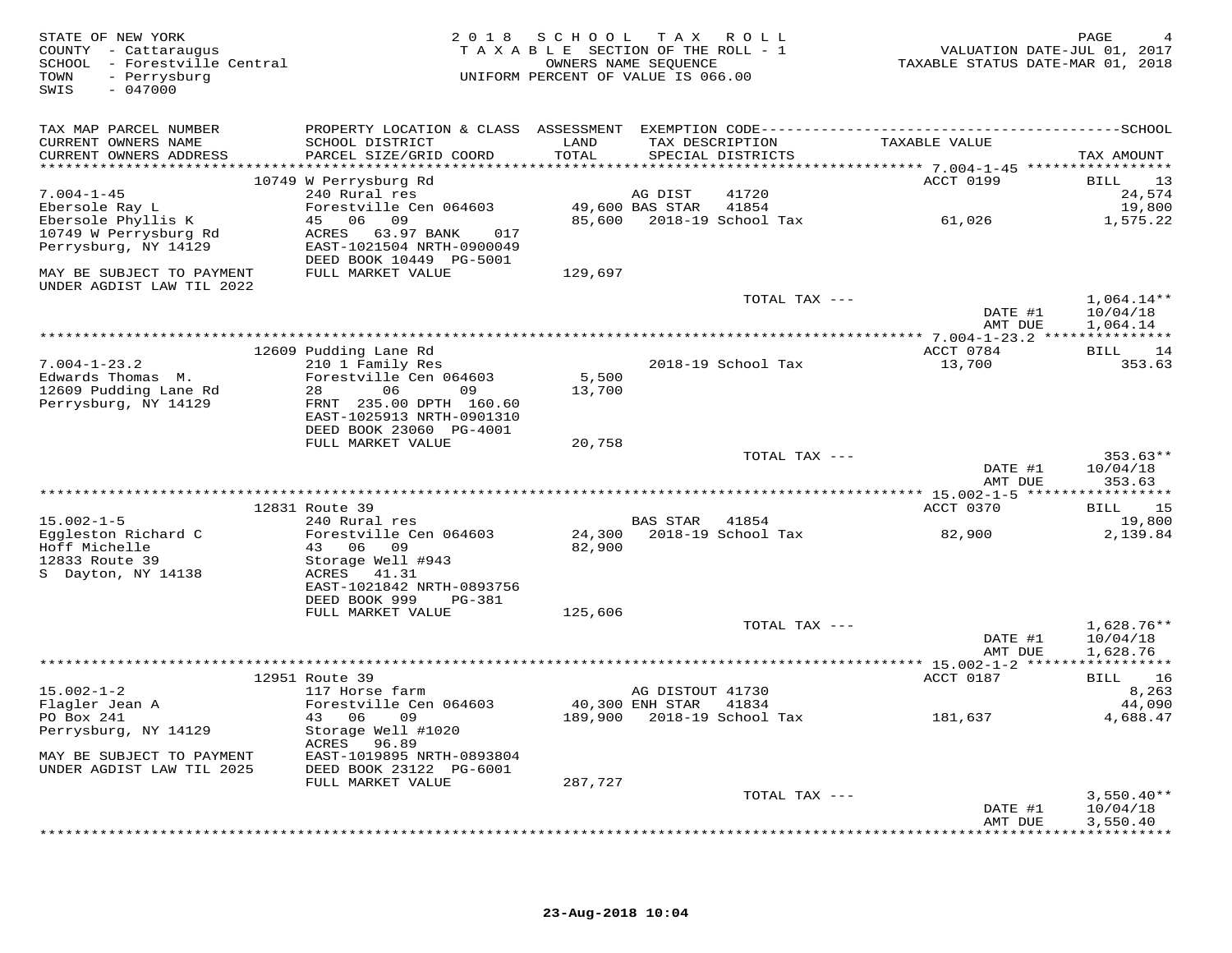| STATE OF NEW YORK<br>COUNTY - Cattaraugus<br>SCHOOL - Forestville Central<br>- Perrysburg<br>TOWN<br>$-047000$<br>SWIS | 2 0 1 8                                               | SCHOOL<br>TAXABLE SECTION OF THE ROLL - 1<br>OWNERS NAME SEQUENCE<br>UNIFORM PERCENT OF VALUE IS 066.00 | T A X           | R O L L                              | TAXABLE STATUS DATE-MAR 01, 2018              | PAGE<br>VALUATION DATE-JUL 01, 2017 |
|------------------------------------------------------------------------------------------------------------------------|-------------------------------------------------------|---------------------------------------------------------------------------------------------------------|-----------------|--------------------------------------|-----------------------------------------------|-------------------------------------|
| TAX MAP PARCEL NUMBER                                                                                                  |                                                       |                                                                                                         |                 |                                      |                                               |                                     |
| CURRENT OWNERS NAME<br>CURRENT OWNERS ADDRESS                                                                          | SCHOOL DISTRICT<br>PARCEL SIZE/GRID COORD             | LAND<br>TOTAL                                                                                           |                 | TAX DESCRIPTION<br>SPECIAL DISTRICTS | TAXABLE VALUE                                 | TAX AMOUNT                          |
|                                                                                                                        | 10579 W Perrysburg Rd                                 |                                                                                                         |                 |                                      | ACCT 0394                                     | BILL<br>17                          |
| $7.004 - 1 - 34$                                                                                                       | 210 1 Family Res                                      |                                                                                                         | <b>BAS STAR</b> | 41854                                |                                               | 19,800                              |
| Flisakowski John F                                                                                                     | Forestville Cen 064603                                | 5,800                                                                                                   |                 | 2018-19 School Tax                   | 95,000                                        | 2,452.17                            |
| 10579 W Perrysburg Rd<br>Perrysburg, NY 14129                                                                          | 44 06 09<br>1.50<br>ACRES                             | 95,000                                                                                                  |                 |                                      |                                               |                                     |
|                                                                                                                        | EAST-1023235 NRTH-0897118<br>DEED BOOK 00977 PG-00186 |                                                                                                         |                 |                                      |                                               |                                     |
|                                                                                                                        | FULL MARKET VALUE                                     | 143,939                                                                                                 |                 |                                      |                                               |                                     |
|                                                                                                                        |                                                       |                                                                                                         |                 | TOTAL TAX ---                        |                                               | 1,941.08**                          |
|                                                                                                                        |                                                       |                                                                                                         |                 |                                      | DATE #1<br>AMT DUE                            | 10/04/18<br>1,941.08                |
|                                                                                                                        | ******************                                    |                                                                                                         |                 |                                      |                                               | ***********                         |
| $15.002 - 1 - 1$                                                                                                       | 12975 Route 39<br>210 1 Family Res                    |                                                                                                         | ENH STAR        | 41834                                | ACCT 0160                                     | <b>BILL</b><br>18<br>37,600         |
| Frost Theresa                                                                                                          | Forestville Cen 064603                                | 5,000                                                                                                   |                 | 2018-19 School Tax                   | 37,600                                        | 970.54                              |
| Frost Jack E Jr<br>12975 Route 39                                                                                      | 06<br>09<br>43<br>ACRES<br>1.00                       | 37,600                                                                                                  |                 |                                      |                                               |                                     |
| Perrysburg, NY 14129                                                                                                   | EAST-1019421 NRTH-0895706                             |                                                                                                         |                 |                                      |                                               |                                     |
|                                                                                                                        | DEED BOOK 9821<br>PG-6001                             |                                                                                                         |                 |                                      |                                               |                                     |
|                                                                                                                        | FULL MARKET VALUE                                     | 56,970                                                                                                  |                 |                                      |                                               |                                     |
|                                                                                                                        |                                                       |                                                                                                         |                 | TOTAL TAX ---                        |                                               | $0.00**$                            |
|                                                                                                                        | 12539 Pudding Lane Rd                                 |                                                                                                         |                 |                                      | ******* 7.004-1-21 *************<br>ACCT 0356 | 19<br>BILL                          |
| $7.004 - 1 - 21$                                                                                                       | 210 1 Family Res                                      |                                                                                                         |                 | 2018-19 School Tax                   | 23,800                                        | 614.33                              |
| Gibbons Nancey                                                                                                         | Forestville Cen 064603                                | 6,300                                                                                                   |                 |                                      |                                               |                                     |
| 399 Christy Rd                                                                                                         | 37 06 09                                              | 23,800                                                                                                  |                 |                                      |                                               |                                     |
| Irving, NY 14081                                                                                                       | ACRES<br>5.28                                         |                                                                                                         |                 |                                      |                                               |                                     |
|                                                                                                                        | EAST-1027329 NRTH-0900771                             |                                                                                                         |                 |                                      |                                               |                                     |
|                                                                                                                        | DEED BOOK 00979 PG-01171                              |                                                                                                         |                 |                                      |                                               |                                     |
|                                                                                                                        | FULL MARKET VALUE                                     | 36,061                                                                                                  |                 | TOTAL TAX ---                        |                                               | $614.33**$                          |
|                                                                                                                        |                                                       |                                                                                                         |                 |                                      | DATE #1                                       | 10/04/18                            |
|                                                                                                                        |                                                       |                                                                                                         |                 |                                      | AMT DUE                                       | 614.33                              |
|                                                                                                                        |                                                       |                                                                                                         |                 |                                      |                                               |                                     |
|                                                                                                                        | 10818 W Perrysburg Rd                                 |                                                                                                         |                 |                                      | ACCT 0353                                     | 20<br>BILL                          |
| $7.004 - 1 - 24.1$                                                                                                     | 322 Rural vac>10                                      |                                                                                                         | AG DIST         | 41720<br>2018-19 School Tax          |                                               | 4,941<br>458.40                     |
| Glovack John J<br>Glovack Kathryn L                                                                                    | Forestville Cen 064603<br>37<br>06<br>09              | 22,700<br>22,700                                                                                        |                 |                                      | 17,759                                        |                                     |
| 12281 MacKinaw Rd                                                                                                      | ACRES 41.47                                           |                                                                                                         |                 |                                      |                                               |                                     |
| Perrysburg, NY 14129                                                                                                   | EAST-1024745 NRTH-0900883                             |                                                                                                         |                 |                                      |                                               |                                     |
|                                                                                                                        | DEED BOOK 11137 PG-2003                               |                                                                                                         |                 |                                      |                                               |                                     |
| MAY BE SUBJECT TO PAYMENT                                                                                              | FULL MARKET VALUE                                     | 34,394                                                                                                  |                 |                                      |                                               |                                     |
| UNDER AGDIST LAW TIL 2022                                                                                              |                                                       |                                                                                                         |                 | TOTAL TAX ---                        |                                               | 458.40**                            |
|                                                                                                                        |                                                       |                                                                                                         |                 |                                      | DATE #1                                       | 10/04/18                            |
|                                                                                                                        |                                                       |                                                                                                         |                 |                                      | AMT DUE                                       | 458.40<br>*********                 |
|                                                                                                                        |                                                       |                                                                                                         |                 |                                      |                                               |                                     |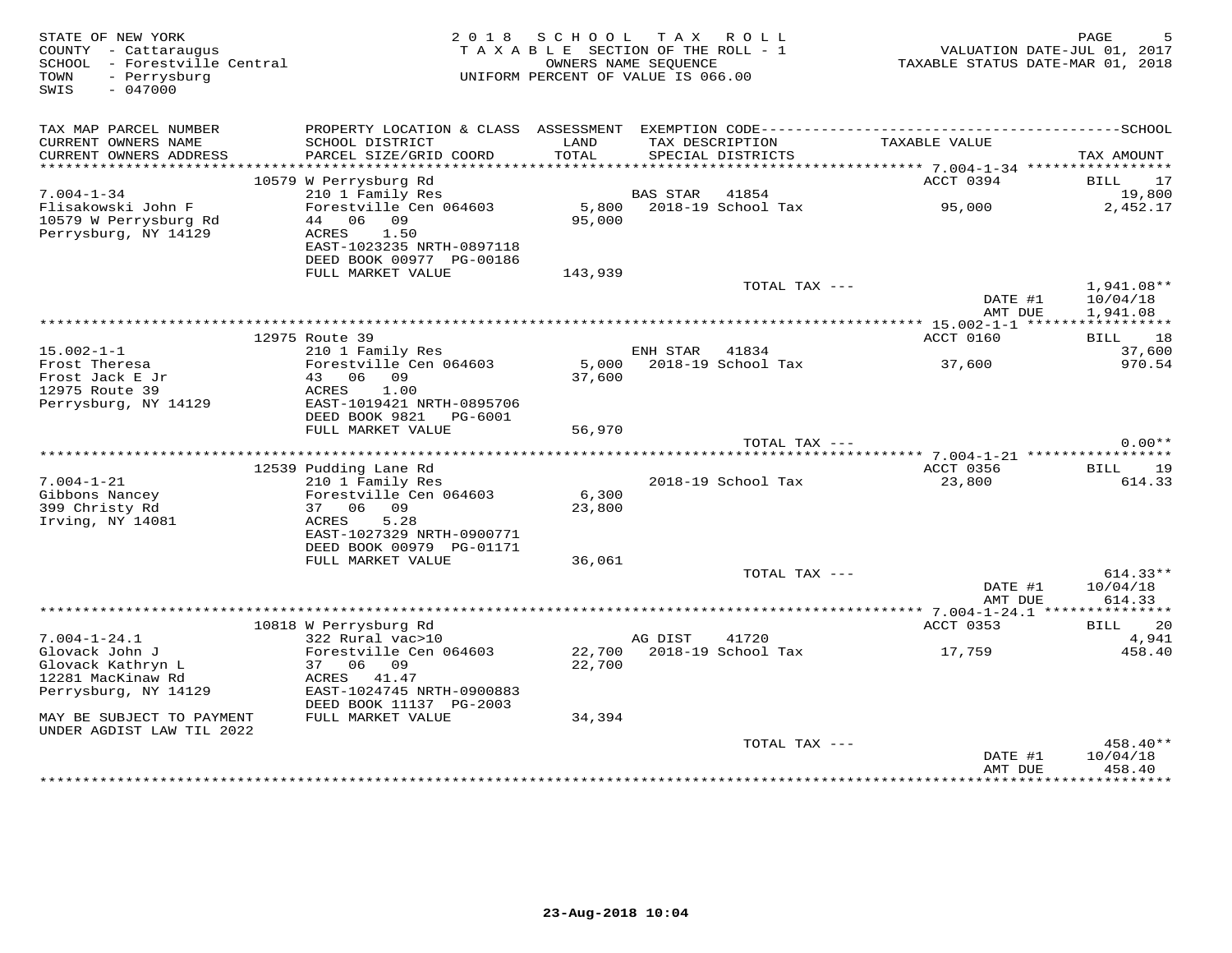| STATE OF NEW YORK<br>COUNTY - Cattaraugus<br>SCHOOL - Forestville Central<br>- Perrysburg<br>TOWN<br>$-047000$<br>SWIS |                                                                                 |               | 2018 SCHOOL TAX ROLL<br>UNIFORM PERCENT OF VALUE IS 066.00 |                                      | T A X A B L E SECTION OF THE ROLL - 1 WALUATION DATE-JUL 01, 2017<br>T A X A B L E SECTION OF THE ROLL - 1 VALUATION DATE-JUL 01, 2018 | PAGE                 |
|------------------------------------------------------------------------------------------------------------------------|---------------------------------------------------------------------------------|---------------|------------------------------------------------------------|--------------------------------------|----------------------------------------------------------------------------------------------------------------------------------------|----------------------|
| TAX MAP PARCEL NUMBER<br>CURRENT OWNERS NAME                                                                           | SCHOOL DISTRICT<br>PARCEL SIZE/GRID COORD                                       | LAND<br>TOTAL |                                                            | TAX DESCRIPTION<br>SPECIAL DISTRICTO | TAXABLE VALUE                                                                                                                          |                      |
| CURRENT OWNERS ADDRESS                                                                                                 |                                                                                 |               | SPECIAL DISTRICTS                                          |                                      |                                                                                                                                        | TAX AMOUNT           |
|                                                                                                                        | 12754 Route 39                                                                  |               |                                                            |                                      | ACCT 0191                                                                                                                              | BILL 21              |
| $7.004 - 1 - 37.1$                                                                                                     | 210 1 Family Res<br>Forestville Cen 064603<br>44 06 09 53,600 2018-19 School Ta |               |                                                            |                                      |                                                                                                                                        | 26,800               |
|                                                                                                                        |                                                                                 |               |                                                            |                                      |                                                                                                                                        | 26,800               |
| Griffin Bonnie<br>PO Box 155                                                                                           |                                                                                 |               |                                                            |                                      | 53,600 2018-19 School Tax 26,800                                                                                                       | 691.77               |
| Perryburg, NY 14129                                                                                                    | 0.72 BANK 017<br>ACRES<br>EAST-1023207 NRTH-0895789<br>DEED BOOK 00956 PG-00208 |               |                                                            |                                      |                                                                                                                                        |                      |
|                                                                                                                        | FULL MARKET VALUE                                                               | 81,212        |                                                            |                                      |                                                                                                                                        |                      |
|                                                                                                                        |                                                                                 |               |                                                            | TOTAL TAX ---                        |                                                                                                                                        | $0.00**$             |
|                                                                                                                        |                                                                                 |               |                                                            |                                      |                                                                                                                                        |                      |
|                                                                                                                        | Route 39<br>311 Res vac land                                                    |               |                                                            |                                      | ACCT 0838<br>500                                                                                                                       | BILL 22              |
| 7.004-1-40.1<br>Griffin James                                                                                          |                                                                                 | 500           | 2018-19 School Tax                                         |                                      |                                                                                                                                        | 12.91                |
| Griffin James<br>Griffin Bonnie<br>PO Box 155                                                                          |                                                                                 | 500           |                                                            |                                      |                                                                                                                                        |                      |
| PO Box 155                                                                                                             |                                                                                 |               |                                                            |                                      |                                                                                                                                        |                      |
| Perrysburg, NY 14129                                                                                                   | -----<br>EAST-1023261 NRTH-0895901                                              |               |                                                            |                                      |                                                                                                                                        |                      |
|                                                                                                                        | DEED BOOK 838 PG-01149                                                          |               |                                                            |                                      |                                                                                                                                        |                      |
|                                                                                                                        | FULL MARKET VALUE                                                               | 758           |                                                            |                                      |                                                                                                                                        |                      |
|                                                                                                                        |                                                                                 |               |                                                            | TOTAL TAX ---                        |                                                                                                                                        | $12.91**$            |
|                                                                                                                        |                                                                                 |               |                                                            |                                      | DATE #1<br>AMT DUE                                                                                                                     | 10/04/18<br>12.91    |
|                                                                                                                        |                                                                                 |               |                                                            |                                      |                                                                                                                                        |                      |
|                                                                                                                        | 12878 Route 39<br>Route 39<br>240 Rural res                                     |               |                                                            |                                      | ACCT 0375                                                                                                                              | BILL 23              |
| $7.004 - 1 - 41$                                                                                                       |                                                                                 |               | BAS STAR 41854                                             |                                      |                                                                                                                                        | 19,800<br>1,974.64   |
| Gruber Mark N<br>12878 Route 39<br>12878 Route 39                                                                      | Forestville Cen 064603 35,500 2018-19 School Tax 36,500<br>44 06 09             | 76,500        |                                                            |                                      |                                                                                                                                        |                      |
| S. Dayton, NY 14138                                                                                                    | 2 Gas Wells                                                                     |               |                                                            |                                      |                                                                                                                                        |                      |
|                                                                                                                        | ACRES 33.27                                                                     |               |                                                            |                                      |                                                                                                                                        |                      |
|                                                                                                                        | EAST-1021218 NRTH-0896736                                                       |               |                                                            |                                      |                                                                                                                                        |                      |
|                                                                                                                        | DEED BOOK 7633 PG-2003                                                          |               |                                                            |                                      |                                                                                                                                        |                      |
|                                                                                                                        | FULL MARKET VALUE                                                               | 115,909       |                                                            |                                      |                                                                                                                                        |                      |
|                                                                                                                        |                                                                                 |               |                                                            | TOTAL TAX ---                        |                                                                                                                                        | $1,463.56**$         |
|                                                                                                                        |                                                                                 |               |                                                            |                                      | DATE #1                                                                                                                                | 10/04/18             |
|                                                                                                                        |                                                                                 |               |                                                            |                                      | AMT DUE                                                                                                                                | 1,463.56             |
|                                                                                                                        |                                                                                 |               |                                                            |                                      | ACCT 0207                                                                                                                              | BILL 24              |
| $7.004 - 1 - 49.1$                                                                                                     | 10929 W Perrysburg Rd<br>152 Vineyard                                           |               | ENH STAR 41834                                             |                                      |                                                                                                                                        | 44,090               |
| Hans Leo O                                                                                                             |                                                                                 |               |                                                            |                                      |                                                                                                                                        | 3,149.10             |
| 10929 W Perrysburg Rd                                                                                                  | Forestville Cen 064603<br>45 06 09<br>ACRES 4.15                                |               |                                                            |                                      |                                                                                                                                        |                      |
| Perrysburg, NY 14129                                                                                                   |                                                                                 |               |                                                            |                                      |                                                                                                                                        |                      |
|                                                                                                                        | EAST-1023287 NRTH-0902202                                                       |               |                                                            |                                      |                                                                                                                                        |                      |
| MAY BE SUBJECT TO PAYMENT                                                                                              | DEED BOOK 896 PG-00341                                                          |               |                                                            |                                      |                                                                                                                                        |                      |
| UNDER AGDIST LAW TIL 2022                                                                                              | FULL MARKET VALUE                                                               | 184,848       |                                                            |                                      |                                                                                                                                        |                      |
|                                                                                                                        |                                                                                 |               |                                                            | TOTAL TAX ---                        |                                                                                                                                        | $2,011.04**$         |
|                                                                                                                        |                                                                                 |               |                                                            |                                      | DATE #1<br>AMT DUE                                                                                                                     | 10/04/18<br>2,011.04 |
|                                                                                                                        |                                                                                 |               |                                                            |                                      |                                                                                                                                        |                      |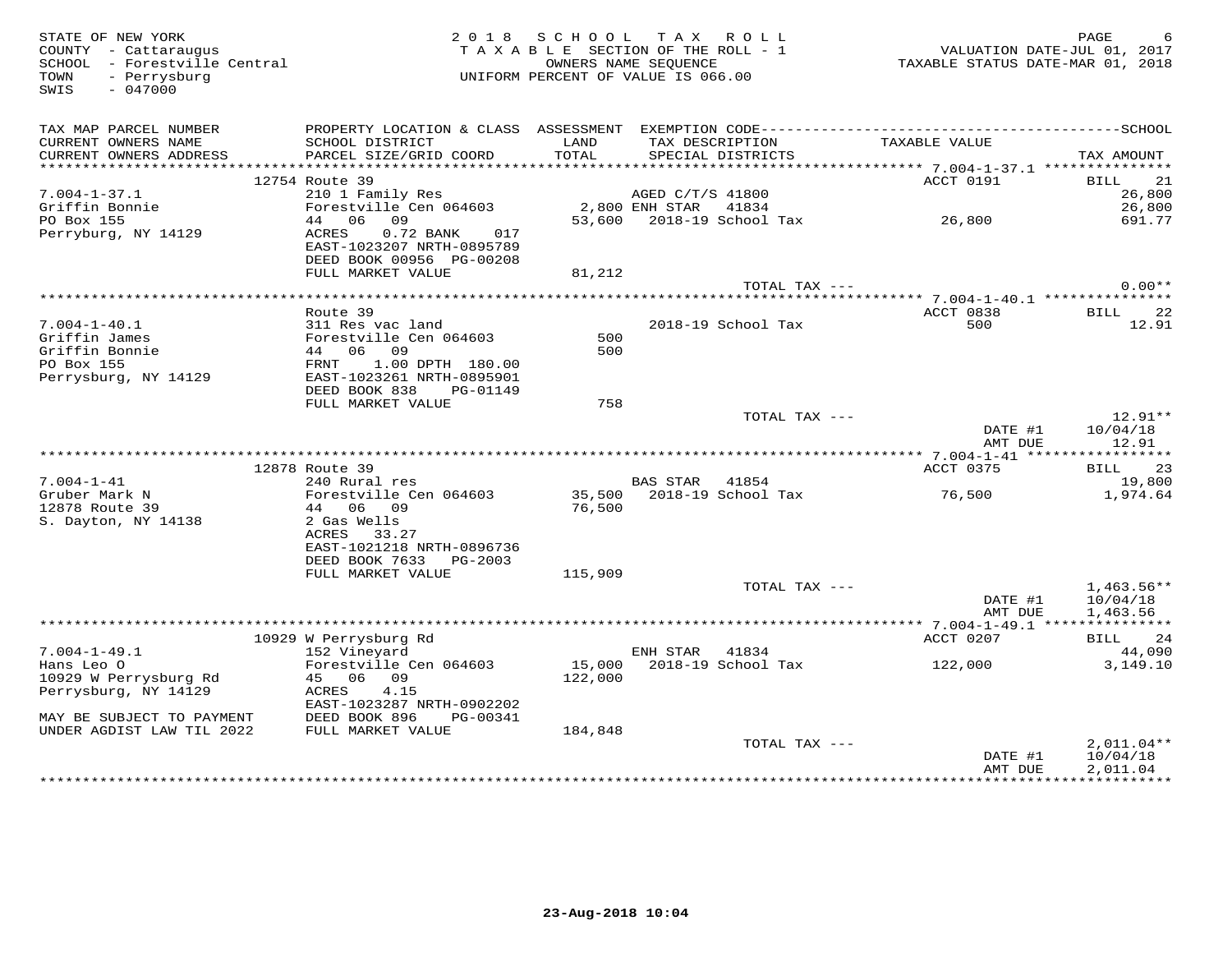SWIS - 047000

#### FRATE OF NEW YORK PORT AND RAGE THE SECTION OF THE ROLL TO LAND RAGE THE SECTION OF THE ROLL - 1 COUNTY - Cattaraugus TAXABLE SECTION OF THE ROLL - 1 COUNTY - Cattaraugus TAXABLE STATUS DATE-JUL 01, 2017<br>SCHOOL - Forestvil TAX A B L E SECTION OF THE ROLL - 1 SCHOOL – Forestville Central OWNERS NAME SEQUENCE TAXABLE STATUS DATE-MAR 01, 2018 TOWN - Perrysburg UNIFORM PERCENT OF VALUE IS 066.00

| TAX MAP PARCEL NUMBER<br>CURRENT OWNERS NAME | PROPERTY LOCATION & CLASS ASSESSMENT<br>SCHOOL DISTRICT | LAND         | TAX DESCRIPTION    | TAXABLE VALUE |                   |
|----------------------------------------------|---------------------------------------------------------|--------------|--------------------|---------------|-------------------|
| CURRENT OWNERS ADDRESS                       | PARCEL SIZE/GRID COORD                                  | <b>TOTAL</b> | SPECIAL DISTRICTS  |               | TAX AMOUNT        |
| ***********************                      |                                                         |              |                    |               |                   |
|                                              | 12586 Route 39                                          |              |                    | ACCT 1263     | 25<br><b>BILL</b> |
| $7.004 - 1 - 29.3$                           | 210 1 Family Res                                        |              | ENH STAR<br>41834  |               | 40,000            |
| HARPER COLLEN A                              | Forestville Cen 064603                                  | 2,900        | 2018-19 School Tax | 40,000        | 1,032.49          |
| HARPER WILLIAM J                             | ACRES<br>1.90                                           | 40,000       |                    |               |                   |
| Jackie Luther                                | EAST-1026132 NRTH-0895829                               |              |                    |               |                   |
| 2676 Gowanda Zoar Rd                         | DEED BOOK 22486 PG-8001                                 |              |                    |               |                   |
| Gowanda, NY 14070                            | FULL MARKET VALUE                                       | 60,606       |                    |               |                   |
|                                              |                                                         |              | TOTAL TAX ---      |               | $0.00**$          |
|                                              |                                                         |              |                    |               |                   |
|                                              | County Line Rd                                          |              |                    | ACCT 0212     | 26<br><b>BILL</b> |
| $7.004 - 1 - 44$                             | 323 Vacant rural                                        |              | 2018-19 School Tax | 31,500        | 813.09            |
| Hartloff Gary P                              | Forestville Cen 064603                                  | 31,500       |                    |               |                   |
| Hartloff Jerry                               | 44 06<br>09                                             | 31,500       |                    |               |                   |
| 4825 Big Tree Rd                             | 3 Gas Wells #944,956,1015                               |              |                    |               |                   |
| Hamburg, NY 14075                            | ACRES 104.66                                            |              |                    |               |                   |
|                                              | EAST-1020490 NRTH-0898735                               |              |                    |               |                   |
|                                              | DEED BOOK 00918 PG-00091                                |              |                    |               |                   |
|                                              | FULL MARKET VALUE                                       | 47,727       |                    |               |                   |
|                                              |                                                         |              | TOTAL TAX ---      |               | $813.09**$        |
|                                              |                                                         |              |                    | DATE #1       | 10/04/18          |
|                                              |                                                         |              |                    | AMT DUE       | 813.09            |
|                                              | Route 39                                                |              |                    | ACCT 0016     | <b>BILL</b><br>27 |
| $7.004 - 1 - 17.1$                           | 323 Vacant rural                                        |              | 2018-19 School Tax | 31,900        | 823.41            |
| Hornburg Walter E Jr                         | Forestville Cen 064603                                  | 31,900       |                    |               |                   |
| PDS Comapnies-PNC Bank                       | 06 09<br>28                                             | 31,900       |                    |               |                   |
| PO Box 13519                                 | 38.00<br>ACRES                                          |              |                    |               |                   |
| Arlington, TX 76094                          | EAST-1028864 NRTH-0897487                               |              |                    |               |                   |
|                                              | DEED BOOK 9865<br>PG-3001                               |              |                    |               |                   |
|                                              | FULL MARKET VALUE                                       | 48,333       |                    |               |                   |
|                                              |                                                         |              | TOTAL TAX ---      |               | 823.41**          |
|                                              |                                                         |              |                    | DATE #1       | 10/04/18          |
|                                              |                                                         |              |                    | AMT DUE       | 823.41            |
|                                              |                                                         |              |                    |               |                   |
|                                              | 12593 Pudding Lane Rd                                   |              |                    | ACCT 0796     | <b>BILL</b><br>28 |
| $7.004 - 1 - 23.3$                           | 323 Vacant rural                                        |              | 2018-19 School Tax | 5,100         | 131.64            |
| Howard Arthur D Jr                           | Forestville Cen 064603                                  | 5,100        |                    |               |                   |
| 12597 Pudding Ln                             | 06<br>09<br>37                                          | 5,100        |                    |               |                   |
| Perrysburg, NY 14129                         | FRNT 208.70 DPTH 183.70                                 |              |                    |               |                   |
|                                              | EAST-1026348 NRTH-0901280                               |              |                    |               |                   |
|                                              | DEED BOOK 1003<br>PG-918                                |              |                    |               |                   |
|                                              | FULL MARKET VALUE                                       | 7,727        |                    |               |                   |
|                                              |                                                         |              | TOTAL TAX ---      |               | $131.64**$        |
|                                              |                                                         |              |                    | DATE #1       | 10/04/18          |
|                                              |                                                         |              |                    | AMT DUE       | 131.64            |
|                                              |                                                         |              |                    |               |                   |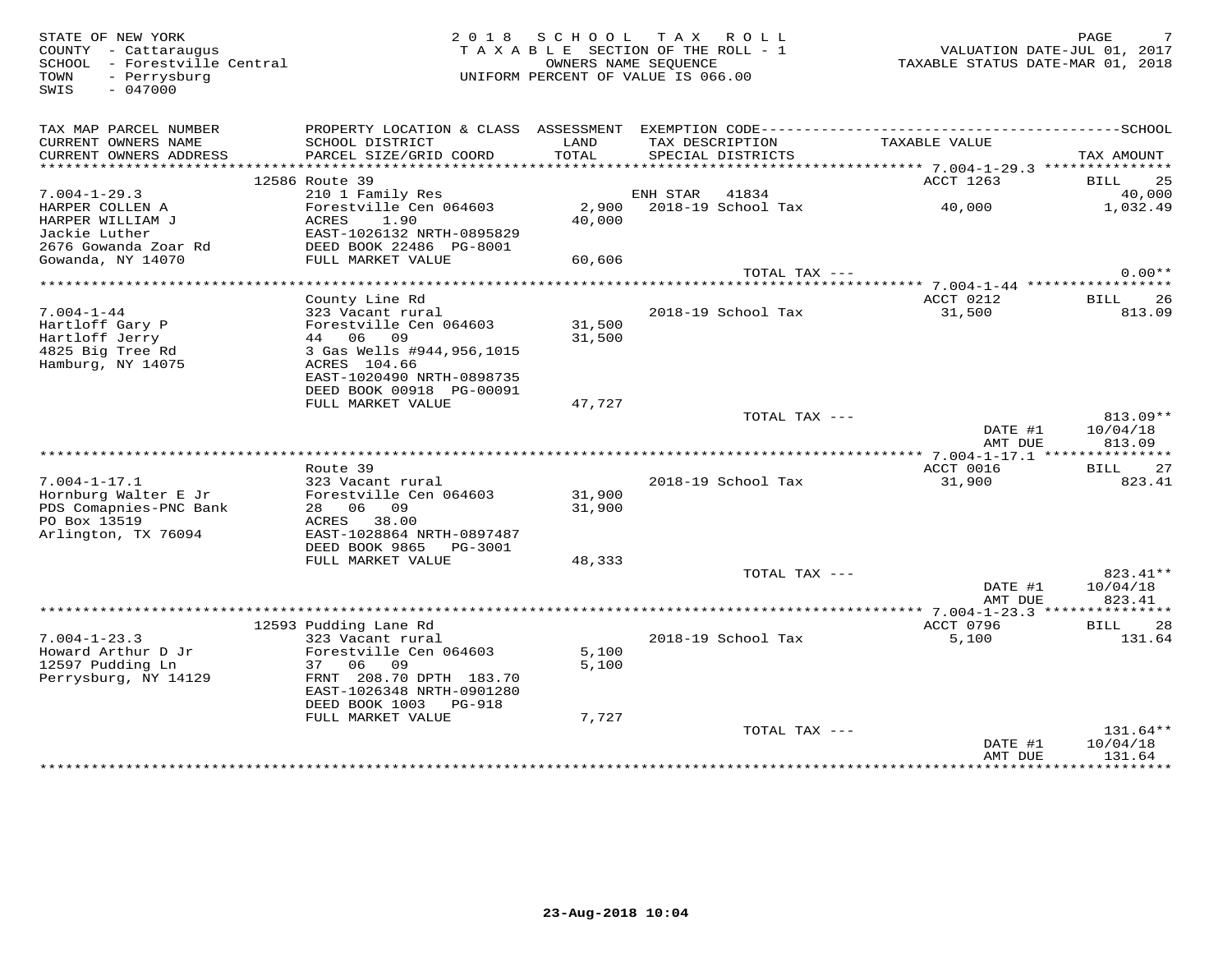| STATE OF NEW YORK<br>COUNTY - Cattaraugus<br>SCHOOL - Forestville Central<br>- Perrysburg<br>TOWN<br>$-047000$<br>SWIS | 2 0 1 8                                                                                    | SCHOOL<br>TAXABLE SECTION OF THE ROLL - 1<br>OWNERS NAME SEOUENCE<br>UNIFORM PERCENT OF VALUE IS 066.00 |                 | TAX ROLL                             | TAXABLE STATUS DATE-MAR 01, 2018                | PAGE<br>VALUATION DATE-JUL 01, 2017 |
|------------------------------------------------------------------------------------------------------------------------|--------------------------------------------------------------------------------------------|---------------------------------------------------------------------------------------------------------|-----------------|--------------------------------------|-------------------------------------------------|-------------------------------------|
| TAX MAP PARCEL NUMBER                                                                                                  |                                                                                            |                                                                                                         |                 |                                      |                                                 |                                     |
| CURRENT OWNERS NAME<br>CURRENT OWNERS ADDRESS<br>**********************                                                | SCHOOL DISTRICT<br>PARCEL SIZE/GRID COORD                                                  | LAND<br>TOTAL                                                                                           |                 | TAX DESCRIPTION<br>SPECIAL DISTRICTS | TAXABLE VALUE                                   | TAX AMOUNT                          |
|                                                                                                                        | 12597 Pudding Lane Rd                                                                      |                                                                                                         |                 |                                      | ACCT 0980                                       | <b>BILL</b><br>29                   |
| $7.004 - 1 - 23.7$                                                                                                     | 270 Mfg housing                                                                            |                                                                                                         | <b>BAS STAR</b> | 41854                                |                                                 | 19,800                              |
| Howard Arthur D Jr<br>Howard Laurie<br>12597 Pudding Ln                                                                | Forestville Cen 064603<br>37 06 09<br>ACRES<br>1.90                                        | 6,400<br>53,400                                                                                         |                 | 2018-19 School Tax                   | 53,400                                          | 1,378.38                            |
| Perrysburg, NY 14129                                                                                                   | EAST-1026136 NRTH-0901182<br>DEED BOOK 00987 PG-00998                                      |                                                                                                         |                 |                                      |                                                 |                                     |
|                                                                                                                        | FULL MARKET VALUE                                                                          | 80,909                                                                                                  |                 |                                      |                                                 |                                     |
|                                                                                                                        |                                                                                            |                                                                                                         |                 | TOTAL TAX ---                        | DATE #1<br>AMT DUE                              | $867.29**$<br>10/04/18<br>867.29    |
|                                                                                                                        |                                                                                            |                                                                                                         |                 |                                      | ******* 7.004-1-23.6 ****                       | ***********                         |
|                                                                                                                        | 12569 Pudding Lane Rd                                                                      |                                                                                                         |                 |                                      | ACCT 0978                                       | 30<br>BILL                          |
| $7.004 - 1 - 23.6$                                                                                                     | 270 Mfg housing                                                                            |                                                                                                         | <b>BAS STAR</b> | 41854                                |                                                 | 19,800                              |
| Irwin Harriet J<br>12569 Pudding Lane Rd<br>Perrysburg, NY 14129                                                       | Forestville Cen 064603<br>37 06 09<br>ACRES 37.20 BANK<br>017<br>EAST-1026149 NRTH-0900525 | 37,500<br>87,500                                                                                        |                 | 2018-19 School Tax                   | 87,500                                          | 2,258.58                            |
|                                                                                                                        | DEED BOOK 6901 PG-4001                                                                     |                                                                                                         |                 |                                      |                                                 |                                     |
|                                                                                                                        | FULL MARKET VALUE                                                                          | 132,576                                                                                                 |                 | TOTAL TAX ---                        |                                                 | $1,747.49**$                        |
|                                                                                                                        |                                                                                            |                                                                                                         |                 |                                      | DATE #1<br>AMT DUE                              | 10/04/18<br>1,747.49                |
|                                                                                                                        | 10530 Mosher Rd                                                                            |                                                                                                         |                 |                                      | ACCT 0829                                       | 31                                  |
| $15.002 - 1 - 35.2$                                                                                                    | 281 Multiple res                                                                           |                                                                                                         | BAS STAR        | 41854                                |                                                 | BILL<br>19,800                      |
| Ivett Roger<br>10133 Moser Rd                                                                                          | Forestville Cen 064603<br>42 06 09                                                         | 6,200<br>35,600                                                                                         |                 | 2018-19 School Tax                   | 35,600                                          | 918.92                              |
| South Dayton, NY 14138                                                                                                 | ACRES<br>1.82<br>EAST-1023189 NRTH-0890880                                                 |                                                                                                         |                 |                                      |                                                 |                                     |
|                                                                                                                        | DEED BOOK 19074 PG-2001<br>FULL MARKET VALUE                                               | 53,939                                                                                                  |                 |                                      |                                                 |                                     |
|                                                                                                                        |                                                                                            |                                                                                                         |                 | TOTAL TAX ---                        |                                                 | 407.83**                            |
|                                                                                                                        |                                                                                            |                                                                                                         |                 |                                      | DATE #1<br>AMT DUE                              | 10/04/18<br>407.83                  |
|                                                                                                                        |                                                                                            |                                                                                                         |                 |                                      | ****************** 15.002-1-11.2 ************** |                                     |
|                                                                                                                        | 10402 Edwards Corners Rd                                                                   |                                                                                                         |                 |                                      | ACCT 0927                                       | 32<br>BILL                          |
| $15.002 - 1 - 11.2$<br>Ivett Roy                                                                                       | 210 1 Family Res<br>Forestville Cen 064603                                                 | 9,200                                                                                                   | ENH STAR        | 41834<br>2018-19 School Tax          | 59,700                                          | 44,090<br>1,540.99                  |
| Ivett Arlene                                                                                                           | 27<br>06 09                                                                                | 59,700                                                                                                  |                 |                                      |                                                 |                                     |
| 10402 Edwards Corners Rd<br>Perrysburg, NY 14129                                                                       | 4.80<br>ACRES<br>EAST-1027579 NRTH-0894749                                                 |                                                                                                         |                 |                                      |                                                 |                                     |
|                                                                                                                        | DEED BOOK 20837 PG-2002<br>FULL MARKET VALUE                                               | 90,455                                                                                                  |                 |                                      |                                                 |                                     |
|                                                                                                                        |                                                                                            |                                                                                                         |                 | TOTAL TAX ---                        |                                                 | $402.93**$                          |
|                                                                                                                        |                                                                                            |                                                                                                         |                 |                                      | DATE #1<br>AMT DUE                              | 10/04/18<br>402.93                  |
|                                                                                                                        |                                                                                            |                                                                                                         |                 |                                      |                                                 | <b>+++++++++</b>                    |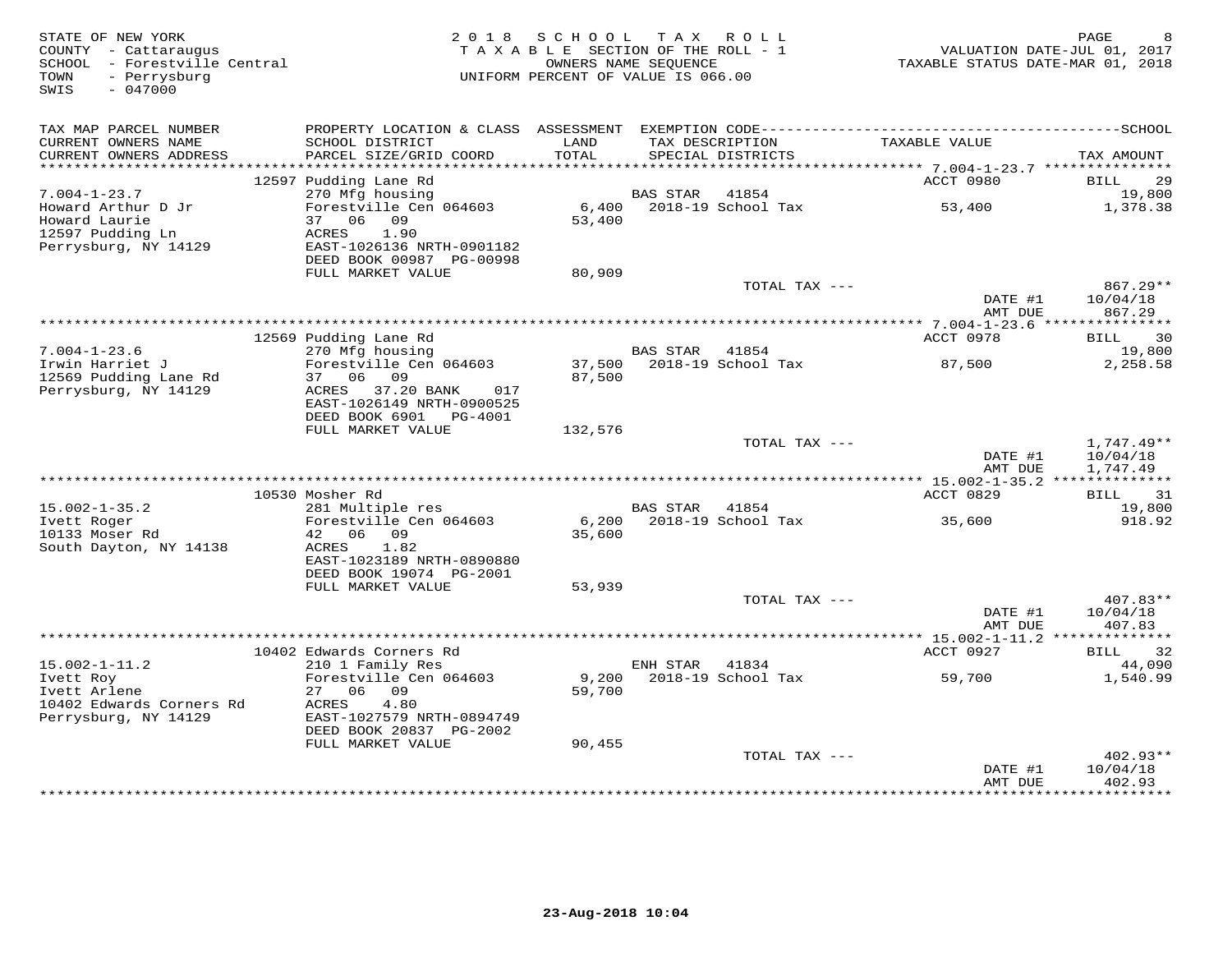| STATE OF NEW YORK<br>COUNTY - Cattaraugus<br>SCHOOL - Forestville Central<br>TOWN<br>- Perrysburg<br>$-047000$<br>SWIS |                                                        | 2018 SCHOOL TAX ROLL<br>TAXABLE SECTION OF THE ROLL - 1<br>UNIFORM PERCENT OF VALUE IS 066.00 | OWNERS NAME SEQUENCE |                                      | VALUATION DATE-JUL 01, 2017<br>TAXABLE STATUS DATE-MAR 01, 2018 | PAGE                                |
|------------------------------------------------------------------------------------------------------------------------|--------------------------------------------------------|-----------------------------------------------------------------------------------------------|----------------------|--------------------------------------|-----------------------------------------------------------------|-------------------------------------|
| TAX MAP PARCEL NUMBER                                                                                                  |                                                        |                                                                                               |                      |                                      |                                                                 |                                     |
| CURRENT OWNERS NAME<br>CURRENT OWNERS ADDRESS                                                                          | SCHOOL DISTRICT<br>PARCEL SIZE/GRID COORD              | LAND<br>TOTAL                                                                                 |                      | TAX DESCRIPTION<br>SPECIAL DISTRICTS | TAXABLE VALUE                                                   | TAX AMOUNT                          |
|                                                                                                                        | 12566 Route 39                                         |                                                                                               |                      |                                      | ACCT 0098                                                       | 33<br>BILL                          |
| $7.004 - 1 - 28$                                                                                                       | 210 1 Family Res                                       |                                                                                               | BAS STAR             | 41854                                |                                                                 | 19,800                              |
| Johnson Charles H                                                                                                      | Forestville Cen 064603                                 |                                                                                               |                      | 5,100    2018-19    School Tax       | 65,900                                                          | 1,701.03                            |
| Johnson Kammie                                                                                                         | 36 06 09                                               | 65,900                                                                                        |                      |                                      |                                                                 |                                     |
| 12566 Route 39                                                                                                         | ACRES<br>1.04                                          |                                                                                               |                      |                                      |                                                                 |                                     |
| Perrysburg, NY 14129                                                                                                   | EAST-1026644 NRTH-0895718<br>DEED BOOK 907<br>PG-00658 |                                                                                               |                      |                                      |                                                                 |                                     |
|                                                                                                                        | FULL MARKET VALUE                                      | 99,848                                                                                        |                      |                                      |                                                                 |                                     |
|                                                                                                                        |                                                        |                                                                                               |                      | TOTAL TAX ---                        |                                                                 | 1,189.95**                          |
|                                                                                                                        |                                                        |                                                                                               |                      |                                      | DATE #1                                                         | 10/04/18                            |
|                                                                                                                        |                                                        |                                                                                               |                      |                                      | AMT DUE                                                         | 1,189.95                            |
|                                                                                                                        | 12545 Route 39                                         |                                                                                               |                      |                                      | ACCT 0920                                                       | BILL 34                             |
| $15.002 - 1 - 9.4$                                                                                                     | 240 Rural res                                          |                                                                                               | ENH STAR 41834       |                                      |                                                                 | 44,090                              |
| Kuczka Kenneth A                                                                                                       | Forestville Cen 064603                                 | 28,670                                                                                        |                      | 2018-19 School Tax                   | 117,170                                                         | 3,024.43                            |
| Kuczka Melissa                                                                                                         | 35 06 09                                               | 117,170                                                                                       |                      |                                      |                                                                 |                                     |
| 12545 Route 39<br>Perrysburg, NY 14129                                                                                 | ACRES 54.40<br>EAST-1026434 NRTH-0893894               |                                                                                               |                      |                                      |                                                                 |                                     |
|                                                                                                                        | DEED BOOK 867<br>PG-00659                              |                                                                                               |                      |                                      |                                                                 |                                     |
|                                                                                                                        | FULL MARKET VALUE                                      | 177,530                                                                                       |                      |                                      |                                                                 |                                     |
|                                                                                                                        |                                                        |                                                                                               |                      | TOTAL TAX ---                        |                                                                 | $1,886.36**$                        |
|                                                                                                                        |                                                        |                                                                                               |                      |                                      | DATE #1                                                         | 10/04/18                            |
|                                                                                                                        |                                                        |                                                                                               |                      |                                      | AMT DUE                                                         | 1,886.36                            |
|                                                                                                                        | 12806 Route 39                                         |                                                                                               |                      |                                      | ACCT 0048                                                       | <b>BILL</b><br>35                   |
| $7.004 - 1 - 38$                                                                                                       | 210 1 Family Res                                       |                                                                                               | BAS STAR 41854       |                                      |                                                                 | 19,800                              |
| Lawless James J                                                                                                        | Forestville Cen 064603                                 | 7,600                                                                                         |                      | 2018-19 School Tax                   | 61,000                                                          | 1,574.55                            |
| Lawless Mary K<br>12806 Rte 39                                                                                         | 44 06 09<br>2.00<br>ACRES                              | 61,000                                                                                        |                      |                                      |                                                                 |                                     |
| South Dayton, NY 14138                                                                                                 | EAST-1022387 NRTH-0895857                              |                                                                                               |                      |                                      |                                                                 |                                     |
|                                                                                                                        | DEED BOOK 18739 PG-2001                                |                                                                                               |                      |                                      |                                                                 |                                     |
|                                                                                                                        | FULL MARKET VALUE                                      | 92,424                                                                                        |                      |                                      |                                                                 |                                     |
|                                                                                                                        |                                                        |                                                                                               |                      | TOTAL TAX ---                        | DATE #1                                                         | $1,063.47**$<br>10/04/18            |
|                                                                                                                        |                                                        |                                                                                               |                      |                                      | AMT DUE                                                         | 1,063.47                            |
|                                                                                                                        |                                                        |                                                                                               |                      |                                      |                                                                 |                                     |
|                                                                                                                        | 10127 Mosher Rd                                        |                                                                                               |                      |                                      | ACCT 0306                                                       | <b>BILL</b><br>36                   |
| $15.002 - 1 - 35.1$                                                                                                    | 240 Rural res                                          |                                                                                               | BAS STAR 41854       |                                      |                                                                 | 19,800                              |
| Locke Paul E<br>10127 Mosher Rd                                                                                        | Forestville Cen 064603<br>42 06<br>09                  | 75,200<br>198,700                                                                             |                      | 2018-19 School Tax                   | 198,700                                                         | 5,128.90                            |
| South Dayton, NY 14138                                                                                                 | Storage Wells #934 & 939                               |                                                                                               |                      |                                      |                                                                 |                                     |
|                                                                                                                        | Storage Well #1735                                     |                                                                                               |                      |                                      |                                                                 |                                     |
|                                                                                                                        | ACRES 252.90                                           |                                                                                               |                      |                                      |                                                                 |                                     |
|                                                                                                                        | EAST-1021724 NRTH-0890085<br>DEED BOOK 732<br>PG-00211 |                                                                                               |                      |                                      |                                                                 |                                     |
|                                                                                                                        | FULL MARKET VALUE                                      | 301,061                                                                                       |                      |                                      |                                                                 |                                     |
|                                                                                                                        |                                                        |                                                                                               |                      | TOTAL TAX ---                        |                                                                 | $4,617.82**$                        |
|                                                                                                                        |                                                        |                                                                                               |                      |                                      | DATE #1                                                         | 10/04/18                            |
|                                                                                                                        |                                                        |                                                                                               |                      |                                      | AMT DUE                                                         | 4,617.82<br>* * * * * * * * * * * * |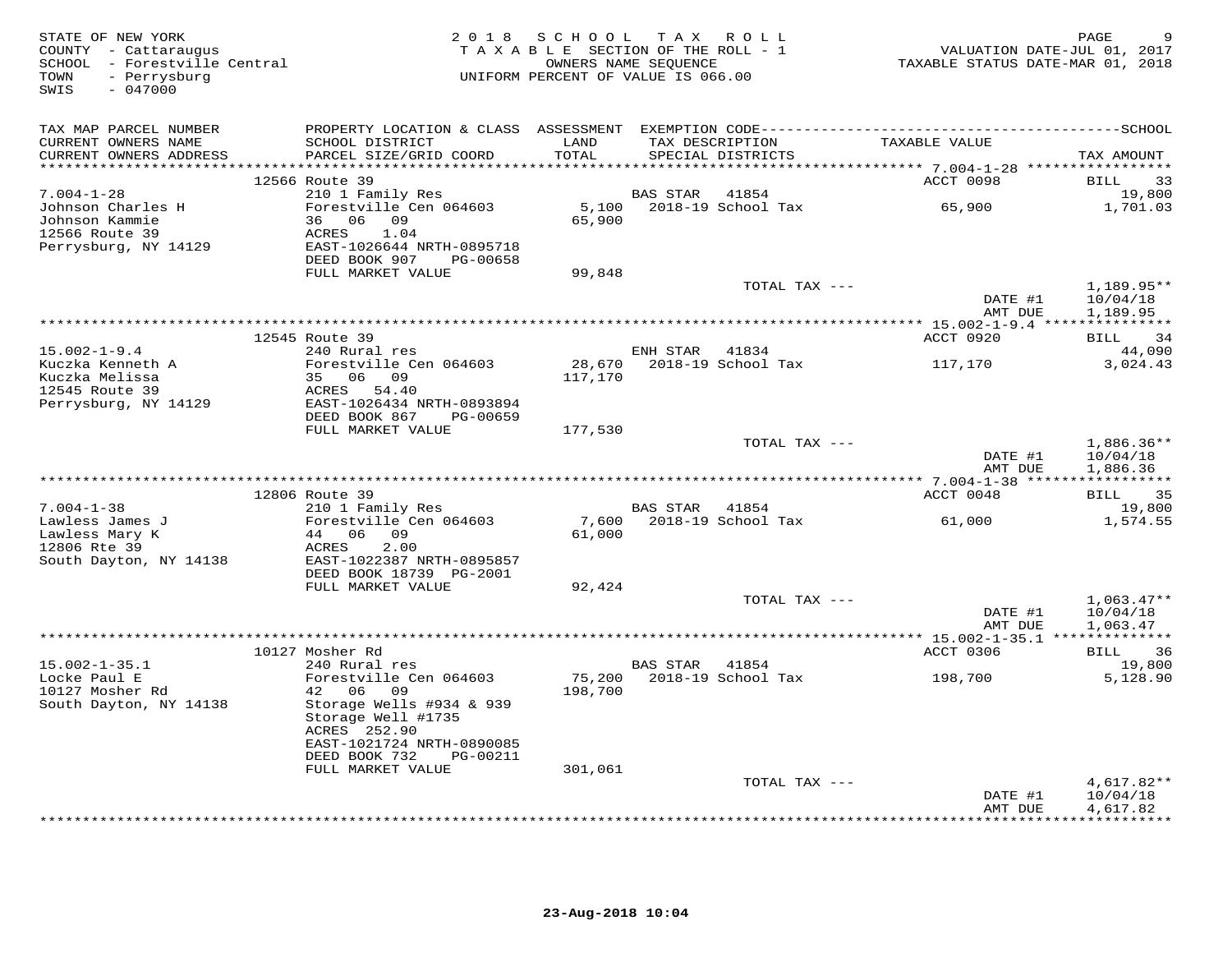| STATE OF NEW YORK<br>COUNTY - Cattaraugus<br>SCHOOL - Forestville Central<br>- Perrysburg<br>TOWN<br>$-047000$<br>SWIS |                                                                                                        |                  | 2018 SCHOOL TAX ROLL<br>TAXABLE SECTION OF THE ROLL - 1<br>OWNERS NAME SEOUENCE<br>UNIFORM PERCENT OF VALUE IS 066.00 | VALUATION DATE-JUL 01, 2017<br>TAXABLE STATUS DATE-MAR 01, 2018 | 10<br>PAGE                                |
|------------------------------------------------------------------------------------------------------------------------|--------------------------------------------------------------------------------------------------------|------------------|-----------------------------------------------------------------------------------------------------------------------|-----------------------------------------------------------------|-------------------------------------------|
| TAX MAP PARCEL NUMBER                                                                                                  | PROPERTY LOCATION & CLASS ASSESSMENT EXEMPTION CODE-----------------------------------SCHOOL           |                  |                                                                                                                       |                                                                 |                                           |
| CURRENT OWNERS NAME<br>CURRENT OWNERS ADDRESS                                                                          | SCHOOL DISTRICT<br>PARCEL SIZE/GRID COORD                                                              | LAND<br>TOTAL    | TAX DESCRIPTION<br>SPECIAL DISTRICTS                                                                                  | TAXABLE VALUE                                                   | TAX AMOUNT                                |
|                                                                                                                        | 12687 Route 39                                                                                         |                  |                                                                                                                       | ACCT 0204                                                       | BILL<br>37                                |
| $15.002 - 1 - 8$<br>Locke Paul E Jr                                                                                    | 240 Rural res<br>Forestville Cen 064603                                                                |                  | 41854<br>BAS STAR<br>32,460 2018-19 School Tax                                                                        | 74,760                                                          | 19,800<br>1,929.73                        |
| Locke Rachel E<br>12687 Route 39<br>Perrysburg, NY 14129                                                               | 35 06 09<br>Storage Well #1750<br>ACRES 100.00<br>EAST-1023951 NRTH-0893695<br>DEED BOOK 10725 PG-5002 | 74,760           |                                                                                                                       |                                                                 |                                           |
|                                                                                                                        | FULL MARKET VALUE                                                                                      | 113,273          |                                                                                                                       |                                                                 |                                           |
|                                                                                                                        |                                                                                                        |                  | TOTAL TAX ---                                                                                                         | DATE #1<br>AMT DUE                                              | $1,418.64**$<br>10/04/18<br>1,418.64      |
|                                                                                                                        | 10096 Mosher Rd                                                                                        |                  | **************************************                                                                                | ***************** 15.002-1-34 *****************<br>ACCT 0470    | <b>BILL</b><br>38                         |
| $15.002 - 1 - 34$<br>Locke Sallie A                                                                                    | 240 Rural res<br>Forestville Cen 064603                                                                | 66,200           | 2018-19 School Tax                                                                                                    | 89,200                                                          | 2,302.46                                  |
| Smyntek Barbara<br>10127 Mosher Rd<br>South Dayton, NY 14138                                                           | 34 06 09<br>Storage Well #1745<br>ACRES 156.00<br>EAST-1024194 NRTH-0889767<br>DEED BOOK 17610 PG-5001 | 89,200           |                                                                                                                       |                                                                 |                                           |
|                                                                                                                        | FULL MARKET VALUE                                                                                      | 135,152          |                                                                                                                       |                                                                 |                                           |
|                                                                                                                        |                                                                                                        |                  | TOTAL TAX ---                                                                                                         | DATE #1<br>AMT DUE                                              | $2,302.46**$<br>10/04/18<br>2,302.46      |
|                                                                                                                        |                                                                                                        |                  |                                                                                                                       |                                                                 |                                           |
| $15.002 - 1 - 6.1$                                                                                                     | 12799 Route 39<br>270 Mfg housing                                                                      |                  | 2018-19 School Tax                                                                                                    | ACCT 0358<br>27,900                                             | <b>BILL</b><br>39<br>720.16               |
| Luce Jeremy R<br>10539 Maltbie Rd<br>Gowanda, NY 14070-9600                                                            | Forestville Cen 064603<br>43 06 09<br>Storage Well #1526                                               | 8,000<br>27,900  |                                                                                                                       |                                                                 |                                           |
|                                                                                                                        | 4.80<br>ACRES<br>EAST-1022384 NRTH-0895393<br>DEED BOOK 00972 PG-00511                                 |                  |                                                                                                                       |                                                                 |                                           |
|                                                                                                                        | FULL MARKET VALUE                                                                                      | 42,273           |                                                                                                                       |                                                                 | 720.16**                                  |
|                                                                                                                        |                                                                                                        |                  | TOTAL TAX ---                                                                                                         | DATE #1<br>AMT DUE                                              | 10/04/18<br>720.16                        |
|                                                                                                                        |                                                                                                        |                  |                                                                                                                       |                                                                 |                                           |
| $15.002 - 1 - 6.2$                                                                                                     | 12799 Route 39<br>322 Rural vac>10                                                                     |                  | 2018-19 School Tax                                                                                                    | <b>ACCT 1038</b><br>20,600                                      | <b>BILL</b><br>40<br>531.73               |
| Luce Jeremy R<br>10539 Maltbie Rd<br>Gowanda, NY 14070-9600                                                            | Forestville Cen 064603<br>43 06 09<br>ACRES 37.90                                                      | 20,600<br>20,600 |                                                                                                                       |                                                                 |                                           |
|                                                                                                                        | EAST-1022309 NRTH-0893547<br>DEED BOOK 00972 PG-00511                                                  |                  |                                                                                                                       |                                                                 |                                           |
|                                                                                                                        | FULL MARKET VALUE                                                                                      | 31,212           | TOTAL TAX ---                                                                                                         |                                                                 | 531.73**                                  |
|                                                                                                                        |                                                                                                        |                  |                                                                                                                       | DATE #1<br>AMT DUE                                              | 10/04/18<br>531.73<br>* * * * * * * * * * |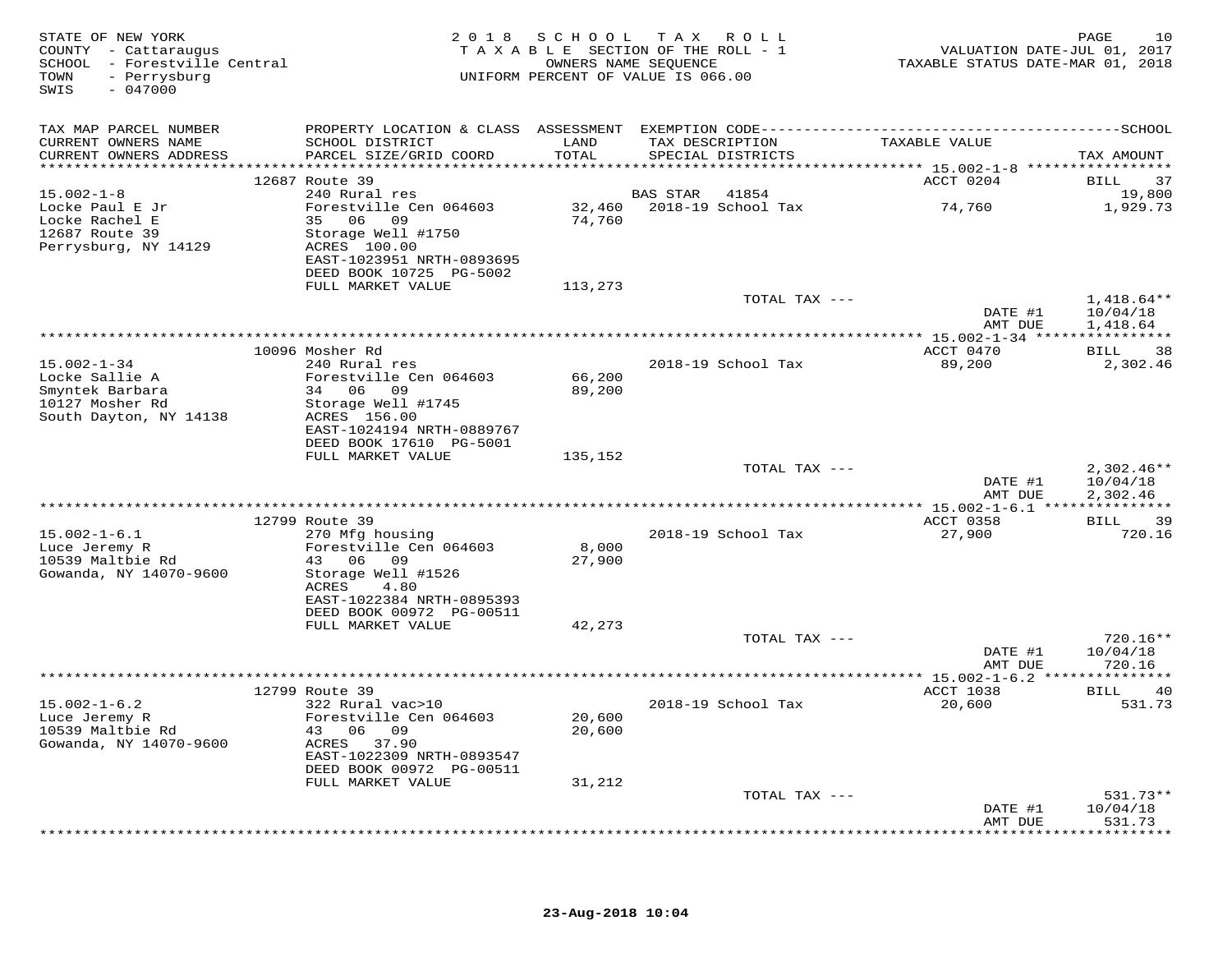| STATE OF NEW YORK<br>COUNTY - Cattaraugus<br>SCHOOL - Forestville Central<br>- Perrysburg<br>TOWN<br>$-047000$<br>SWIS | 2 0 1 8                                                                                                                                                 | S C H O O L<br>TAXABLE SECTION OF THE ROLL - 1<br>OWNERS NAME SEQUENCE<br>UNIFORM PERCENT OF VALUE IS 066.00 |          | TAX ROLL                             | TAXABLE STATUS DATE-MAR 01, 2018 | PAGE<br>11<br>VALUATION DATE-JUL 01, 2017 |
|------------------------------------------------------------------------------------------------------------------------|---------------------------------------------------------------------------------------------------------------------------------------------------------|--------------------------------------------------------------------------------------------------------------|----------|--------------------------------------|----------------------------------|-------------------------------------------|
| TAX MAP PARCEL NUMBER<br>CURRENT OWNERS NAME<br>CURRENT OWNERS ADDRESS                                                 | PROPERTY LOCATION & CLASS ASSESSMENT EXEMPTION CODE-----------------------------------SCHOOL<br>SCHOOL DISTRICT<br>PARCEL SIZE/GRID COORD               | LAND<br>TOTAL                                                                                                |          | TAX DESCRIPTION<br>SPECIAL DISTRICTS | TAXABLE VALUE                    | TAX AMOUNT                                |
| **********************                                                                                                 |                                                                                                                                                         |                                                                                                              |          |                                      |                                  |                                           |
| $7.004 - 1 - 5$<br>Lukasik Joseph E<br>10922 W Perrysburg Rd<br>Perrysburg, NY 14129                                   | 10922 W Perrysburg Rd<br>240 Rural res<br>Forestville Cen 064603<br>37 06 09<br>52.60<br>ACRES<br>EAST-1024475 NRTH-0902020<br>DEED BOOK 00946 PG-00801 | 43,900<br>120,300                                                                                            |          | 2018-19 School Tax                   | ACCT 0213<br>120,300             | <b>BILL</b><br>41<br>3,105.22             |
|                                                                                                                        | FULL MARKET VALUE                                                                                                                                       | 182,273                                                                                                      |          |                                      |                                  |                                           |
|                                                                                                                        |                                                                                                                                                         |                                                                                                              |          | TOTAL TAX ---                        | DATE #1<br>AMT DUE               | $3,105.22**$<br>10/04/18<br>3.105.22      |
|                                                                                                                        |                                                                                                                                                         |                                                                                                              |          |                                      |                                  |                                           |
|                                                                                                                        | 10803 W Perrysburg Rd                                                                                                                                   |                                                                                                              |          |                                      | ACCT 0888                        | 42<br><b>BILL</b>                         |
| $7.004 - 1 - 48.4$<br>MacKinnon Allan R<br>MacKinnon Ann                                                               | 210 1 Family Res<br>Forestville Cen 064603<br>45 06 09                                                                                                  | 5,700<br>61,500                                                                                              | ENH STAR | 41834<br>2018-19 School Tax          | 61,500                           | 44,090<br>1,587.46                        |
| 10803 W Perrysburg Rd<br>Perrysburg, NY 14129                                                                          | 1.45<br>ACRES<br>EAST-1023247 NRTH-0900911<br>DEED BOOK 6173 PG-3001<br>FULL MARKET VALUE                                                               | 93,182                                                                                                       |          |                                      |                                  |                                           |
|                                                                                                                        |                                                                                                                                                         |                                                                                                              |          | TOTAL TAX ---                        | DATE #1                          | $449.39**$<br>10/04/18                    |
|                                                                                                                        |                                                                                                                                                         |                                                                                                              |          |                                      | AMT DUE                          | 449.39                                    |
|                                                                                                                        | 10802 W Perrysburg Rd                                                                                                                                   |                                                                                                              |          |                                      | ACCT 0328                        | 43<br>BILL                                |
| $7.004 - 1 - 25$                                                                                                       | 240 Rural res                                                                                                                                           |                                                                                                              | ENH STAR | 41834                                |                                  | 44,090                                    |
| Martin Margaret<br>10802 W Perrysburg Rd<br>Perrysburg, NY 14129                                                       | Forestville Cen 064603<br>37<br>06<br>09<br>Storage Well #1725<br>ACRES<br>47.88<br>EAST-1024507 NRTH-0900047<br>DEED BOOK 748<br>PG-01019              | 21,700<br>52,700                                                                                             |          | 2018-19 School Tax                   | 52,700                           | 1,360.31                                  |
|                                                                                                                        | FULL MARKET VALUE                                                                                                                                       | 79,848                                                                                                       |          |                                      |                                  |                                           |
|                                                                                                                        |                                                                                                                                                         |                                                                                                              |          | TOTAL TAX ---                        | DATE #1<br>AMT DUE               | $222.24**$<br>10/04/18<br>222.24          |
|                                                                                                                        |                                                                                                                                                         |                                                                                                              |          |                                      |                                  | ***********                               |
| $15.002 - 1 - 9.2$<br>MAYS TERRENCE J<br>12657 Route 39<br>Perrysburg, NY 14129                                        | 12657 Route 39<br>210 1 Family Res<br>Forestville Cen 064603<br>35 06 09<br>3.31<br>ACRES                                                               | 8,500<br>86,200                                                                                              |          | 2018-19 School Tax                   | ACCT 0839<br>86,200              | 44<br>BILL<br>2,225.02                    |
|                                                                                                                        | EAST-1024607 NRTH-0895230<br>DEED BOOK 26151 PG-4001                                                                                                    |                                                                                                              |          |                                      |                                  |                                           |
|                                                                                                                        | FULL MARKET VALUE                                                                                                                                       | 130,606                                                                                                      |          | TOTAL TAX ---                        |                                  | $2,225.02**$                              |
|                                                                                                                        |                                                                                                                                                         |                                                                                                              |          |                                      | DATE #1<br>AMT DUE               | 10/04/18<br>2,225.02                      |
|                                                                                                                        |                                                                                                                                                         |                                                                                                              |          |                                      |                                  | **********                                |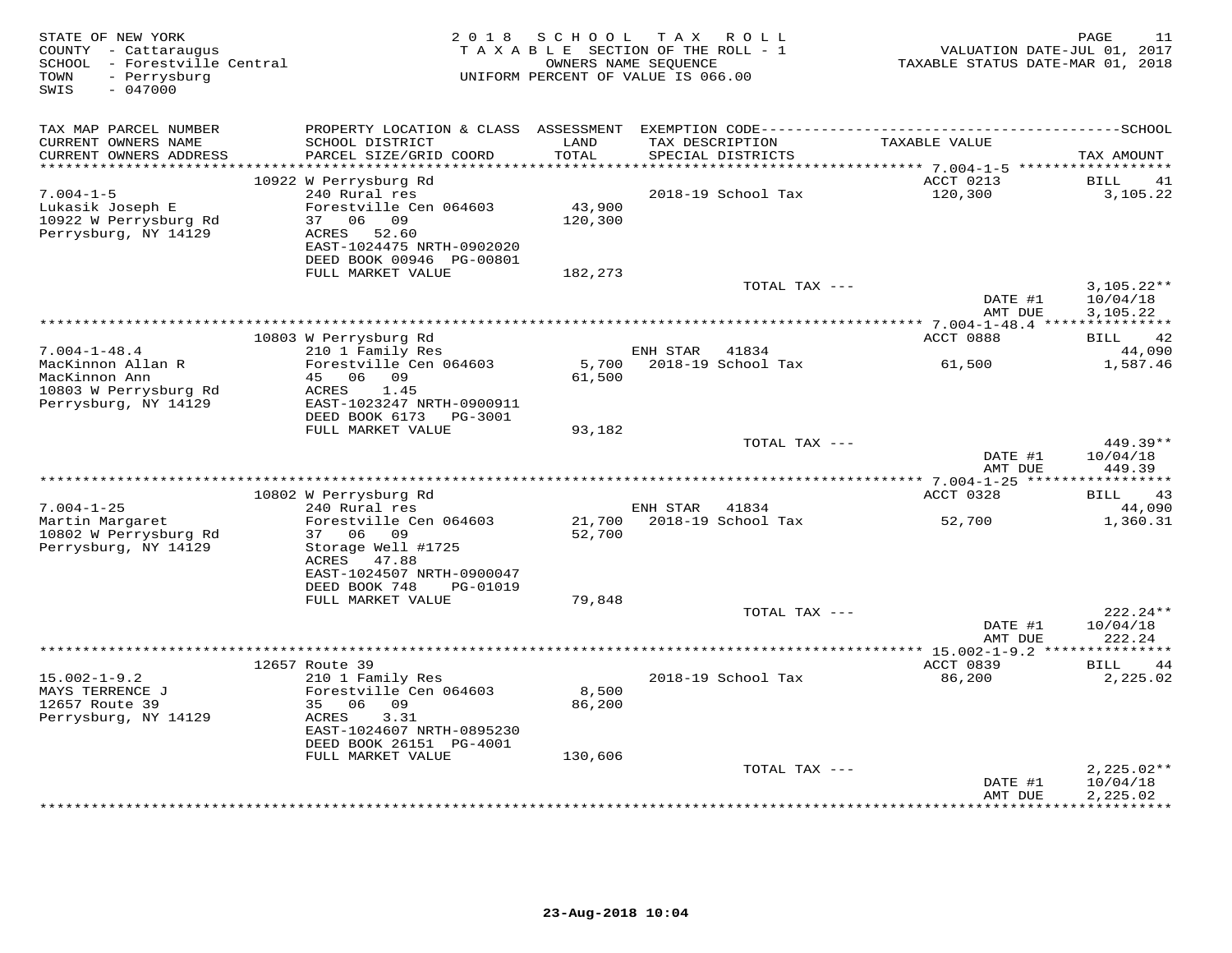| STATE OF NEW YORK<br>COUNTY - Cattaraugus<br>SCHOOL - Forestville Central<br>- Perrysburg<br>TOWN<br>SWIS<br>$-047000$ |                                                            | 2018 SCHOOL     | TAX ROLL<br>TAXABLE SECTION OF THE ROLL - 1<br>OWNERS NAME SEOUENCE<br>UNIFORM PERCENT OF VALUE IS 066.00 | VALUATION DATE-JUL 01, 2017<br>TAXABLE STATUS DATE-MAR 01, 2018 | 12<br>PAGE                  |
|------------------------------------------------------------------------------------------------------------------------|------------------------------------------------------------|-----------------|-----------------------------------------------------------------------------------------------------------|-----------------------------------------------------------------|-----------------------------|
| TAX MAP PARCEL NUMBER                                                                                                  |                                                            |                 |                                                                                                           |                                                                 |                             |
| CURRENT OWNERS NAME<br>CURRENT OWNERS ADDRESS                                                                          | SCHOOL DISTRICT<br>PARCEL SIZE/GRID COORD                  | LAND<br>TOTAL   | TAX DESCRIPTION<br>SPECIAL DISTRICTS                                                                      | TAXABLE VALUE                                                   | TAX AMOUNT                  |
|                                                                                                                        | Edwards Corners Rd                                         |                 |                                                                                                           | ACCT 0346                                                       | BILL<br>45                  |
| $15.002 - 1 - 33$                                                                                                      | 323 Vacant rural                                           |                 | 2018-19 School Tax                                                                                        | 30,000                                                          | 774.37                      |
| Mikula Joseph                                                                                                          | Forestville Cen 064603                                     | 30,000          |                                                                                                           |                                                                 |                             |
| PO Box 390                                                                                                             | 34 06 09                                                   | 30,000          |                                                                                                           |                                                                 |                             |
| Cassadaga, NY 14718                                                                                                    | No Frontage<br>75.00<br>ACRES<br>EAST-1025858 NRTH-0890723 |                 |                                                                                                           |                                                                 |                             |
|                                                                                                                        | DEED BOOK 23996 PG-7001                                    |                 |                                                                                                           |                                                                 |                             |
|                                                                                                                        | FULL MARKET VALUE                                          | 45,455          |                                                                                                           |                                                                 | $774.37**$                  |
|                                                                                                                        |                                                            |                 | TOTAL TAX ---                                                                                             | DATE #1<br>AMT DUE                                              | 10/04/18<br>774.37          |
|                                                                                                                        |                                                            |                 |                                                                                                           |                                                                 |                             |
|                                                                                                                        | 10581 W Perrysburg Rd                                      |                 |                                                                                                           | ACCT 0861                                                       | BILL<br>46                  |
| $7.004 - 1 - 40.5$                                                                                                     | 270 Mfg housing                                            |                 | ENH STAR<br>41834                                                                                         |                                                                 | 44,090                      |
| Nash Gary W<br>Nash Linda L                                                                                            | Forestville Cen 064603<br>44 06 09                         | 6,300<br>68,800 | 2018-19 School Tax                                                                                        | 68,800                                                          | 1,775.89                    |
| PO Box 227                                                                                                             | ACRES<br>1.67                                              |                 |                                                                                                           |                                                                 |                             |
| Perrysburg, NY 14129                                                                                                   | EAST-1023241 NRTH-0897357                                  |                 |                                                                                                           |                                                                 |                             |
|                                                                                                                        | DEED BOOK 00949 PG-00607                                   |                 |                                                                                                           |                                                                 |                             |
|                                                                                                                        | FULL MARKET VALUE                                          | 104,242         |                                                                                                           |                                                                 |                             |
|                                                                                                                        |                                                            |                 | TOTAL TAX ---                                                                                             | DATE #1                                                         | 637.82**<br>10/04/18        |
|                                                                                                                        |                                                            |                 |                                                                                                           | AMT DUE                                                         | 637.82                      |
|                                                                                                                        |                                                            |                 |                                                                                                           |                                                                 |                             |
|                                                                                                                        | 10659 W Perrysburg Rd                                      |                 |                                                                                                           | ACCT 0365                                                       | BILL<br>47                  |
| $7.004 - 1 - 40.4$                                                                                                     | 240 Rural res                                              |                 | 41720<br>AG DIST                                                                                          |                                                                 | 19,361                      |
| Newcomb Daniel L<br>Newcomb Barbara                                                                                    | Forestville Cen 064603<br>44 06 09                         | 136,400         | 63,400 ENH STAR<br>41834<br>2018–19 School Tax                                                            | 117,039                                                         | 44,090<br>3,021.04          |
| 10659 W Perrysburg Rd                                                                                                  | Storage Wells #1525, 1639                                  |                 |                                                                                                           |                                                                 |                             |
| Perrysburg, NY 14129                                                                                                   | Storage Wells #1640, 1642                                  |                 |                                                                                                           |                                                                 |                             |
|                                                                                                                        | ACRES 128.40 BANK<br>017                                   |                 |                                                                                                           |                                                                 |                             |
| MAY BE SUBJECT TO PAYMENT                                                                                              | EAST-1022508 NRTH-0898017                                  |                 |                                                                                                           |                                                                 |                             |
| UNDER AGDIST LAW TIL 2022                                                                                              | DEED BOOK 805<br>PG-00285<br>FULL MARKET VALUE             | 206,667         |                                                                                                           |                                                                 |                             |
|                                                                                                                        |                                                            |                 | TOTAL TAX ---                                                                                             |                                                                 | 1,882.98**                  |
|                                                                                                                        |                                                            |                 |                                                                                                           | DATE #1                                                         | 10/04/18                    |
|                                                                                                                        |                                                            |                 |                                                                                                           | AMT DUE                                                         | 1,882.98                    |
|                                                                                                                        | County Line Rd                                             |                 |                                                                                                           | *** 7.004-1-1 *******************<br>ACCT 0340                  | BILL<br>48                  |
| $7.004 - 1 - 1$                                                                                                        | 323 Vacant rural                                           |                 | 2018-19 School Tax                                                                                        | 8,600                                                           | 221.99                      |
| Pagett James                                                                                                           | Forestville Cen 064603                                     | 8,600           |                                                                                                           |                                                                 |                             |
| Pageett Penny                                                                                                          | 45 06 09                                                   | 8,600           |                                                                                                           |                                                                 |                             |
| 8793 Route 62                                                                                                          | ACRES 13.65                                                |                 |                                                                                                           |                                                                 |                             |
| South Dayton, NY 14138                                                                                                 | EAST-1019896 NRTH-0902912<br>DEED BOOK 17889 PG-3015       |                 |                                                                                                           |                                                                 |                             |
|                                                                                                                        | FULL MARKET VALUE                                          | 13,030          |                                                                                                           |                                                                 |                             |
|                                                                                                                        |                                                            |                 | TOTAL TAX ---                                                                                             |                                                                 | $221.99**$                  |
|                                                                                                                        |                                                            |                 |                                                                                                           | DATE #1                                                         | 10/04/18                    |
|                                                                                                                        |                                                            |                 |                                                                                                           | AMT DUE<br>*********                                            | 221.99<br>* * * * * * * * * |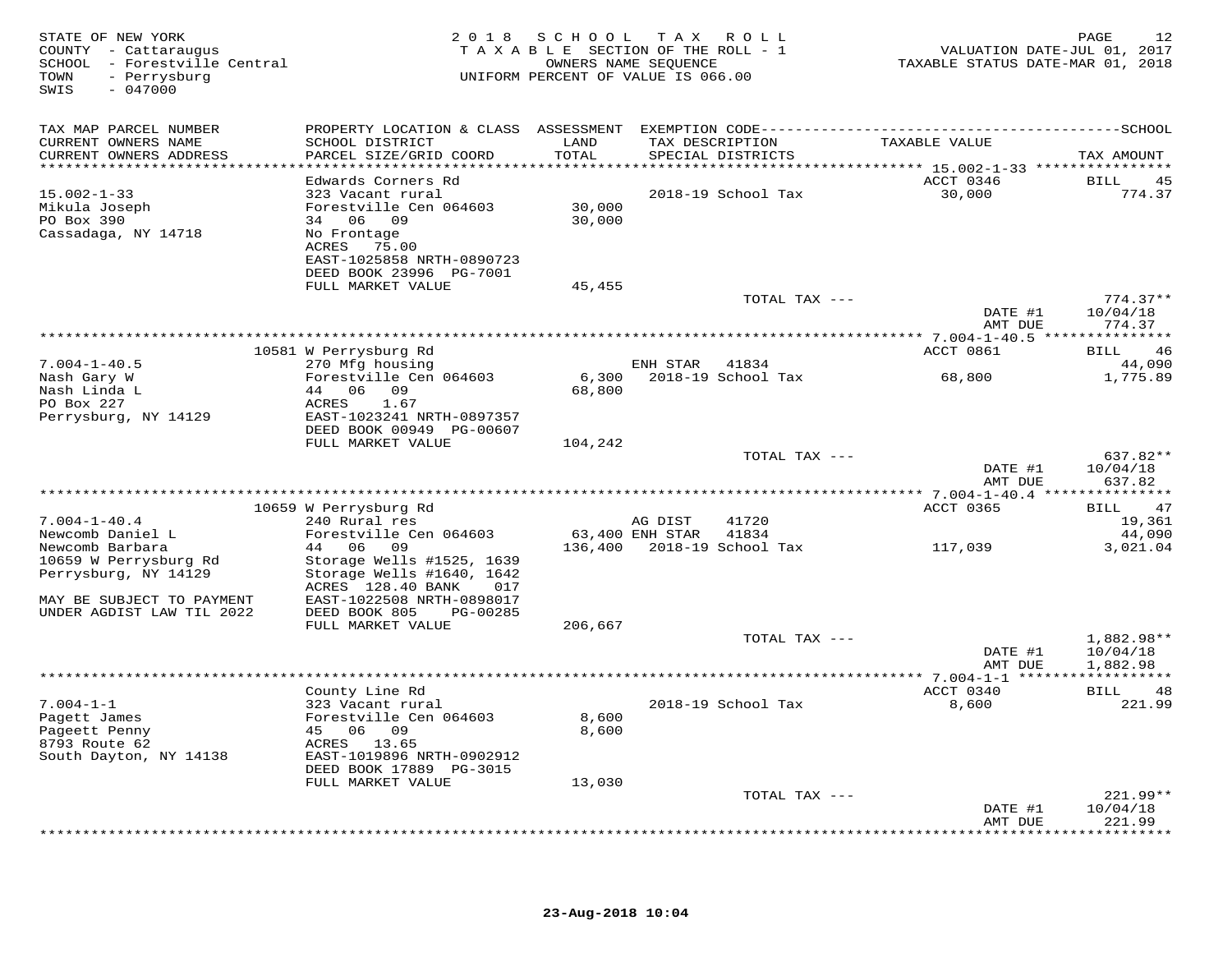| TAX MAP PARCEL NUMBER<br>TAXABLE VALUE<br>CURRENT OWNERS NAME<br>SCHOOL DISTRICT<br>LAND<br>TAX DESCRIPTION<br>CURRENT OWNERS ADDRESS<br>PARCEL SIZE/GRID COORD<br>TOTAL<br>SPECIAL DISTRICTS<br>TAX AMOUNT<br>**********************<br>***********<br>10773 W Perrysburg Rd<br>ACCT 0251<br><b>BILL</b><br>49<br>240 Rural res<br>19,800<br>$7.004 - 1 - 48.1$<br>BAS STAR<br>41854<br>Forestville Cen 064603<br>43,000<br>2018-19 School Tax<br>81,000<br>2,090.80<br>Perison Jessie C<br>06<br>Perison Christina C. Gruber<br>45<br>09<br>81,000<br>8000 Feddick Rd<br>ACRES<br>48.25 BANK<br>032<br>Hamburg, NY 14075<br>EAST-1022362 NRTH-0900952<br>DEED BOOK 20535 PG-8001<br>FULL MARKET VALUE<br>122,727<br>$1,579.71**$<br>TOTAL TAX ---<br>DATE #1<br>10/04/18<br>AMT DUE<br>1,579.71<br>50<br>ACCT 0883<br>10577 W Perrysburg Rd<br>BILL<br>$7.004 - 1 - 40.3$<br>210 1 Family Res<br><b>BAS STAR</b><br>41854<br>19,800<br>Piehler Corey M<br>Forestville Cen 064603<br>2018-19 School Tax<br>1,858.48<br>6,200<br>72,000<br>72,000<br>10577 W Perrysburg Rd<br>44 06 09<br>Perrysburg, NY 14129<br>1.75 BANK<br>ACRES<br>017<br>EAST-1023176 NRTH-0896846<br>DEED BOOK 2241<br>PG-6003<br>FULL MARKET VALUE<br>109,091<br>TOTAL TAX ---<br>$1,347.40**$<br>DATE #1<br>10/04/18<br>AMT DUE<br>1,347.40<br>***********<br>Edwards Corners Rd<br>ACCT 0426<br>51<br>BILL<br>$15.002 - 1 - 12$<br>322 Rural vac>10<br>2018-19 School Tax<br>27,800<br>717.58<br>Forestville Cen 064603<br>27,800<br>Rood Dorothy S<br>6769 Boston St Rd<br>27 06 09<br>27,800<br>Hamburg, NY 14075<br>ACRES 23.64<br>EAST-1027914 NRTH-0894957<br>DEED BOOK 882<br>PG-00112<br>FULL MARKET VALUE<br>42,121<br>$717.58**$<br>TOTAL TAX ---<br>DATE #1<br>10/04/18<br>717.58<br>AMT DUE<br>ACCT 0963<br>52<br>10620 County Line Rd<br><b>BILL</b><br>$7.004 - 1 - 43.2$<br>210 1 Family Res<br>19,800<br>BAS STAR<br>41854<br>Sanders Lee R<br>Forestville Cen 064603<br>6,800<br>2018-19 School Tax<br>76,100<br>1,964.32<br>10620 County Line Rd<br>44 06<br>09<br>76,100<br>Forestville, NY 14062<br>ACRES<br>2.20<br>EAST-1019572 NRTH-0896884<br>DEED BOOK 904<br>PG-00297<br>FULL MARKET VALUE<br>115,303<br>TOTAL TAX ---<br>$1,453.23**$<br>DATE #1<br>10/04/18<br>1,453.23<br>AMT DUE<br>***********<br>******************* | STATE OF NEW YORK<br>COUNTY - Cattaraugus<br>SCHOOL - Forestville Central<br>- Perrysburg<br>TOWN<br>$-047000$<br>SWIS | 2 0 1 8 | SCHOOL<br>TAXABLE SECTION OF THE ROLL - 1<br>OWNERS NAME SEQUENCE<br>UNIFORM PERCENT OF VALUE IS 066.00 | TAX ROLL | VALUATION DATE-JUL 01, 2017<br>TAXABLE STATUS DATE-MAR 01, 2018 | 13<br>PAGE |
|-------------------------------------------------------------------------------------------------------------------------------------------------------------------------------------------------------------------------------------------------------------------------------------------------------------------------------------------------------------------------------------------------------------------------------------------------------------------------------------------------------------------------------------------------------------------------------------------------------------------------------------------------------------------------------------------------------------------------------------------------------------------------------------------------------------------------------------------------------------------------------------------------------------------------------------------------------------------------------------------------------------------------------------------------------------------------------------------------------------------------------------------------------------------------------------------------------------------------------------------------------------------------------------------------------------------------------------------------------------------------------------------------------------------------------------------------------------------------------------------------------------------------------------------------------------------------------------------------------------------------------------------------------------------------------------------------------------------------------------------------------------------------------------------------------------------------------------------------------------------------------------------------------------------------------------------------------------------------------------------------------------------------------------------------------------------------------------------------------------------------------------------------------------------------------------------------------------------------------------------------------------------------------------------------------------------------------|------------------------------------------------------------------------------------------------------------------------|---------|---------------------------------------------------------------------------------------------------------|----------|-----------------------------------------------------------------|------------|
|                                                                                                                                                                                                                                                                                                                                                                                                                                                                                                                                                                                                                                                                                                                                                                                                                                                                                                                                                                                                                                                                                                                                                                                                                                                                                                                                                                                                                                                                                                                                                                                                                                                                                                                                                                                                                                                                                                                                                                                                                                                                                                                                                                                                                                                                                                                               |                                                                                                                        |         |                                                                                                         |          |                                                                 |            |
|                                                                                                                                                                                                                                                                                                                                                                                                                                                                                                                                                                                                                                                                                                                                                                                                                                                                                                                                                                                                                                                                                                                                                                                                                                                                                                                                                                                                                                                                                                                                                                                                                                                                                                                                                                                                                                                                                                                                                                                                                                                                                                                                                                                                                                                                                                                               |                                                                                                                        |         |                                                                                                         |          |                                                                 |            |
|                                                                                                                                                                                                                                                                                                                                                                                                                                                                                                                                                                                                                                                                                                                                                                                                                                                                                                                                                                                                                                                                                                                                                                                                                                                                                                                                                                                                                                                                                                                                                                                                                                                                                                                                                                                                                                                                                                                                                                                                                                                                                                                                                                                                                                                                                                                               |                                                                                                                        |         |                                                                                                         |          |                                                                 |            |
|                                                                                                                                                                                                                                                                                                                                                                                                                                                                                                                                                                                                                                                                                                                                                                                                                                                                                                                                                                                                                                                                                                                                                                                                                                                                                                                                                                                                                                                                                                                                                                                                                                                                                                                                                                                                                                                                                                                                                                                                                                                                                                                                                                                                                                                                                                                               |                                                                                                                        |         |                                                                                                         |          |                                                                 |            |
|                                                                                                                                                                                                                                                                                                                                                                                                                                                                                                                                                                                                                                                                                                                                                                                                                                                                                                                                                                                                                                                                                                                                                                                                                                                                                                                                                                                                                                                                                                                                                                                                                                                                                                                                                                                                                                                                                                                                                                                                                                                                                                                                                                                                                                                                                                                               |                                                                                                                        |         |                                                                                                         |          |                                                                 |            |
|                                                                                                                                                                                                                                                                                                                                                                                                                                                                                                                                                                                                                                                                                                                                                                                                                                                                                                                                                                                                                                                                                                                                                                                                                                                                                                                                                                                                                                                                                                                                                                                                                                                                                                                                                                                                                                                                                                                                                                                                                                                                                                                                                                                                                                                                                                                               |                                                                                                                        |         |                                                                                                         |          |                                                                 |            |
|                                                                                                                                                                                                                                                                                                                                                                                                                                                                                                                                                                                                                                                                                                                                                                                                                                                                                                                                                                                                                                                                                                                                                                                                                                                                                                                                                                                                                                                                                                                                                                                                                                                                                                                                                                                                                                                                                                                                                                                                                                                                                                                                                                                                                                                                                                                               |                                                                                                                        |         |                                                                                                         |          |                                                                 |            |
|                                                                                                                                                                                                                                                                                                                                                                                                                                                                                                                                                                                                                                                                                                                                                                                                                                                                                                                                                                                                                                                                                                                                                                                                                                                                                                                                                                                                                                                                                                                                                                                                                                                                                                                                                                                                                                                                                                                                                                                                                                                                                                                                                                                                                                                                                                                               |                                                                                                                        |         |                                                                                                         |          |                                                                 |            |
|                                                                                                                                                                                                                                                                                                                                                                                                                                                                                                                                                                                                                                                                                                                                                                                                                                                                                                                                                                                                                                                                                                                                                                                                                                                                                                                                                                                                                                                                                                                                                                                                                                                                                                                                                                                                                                                                                                                                                                                                                                                                                                                                                                                                                                                                                                                               |                                                                                                                        |         |                                                                                                         |          |                                                                 |            |
|                                                                                                                                                                                                                                                                                                                                                                                                                                                                                                                                                                                                                                                                                                                                                                                                                                                                                                                                                                                                                                                                                                                                                                                                                                                                                                                                                                                                                                                                                                                                                                                                                                                                                                                                                                                                                                                                                                                                                                                                                                                                                                                                                                                                                                                                                                                               |                                                                                                                        |         |                                                                                                         |          |                                                                 |            |
|                                                                                                                                                                                                                                                                                                                                                                                                                                                                                                                                                                                                                                                                                                                                                                                                                                                                                                                                                                                                                                                                                                                                                                                                                                                                                                                                                                                                                                                                                                                                                                                                                                                                                                                                                                                                                                                                                                                                                                                                                                                                                                                                                                                                                                                                                                                               |                                                                                                                        |         |                                                                                                         |          |                                                                 |            |
|                                                                                                                                                                                                                                                                                                                                                                                                                                                                                                                                                                                                                                                                                                                                                                                                                                                                                                                                                                                                                                                                                                                                                                                                                                                                                                                                                                                                                                                                                                                                                                                                                                                                                                                                                                                                                                                                                                                                                                                                                                                                                                                                                                                                                                                                                                                               |                                                                                                                        |         |                                                                                                         |          |                                                                 |            |
|                                                                                                                                                                                                                                                                                                                                                                                                                                                                                                                                                                                                                                                                                                                                                                                                                                                                                                                                                                                                                                                                                                                                                                                                                                                                                                                                                                                                                                                                                                                                                                                                                                                                                                                                                                                                                                                                                                                                                                                                                                                                                                                                                                                                                                                                                                                               |                                                                                                                        |         |                                                                                                         |          |                                                                 |            |
|                                                                                                                                                                                                                                                                                                                                                                                                                                                                                                                                                                                                                                                                                                                                                                                                                                                                                                                                                                                                                                                                                                                                                                                                                                                                                                                                                                                                                                                                                                                                                                                                                                                                                                                                                                                                                                                                                                                                                                                                                                                                                                                                                                                                                                                                                                                               |                                                                                                                        |         |                                                                                                         |          |                                                                 |            |
|                                                                                                                                                                                                                                                                                                                                                                                                                                                                                                                                                                                                                                                                                                                                                                                                                                                                                                                                                                                                                                                                                                                                                                                                                                                                                                                                                                                                                                                                                                                                                                                                                                                                                                                                                                                                                                                                                                                                                                                                                                                                                                                                                                                                                                                                                                                               |                                                                                                                        |         |                                                                                                         |          |                                                                 |            |
|                                                                                                                                                                                                                                                                                                                                                                                                                                                                                                                                                                                                                                                                                                                                                                                                                                                                                                                                                                                                                                                                                                                                                                                                                                                                                                                                                                                                                                                                                                                                                                                                                                                                                                                                                                                                                                                                                                                                                                                                                                                                                                                                                                                                                                                                                                                               |                                                                                                                        |         |                                                                                                         |          |                                                                 |            |
|                                                                                                                                                                                                                                                                                                                                                                                                                                                                                                                                                                                                                                                                                                                                                                                                                                                                                                                                                                                                                                                                                                                                                                                                                                                                                                                                                                                                                                                                                                                                                                                                                                                                                                                                                                                                                                                                                                                                                                                                                                                                                                                                                                                                                                                                                                                               |                                                                                                                        |         |                                                                                                         |          |                                                                 |            |
|                                                                                                                                                                                                                                                                                                                                                                                                                                                                                                                                                                                                                                                                                                                                                                                                                                                                                                                                                                                                                                                                                                                                                                                                                                                                                                                                                                                                                                                                                                                                                                                                                                                                                                                                                                                                                                                                                                                                                                                                                                                                                                                                                                                                                                                                                                                               |                                                                                                                        |         |                                                                                                         |          |                                                                 |            |
|                                                                                                                                                                                                                                                                                                                                                                                                                                                                                                                                                                                                                                                                                                                                                                                                                                                                                                                                                                                                                                                                                                                                                                                                                                                                                                                                                                                                                                                                                                                                                                                                                                                                                                                                                                                                                                                                                                                                                                                                                                                                                                                                                                                                                                                                                                                               |                                                                                                                        |         |                                                                                                         |          |                                                                 |            |
|                                                                                                                                                                                                                                                                                                                                                                                                                                                                                                                                                                                                                                                                                                                                                                                                                                                                                                                                                                                                                                                                                                                                                                                                                                                                                                                                                                                                                                                                                                                                                                                                                                                                                                                                                                                                                                                                                                                                                                                                                                                                                                                                                                                                                                                                                                                               |                                                                                                                        |         |                                                                                                         |          |                                                                 |            |
|                                                                                                                                                                                                                                                                                                                                                                                                                                                                                                                                                                                                                                                                                                                                                                                                                                                                                                                                                                                                                                                                                                                                                                                                                                                                                                                                                                                                                                                                                                                                                                                                                                                                                                                                                                                                                                                                                                                                                                                                                                                                                                                                                                                                                                                                                                                               |                                                                                                                        |         |                                                                                                         |          |                                                                 |            |
|                                                                                                                                                                                                                                                                                                                                                                                                                                                                                                                                                                                                                                                                                                                                                                                                                                                                                                                                                                                                                                                                                                                                                                                                                                                                                                                                                                                                                                                                                                                                                                                                                                                                                                                                                                                                                                                                                                                                                                                                                                                                                                                                                                                                                                                                                                                               |                                                                                                                        |         |                                                                                                         |          |                                                                 |            |
|                                                                                                                                                                                                                                                                                                                                                                                                                                                                                                                                                                                                                                                                                                                                                                                                                                                                                                                                                                                                                                                                                                                                                                                                                                                                                                                                                                                                                                                                                                                                                                                                                                                                                                                                                                                                                                                                                                                                                                                                                                                                                                                                                                                                                                                                                                                               |                                                                                                                        |         |                                                                                                         |          |                                                                 |            |
|                                                                                                                                                                                                                                                                                                                                                                                                                                                                                                                                                                                                                                                                                                                                                                                                                                                                                                                                                                                                                                                                                                                                                                                                                                                                                                                                                                                                                                                                                                                                                                                                                                                                                                                                                                                                                                                                                                                                                                                                                                                                                                                                                                                                                                                                                                                               |                                                                                                                        |         |                                                                                                         |          |                                                                 |            |
|                                                                                                                                                                                                                                                                                                                                                                                                                                                                                                                                                                                                                                                                                                                                                                                                                                                                                                                                                                                                                                                                                                                                                                                                                                                                                                                                                                                                                                                                                                                                                                                                                                                                                                                                                                                                                                                                                                                                                                                                                                                                                                                                                                                                                                                                                                                               |                                                                                                                        |         |                                                                                                         |          |                                                                 |            |
|                                                                                                                                                                                                                                                                                                                                                                                                                                                                                                                                                                                                                                                                                                                                                                                                                                                                                                                                                                                                                                                                                                                                                                                                                                                                                                                                                                                                                                                                                                                                                                                                                                                                                                                                                                                                                                                                                                                                                                                                                                                                                                                                                                                                                                                                                                                               |                                                                                                                        |         |                                                                                                         |          |                                                                 |            |
|                                                                                                                                                                                                                                                                                                                                                                                                                                                                                                                                                                                                                                                                                                                                                                                                                                                                                                                                                                                                                                                                                                                                                                                                                                                                                                                                                                                                                                                                                                                                                                                                                                                                                                                                                                                                                                                                                                                                                                                                                                                                                                                                                                                                                                                                                                                               |                                                                                                                        |         |                                                                                                         |          |                                                                 |            |
|                                                                                                                                                                                                                                                                                                                                                                                                                                                                                                                                                                                                                                                                                                                                                                                                                                                                                                                                                                                                                                                                                                                                                                                                                                                                                                                                                                                                                                                                                                                                                                                                                                                                                                                                                                                                                                                                                                                                                                                                                                                                                                                                                                                                                                                                                                                               |                                                                                                                        |         |                                                                                                         |          |                                                                 |            |
|                                                                                                                                                                                                                                                                                                                                                                                                                                                                                                                                                                                                                                                                                                                                                                                                                                                                                                                                                                                                                                                                                                                                                                                                                                                                                                                                                                                                                                                                                                                                                                                                                                                                                                                                                                                                                                                                                                                                                                                                                                                                                                                                                                                                                                                                                                                               |                                                                                                                        |         |                                                                                                         |          |                                                                 |            |
|                                                                                                                                                                                                                                                                                                                                                                                                                                                                                                                                                                                                                                                                                                                                                                                                                                                                                                                                                                                                                                                                                                                                                                                                                                                                                                                                                                                                                                                                                                                                                                                                                                                                                                                                                                                                                                                                                                                                                                                                                                                                                                                                                                                                                                                                                                                               |                                                                                                                        |         |                                                                                                         |          |                                                                 |            |
|                                                                                                                                                                                                                                                                                                                                                                                                                                                                                                                                                                                                                                                                                                                                                                                                                                                                                                                                                                                                                                                                                                                                                                                                                                                                                                                                                                                                                                                                                                                                                                                                                                                                                                                                                                                                                                                                                                                                                                                                                                                                                                                                                                                                                                                                                                                               |                                                                                                                        |         |                                                                                                         |          |                                                                 |            |
|                                                                                                                                                                                                                                                                                                                                                                                                                                                                                                                                                                                                                                                                                                                                                                                                                                                                                                                                                                                                                                                                                                                                                                                                                                                                                                                                                                                                                                                                                                                                                                                                                                                                                                                                                                                                                                                                                                                                                                                                                                                                                                                                                                                                                                                                                                                               |                                                                                                                        |         |                                                                                                         |          |                                                                 |            |
|                                                                                                                                                                                                                                                                                                                                                                                                                                                                                                                                                                                                                                                                                                                                                                                                                                                                                                                                                                                                                                                                                                                                                                                                                                                                                                                                                                                                                                                                                                                                                                                                                                                                                                                                                                                                                                                                                                                                                                                                                                                                                                                                                                                                                                                                                                                               |                                                                                                                        |         |                                                                                                         |          |                                                                 |            |
|                                                                                                                                                                                                                                                                                                                                                                                                                                                                                                                                                                                                                                                                                                                                                                                                                                                                                                                                                                                                                                                                                                                                                                                                                                                                                                                                                                                                                                                                                                                                                                                                                                                                                                                                                                                                                                                                                                                                                                                                                                                                                                                                                                                                                                                                                                                               |                                                                                                                        |         |                                                                                                         |          |                                                                 |            |
|                                                                                                                                                                                                                                                                                                                                                                                                                                                                                                                                                                                                                                                                                                                                                                                                                                                                                                                                                                                                                                                                                                                                                                                                                                                                                                                                                                                                                                                                                                                                                                                                                                                                                                                                                                                                                                                                                                                                                                                                                                                                                                                                                                                                                                                                                                                               |                                                                                                                        |         |                                                                                                         |          |                                                                 |            |
|                                                                                                                                                                                                                                                                                                                                                                                                                                                                                                                                                                                                                                                                                                                                                                                                                                                                                                                                                                                                                                                                                                                                                                                                                                                                                                                                                                                                                                                                                                                                                                                                                                                                                                                                                                                                                                                                                                                                                                                                                                                                                                                                                                                                                                                                                                                               |                                                                                                                        |         |                                                                                                         |          |                                                                 |            |
|                                                                                                                                                                                                                                                                                                                                                                                                                                                                                                                                                                                                                                                                                                                                                                                                                                                                                                                                                                                                                                                                                                                                                                                                                                                                                                                                                                                                                                                                                                                                                                                                                                                                                                                                                                                                                                                                                                                                                                                                                                                                                                                                                                                                                                                                                                                               |                                                                                                                        |         |                                                                                                         |          |                                                                 |            |
|                                                                                                                                                                                                                                                                                                                                                                                                                                                                                                                                                                                                                                                                                                                                                                                                                                                                                                                                                                                                                                                                                                                                                                                                                                                                                                                                                                                                                                                                                                                                                                                                                                                                                                                                                                                                                                                                                                                                                                                                                                                                                                                                                                                                                                                                                                                               |                                                                                                                        |         |                                                                                                         |          |                                                                 |            |
|                                                                                                                                                                                                                                                                                                                                                                                                                                                                                                                                                                                                                                                                                                                                                                                                                                                                                                                                                                                                                                                                                                                                                                                                                                                                                                                                                                                                                                                                                                                                                                                                                                                                                                                                                                                                                                                                                                                                                                                                                                                                                                                                                                                                                                                                                                                               |                                                                                                                        |         |                                                                                                         |          |                                                                 |            |
|                                                                                                                                                                                                                                                                                                                                                                                                                                                                                                                                                                                                                                                                                                                                                                                                                                                                                                                                                                                                                                                                                                                                                                                                                                                                                                                                                                                                                                                                                                                                                                                                                                                                                                                                                                                                                                                                                                                                                                                                                                                                                                                                                                                                                                                                                                                               |                                                                                                                        |         |                                                                                                         |          |                                                                 |            |
|                                                                                                                                                                                                                                                                                                                                                                                                                                                                                                                                                                                                                                                                                                                                                                                                                                                                                                                                                                                                                                                                                                                                                                                                                                                                                                                                                                                                                                                                                                                                                                                                                                                                                                                                                                                                                                                                                                                                                                                                                                                                                                                                                                                                                                                                                                                               |                                                                                                                        |         |                                                                                                         |          |                                                                 |            |
|                                                                                                                                                                                                                                                                                                                                                                                                                                                                                                                                                                                                                                                                                                                                                                                                                                                                                                                                                                                                                                                                                                                                                                                                                                                                                                                                                                                                                                                                                                                                                                                                                                                                                                                                                                                                                                                                                                                                                                                                                                                                                                                                                                                                                                                                                                                               |                                                                                                                        |         |                                                                                                         |          |                                                                 |            |
|                                                                                                                                                                                                                                                                                                                                                                                                                                                                                                                                                                                                                                                                                                                                                                                                                                                                                                                                                                                                                                                                                                                                                                                                                                                                                                                                                                                                                                                                                                                                                                                                                                                                                                                                                                                                                                                                                                                                                                                                                                                                                                                                                                                                                                                                                                                               |                                                                                                                        |         |                                                                                                         |          |                                                                 |            |
|                                                                                                                                                                                                                                                                                                                                                                                                                                                                                                                                                                                                                                                                                                                                                                                                                                                                                                                                                                                                                                                                                                                                                                                                                                                                                                                                                                                                                                                                                                                                                                                                                                                                                                                                                                                                                                                                                                                                                                                                                                                                                                                                                                                                                                                                                                                               |                                                                                                                        |         |                                                                                                         |          |                                                                 |            |
|                                                                                                                                                                                                                                                                                                                                                                                                                                                                                                                                                                                                                                                                                                                                                                                                                                                                                                                                                                                                                                                                                                                                                                                                                                                                                                                                                                                                                                                                                                                                                                                                                                                                                                                                                                                                                                                                                                                                                                                                                                                                                                                                                                                                                                                                                                                               |                                                                                                                        |         |                                                                                                         |          |                                                                 |            |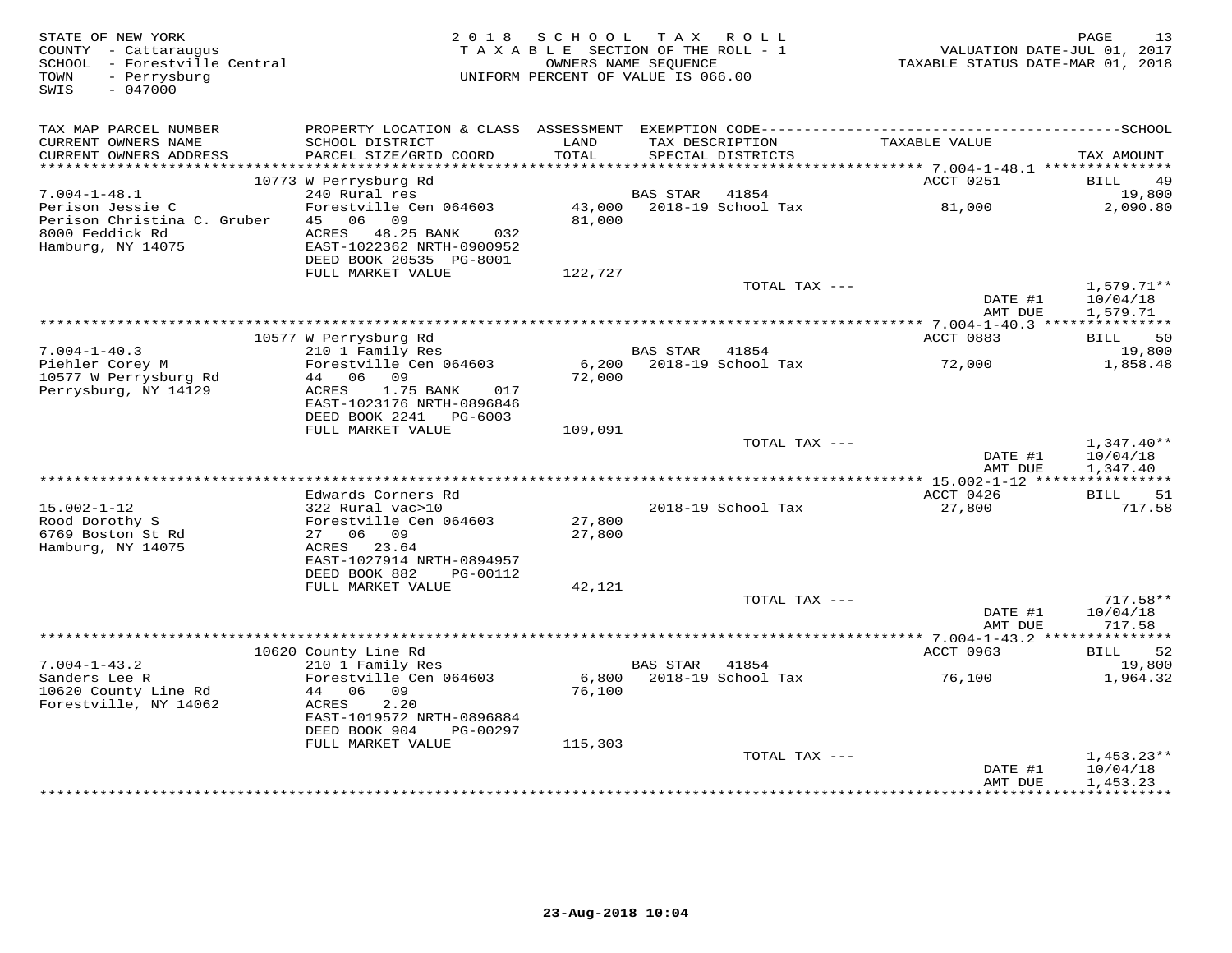| STATE OF NEW YORK<br>COUNTY - Cattaraugus<br>SCHOOL - Forestville Central<br>TOWN<br>- Perrysburg<br>$-047000$<br>SWIS | 2 0 1 8                                                | S C H O O L   | T A X<br>R O L L<br>TAXABLE SECTION OF THE ROLL - 1<br>OWNERS NAME SEQUENCE<br>UNIFORM PERCENT OF VALUE IS 066.00 | VALUATION DATE-JUL 01, 2017<br>TAXABLE STATUS DATE-MAR 01, 2018 | PAGE<br>14             |
|------------------------------------------------------------------------------------------------------------------------|--------------------------------------------------------|---------------|-------------------------------------------------------------------------------------------------------------------|-----------------------------------------------------------------|------------------------|
| TAX MAP PARCEL NUMBER                                                                                                  |                                                        |               |                                                                                                                   |                                                                 |                        |
| CURRENT OWNERS NAME<br>CURRENT OWNERS ADDRESS                                                                          | SCHOOL DISTRICT<br>PARCEL SIZE/GRID COORD              | LAND<br>TOTAL | TAX DESCRIPTION<br>SPECIAL DISTRICTS                                                                              | TAXABLE VALUE                                                   | TAX AMOUNT             |
|                                                                                                                        | 12871 Route 39                                         |               |                                                                                                                   | ACCT 0438                                                       | BILL<br>53             |
| $15.002 - 1 - 4.1$                                                                                                     | 312 Vac w/imprv                                        |               | AG DIST<br>41720                                                                                                  |                                                                 |                        |
| Sanders Lee R                                                                                                          | Forestville Cen 064603                                 | 37,000        | 2018-19 School Tax                                                                                                | 49,100                                                          | 1,267.38               |
| 10620 County Line Rd                                                                                                   | 43 06<br>09                                            | 49,100        |                                                                                                                   |                                                                 |                        |
| Forestville, NY 14062                                                                                                  | Storage Well #989, 1736<br>splitOff house/1.75 acres   |               |                                                                                                                   |                                                                 |                        |
| MAY BE SUBJECT TO PAYMENT                                                                                              | ACRES<br>93.80                                         |               |                                                                                                                   |                                                                 |                        |
| UNDER AGDIST LAW TIL 2022                                                                                              | EAST-1021064 NRTH-0893900                              |               |                                                                                                                   |                                                                 |                        |
|                                                                                                                        | DEED BOOK 7045<br>PG-7001<br>FULL MARKET VALUE         | 74,394        |                                                                                                                   |                                                                 |                        |
|                                                                                                                        |                                                        |               | TOTAL TAX ---                                                                                                     |                                                                 | $1,267.38**$           |
|                                                                                                                        |                                                        |               |                                                                                                                   | DATE #1                                                         | 10/04/18               |
|                                                                                                                        |                                                        |               |                                                                                                                   | AMT DUE                                                         | 1,267.38               |
|                                                                                                                        | 10582 County Line Rd                                   |               |                                                                                                                   | ACCT 0439                                                       | 54<br>BILL             |
| $7.004 - 1 - 43.1$<br>Sanders Ray L                                                                                    | 240 Rural res<br>Forestville Cen 064603                |               | AG DISTOUT 41730<br>29,800 ENH STAR<br>41834                                                                      |                                                                 | 11,527<br>44,090       |
| Sanders Marilyn H                                                                                                      | 44 06 09                                               |               | 87,600 2018-19 School Tax                                                                                         | 76,073                                                          | 1,963.62               |
| 10582 County Line Rd                                                                                                   | ACRES 47.70                                            |               |                                                                                                                   |                                                                 |                        |
| Forestville, NY 14062                                                                                                  | EAST-1020002 NRTH-0896760<br>DEED BOOK 8171<br>PG-3001 |               |                                                                                                                   |                                                                 |                        |
| MAY BE SUBJECT TO PAYMENT                                                                                              | FULL MARKET VALUE                                      | 132,727       |                                                                                                                   |                                                                 |                        |
| UNDER AGDIST LAW TIL 2025                                                                                              |                                                        |               |                                                                                                                   |                                                                 |                        |
|                                                                                                                        |                                                        |               | TOTAL TAX ---                                                                                                     | DATE #1                                                         | $825.55**$<br>10/04/18 |
|                                                                                                                        |                                                        |               |                                                                                                                   | AMT DUE                                                         | 825.55                 |
|                                                                                                                        |                                                        |               |                                                                                                                   |                                                                 |                        |
| $15.002 - 1 - 9.5$                                                                                                     | Route 39<br>322 Rural vac>10                           |               | 2018-19 School Tax                                                                                                | ACCT 1057<br>31,520                                             | 55<br>BILL<br>813.60   |
| Spagnoli John J                                                                                                        | Forestville Cen 064603                                 | 31,520        |                                                                                                                   |                                                                 |                        |
| Spagnoli Sharon R                                                                                                      | 35 06 09                                               | 31,520        |                                                                                                                   |                                                                 |                        |
| 115 Elmhurst<br>Orchard Park, NY 14127                                                                                 | FRNT 836.00 DPTH<br>ACRES<br>59.40                     |               |                                                                                                                   |                                                                 |                        |
|                                                                                                                        | EAST-1025761 NRTH-0893766                              |               |                                                                                                                   |                                                                 |                        |
|                                                                                                                        | DEED BOOK 867<br>PG-867                                |               |                                                                                                                   |                                                                 |                        |
|                                                                                                                        | FULL MARKET VALUE                                      | 47,758        | TOTAL TAX ---                                                                                                     |                                                                 | $813.60**$             |
|                                                                                                                        |                                                        |               |                                                                                                                   | DATE #1                                                         | 10/04/18               |
|                                                                                                                        |                                                        |               |                                                                                                                   | AMT DUE                                                         | 813.60                 |
|                                                                                                                        |                                                        |               |                                                                                                                   | ********** 7.004-1-49.2 ***************<br>ACCT 0207            |                        |
| $7.004 - 1 - 49.2$                                                                                                     | 10929 W Perrysburg Rd<br>152 Vineyard                  |               | 2018-19 School Tax                                                                                                | 92,400                                                          | BILL<br>56<br>2,385.06 |
| Sprague Daniel R.                                                                                                      | Forestville Cen 064603                                 | 90,000        |                                                                                                                   |                                                                 |                        |
| Sprague Jane K.                                                                                                        | 06 09<br>45                                            | 92,400        |                                                                                                                   |                                                                 |                        |
| 12435 Versailles Road<br>Irving, NY 14081                                                                              | ACRES<br>88.25<br>EAST-1021437 NRTH-0902073            |               |                                                                                                                   |                                                                 |                        |
|                                                                                                                        | DEED BOOK 27703 PG-8002                                |               |                                                                                                                   |                                                                 |                        |
| MAY BE SUBJECT TO PAYMENT                                                                                              | FULL MARKET VALUE                                      | 140,000       |                                                                                                                   |                                                                 |                        |
| UNDER AGDIST LAW TIL 2022                                                                                              |                                                        |               | TOTAL TAX ---                                                                                                     |                                                                 | $2,385.06**$           |
|                                                                                                                        |                                                        |               |                                                                                                                   | DATE #1                                                         | 10/04/18               |
|                                                                                                                        |                                                        |               |                                                                                                                   | AMT DUE                                                         | 2,385.06               |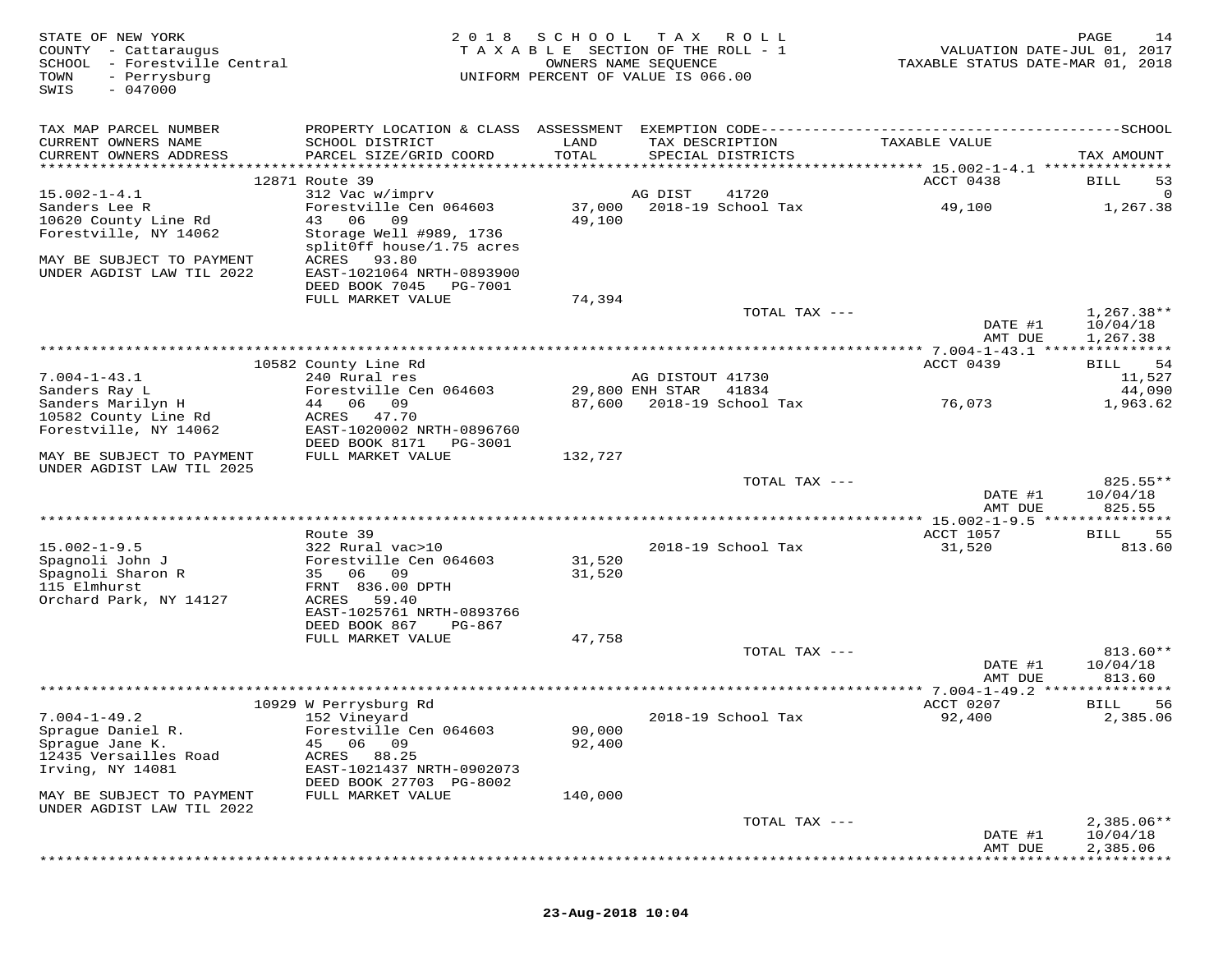| STATE OF NEW YORK<br>COUNTY - Cattaraugus<br>SCHOOL - Forestville Central<br>TOWN<br>- Perrysburg<br>$-047000$<br>SWIS | 2 0 1 8                                                | SCHOOL<br>TAXABLE SECTION OF THE ROLL - 1<br>OWNERS NAME SEOUENCE<br>UNIFORM PERCENT OF VALUE IS 066.00 |                | TAX ROLL                             | VALUATION DATE-JUL 01, 2017<br>TAXABLE STATUS DATE-MAR 01, 2018 | 15<br>PAGE           |
|------------------------------------------------------------------------------------------------------------------------|--------------------------------------------------------|---------------------------------------------------------------------------------------------------------|----------------|--------------------------------------|-----------------------------------------------------------------|----------------------|
| TAX MAP PARCEL NUMBER                                                                                                  |                                                        |                                                                                                         |                |                                      |                                                                 |                      |
| CURRENT OWNERS NAME<br>CURRENT OWNERS ADDRESS                                                                          | SCHOOL DISTRICT<br>PARCEL SIZE/GRID COORD              | LAND<br>TOTAL                                                                                           |                | TAX DESCRIPTION<br>SPECIAL DISTRICTS | TAXABLE VALUE                                                   | TAX AMOUNT           |
| ***********************                                                                                                | 10817 W Perrysburg Rd                                  |                                                                                                         |                |                                      | ACCT 0771                                                       | <b>BILL</b><br>57    |
| $7.004 - 1 - 48.2$                                                                                                     | 210 1 Family Res                                       |                                                                                                         | BAS STAR       | 41854                                |                                                                 | 19,800               |
| Sprague Mary                                                                                                           | Forestville Cen 064603                                 |                                                                                                         |                | 5,100    2018-19    School Tax       | 55,900                                                          | 1,442.91             |
| 10817 W Perrysburg Rd                                                                                                  | 45 06 09                                               | 55,900                                                                                                  |                |                                      |                                                                 |                      |
| Perrysburg, NY 14129                                                                                                   | ACRES<br>1.05<br>EAST-1023319 NRTH-0901273             |                                                                                                         |                |                                      |                                                                 |                      |
|                                                                                                                        | DEED BOOK 1015 PG-987                                  |                                                                                                         |                |                                      |                                                                 |                      |
|                                                                                                                        | FULL MARKET VALUE                                      | 84,697                                                                                                  |                |                                      |                                                                 |                      |
|                                                                                                                        |                                                        |                                                                                                         |                | TOTAL TAX ---                        |                                                                 | 931.82**             |
|                                                                                                                        |                                                        |                                                                                                         |                |                                      | DATE #1<br>AMT DUE                                              | 10/04/18<br>931.82   |
|                                                                                                                        | 12589 Pudding Lane Rd                                  |                                                                                                         |                |                                      | ACCT 0762                                                       | 58<br><b>BILL</b>    |
| $7.004 - 1 - 6$                                                                                                        | 270 Mfg housing                                        |                                                                                                         | BAS STAR 41854 |                                      |                                                                 | 19,800               |
| Stanton Shirley M                                                                                                      | Forestville Cen 064603                                 |                                                                                                         |                | 21,000 2018-19 School Tax            | 107,600                                                         | 2,777.40             |
| Stanton Ethel M                                                                                                        | 37 06 09                                               | 107,600                                                                                                 |                |                                      |                                                                 |                      |
| 12589 Pudding Lane Rd<br>Perrysburg, NY 14129                                                                          | ACRES 16.15<br>EAST-1025809 NRTH-0901985               |                                                                                                         |                |                                      |                                                                 |                      |
|                                                                                                                        | DEED BOOK 18422 PG-6001                                |                                                                                                         |                |                                      |                                                                 |                      |
|                                                                                                                        | FULL MARKET VALUE                                      | 163,030                                                                                                 |                |                                      |                                                                 |                      |
|                                                                                                                        |                                                        |                                                                                                         |                | TOTAL TAX ---                        |                                                                 | $2,266.32**$         |
|                                                                                                                        |                                                        |                                                                                                         |                |                                      | DATE #1<br>AMT DUE                                              | 10/04/18<br>2,266.32 |
|                                                                                                                        |                                                        |                                                                                                         |                |                                      |                                                                 |                      |
|                                                                                                                        | 10818 W Perrysburg Rd                                  |                                                                                                         |                |                                      | ACCT 1219                                                       | BILL<br>59           |
| $7.004 - 1 - 24.2$                                                                                                     | 210 1 Family Res                                       |                                                                                                         |                | 2018-19 School Tax                   | 43,300                                                          | 1,117.67             |
| Suraf Steven                                                                                                           | Forestville Cen 064603                                 | 5,300                                                                                                   |                |                                      |                                                                 |                      |
| Suraf Casey<br>10818 W Perrysburg Rd                                                                                   | ACRES<br>4.85 BANK<br>012<br>EAST-1023694 NRTH-0901241 | 43,300                                                                                                  |                |                                      |                                                                 |                      |
| Perrysburg, NY 14129                                                                                                   | DEED BOOK 10997 PG-3001                                |                                                                                                         |                |                                      |                                                                 |                      |
|                                                                                                                        | FULL MARKET VALUE                                      | 65,606                                                                                                  |                |                                      |                                                                 |                      |
|                                                                                                                        |                                                        |                                                                                                         |                | TOTAL TAX ---                        |                                                                 | $1,117.67**$         |
|                                                                                                                        |                                                        |                                                                                                         |                |                                      | DATE #1<br>AMT DUE                                              | 10/04/18<br>1,117.67 |
|                                                                                                                        |                                                        |                                                                                                         |                |                                      |                                                                 |                      |
|                                                                                                                        | 11728 County Line Rd                                   |                                                                                                         |                |                                      | ACCT 0248                                                       | <b>BILL</b><br>60    |
| $7.004 - 1 - 48.3$                                                                                                     | 323 Vacant rural                                       |                                                                                                         |                | 2018-19 School Tax                   | 19,900                                                          | 513.66               |
| Sweda Ryan R                                                                                                           | Forestville Cen 064603                                 | 19,900                                                                                                  |                |                                      |                                                                 |                      |
| 524 Brandywine Dr<br>Cranberry, PA 16066                                                                               | 45 06 09<br>Storage Well #1653                         | 19,900                                                                                                  |                |                                      |                                                                 |                      |
|                                                                                                                        | $3/3010$ -split 2 acres off                            |                                                                                                         |                |                                      |                                                                 |                      |
|                                                                                                                        | ACRES 48.66                                            |                                                                                                         |                |                                      |                                                                 |                      |
|                                                                                                                        | EAST-1020483 NRTH-0901038                              |                                                                                                         |                |                                      |                                                                 |                      |
|                                                                                                                        | DEED BOOK 11866 PG-5003                                | 30,152                                                                                                  |                |                                      |                                                                 |                      |
|                                                                                                                        | FULL MARKET VALUE                                      |                                                                                                         |                | TOTAL TAX ---                        |                                                                 | $513.66**$           |
|                                                                                                                        |                                                        |                                                                                                         |                |                                      | DATE #1                                                         | 10/04/18             |
|                                                                                                                        |                                                        |                                                                                                         |                |                                      | AMT DUE                                                         | 513.66               |
|                                                                                                                        |                                                        |                                                                                                         |                |                                      |                                                                 | ********             |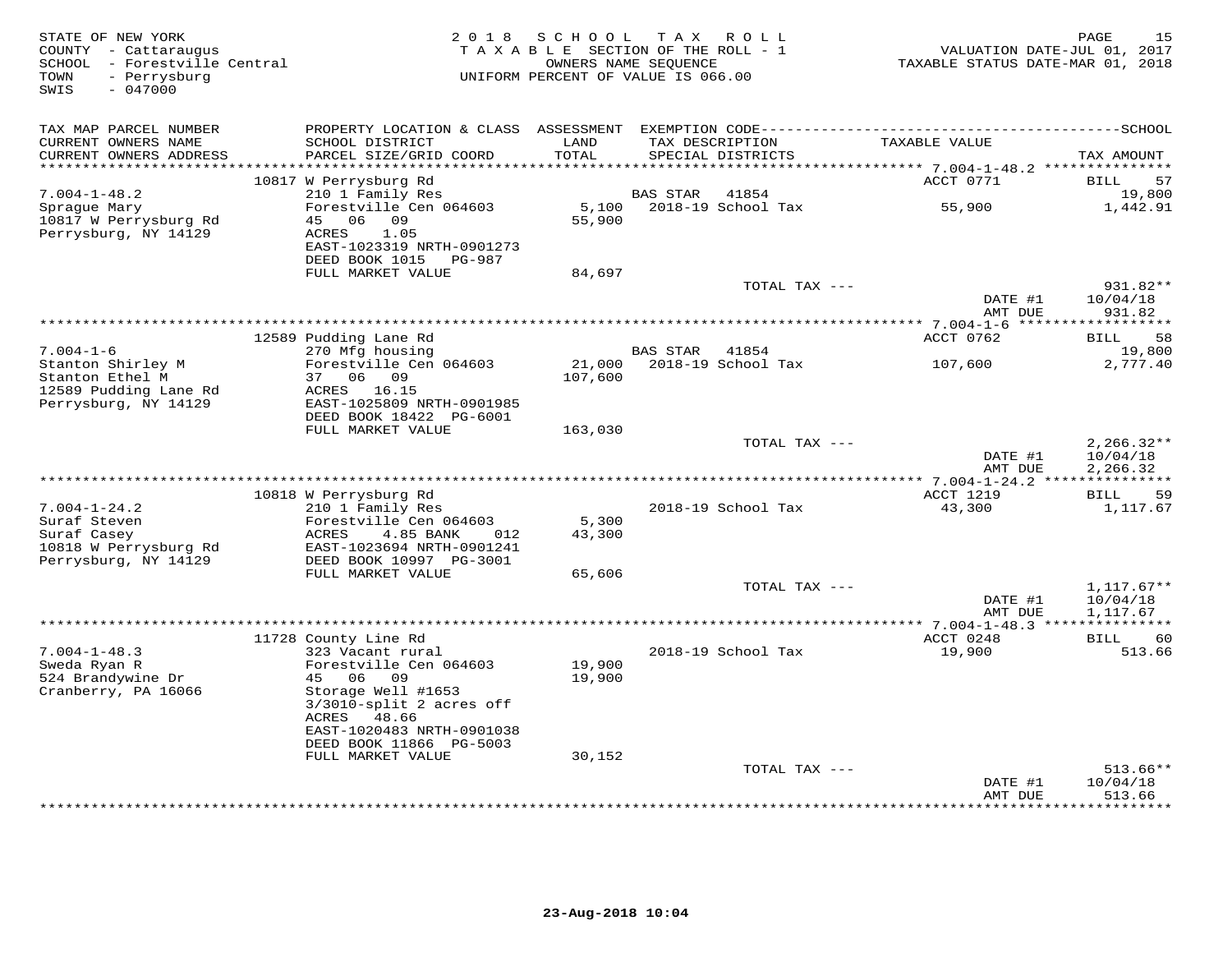| STATE OF NEW YORK<br>COUNTY - Cattaraugus<br>SCHOOL<br>- Forestville Central<br>TOWN<br>- Perrysburg<br>$-047000$<br>SWIS | 2 0 1 8                                                                                                                                          | S C H O O L<br>OWNERS NAME SEQUENCE | T A X<br>R O L L<br>TAXABLE SECTION OF THE ROLL - 1<br>UNIFORM PERCENT OF VALUE IS 066.00 | VALUATION DATE-JUL 01, 2017<br>TAXABLE STATUS DATE-MAR 01, 2018 | PAGE<br>16           |
|---------------------------------------------------------------------------------------------------------------------------|--------------------------------------------------------------------------------------------------------------------------------------------------|-------------------------------------|-------------------------------------------------------------------------------------------|-----------------------------------------------------------------|----------------------|
| TAX MAP PARCEL NUMBER                                                                                                     |                                                                                                                                                  |                                     |                                                                                           |                                                                 |                      |
| CURRENT OWNERS NAME<br>CURRENT OWNERS ADDRESS                                                                             | SCHOOL DISTRICT<br>PARCEL SIZE/GRID COORD                                                                                                        | LAND<br>TOTAL                       | TAX DESCRIPTION<br>SPECIAL DISTRICTS                                                      | TAXABLE VALUE                                                   | TAX AMOUNT           |
| ************************                                                                                                  |                                                                                                                                                  |                                     |                                                                                           |                                                                 |                      |
|                                                                                                                           | 12577 Pudding Ln                                                                                                                                 |                                     |                                                                                           | ACCT 1233                                                       | 61<br>BILL           |
| $7.004 - 1 - 23.8$                                                                                                        | 210 1 Family Res                                                                                                                                 |                                     | <b>BAS STAR</b><br>41854                                                                  |                                                                 | 19,800               |
| Szafranski Michael S<br>12577 Pudding Ln<br>Perrysburg, NY 14129                                                          | Forestville Cen 064603<br>$11/09$ -split from $7.004 - 1 -$<br>ACRES<br>3.20 BANK<br>017<br>EAST-1026520 NRTH-0901153<br>DEED BOOK 13135 PG-3004 | 8,300<br>40,300                     | 2018-19 School Tax                                                                        | 40,300                                                          | 1,040.24             |
|                                                                                                                           | FULL MARKET VALUE                                                                                                                                | 61,061                              |                                                                                           |                                                                 |                      |
|                                                                                                                           |                                                                                                                                                  |                                     | TOTAL TAX ---                                                                             | DATE #1                                                         | 529.15**<br>10/04/18 |
|                                                                                                                           |                                                                                                                                                  |                                     |                                                                                           | AMT DUE                                                         | 529.15               |
|                                                                                                                           |                                                                                                                                                  |                                     |                                                                                           | ************* 7.004-1-27 ******************                     |                      |
|                                                                                                                           | 12532 Route 39                                                                                                                                   |                                     | 2018-19 School Tax                                                                        | ACCT 0517                                                       | 62<br>BILL           |
| $7.004 - 1 - 27$<br>Thamasett Otto J                                                                                      | 120 Field crops<br>Forestville Cen 064603                                                                                                        | 66,500                              |                                                                                           | 129,500                                                         | 3,342.69             |
| Otto Thamasett Trust                                                                                                      | 28 06<br>09                                                                                                                                      | 129,500                             |                                                                                           |                                                                 |                      |
| 6025 Sherborn Ln                                                                                                          | Strg Wells #969-975-1731                                                                                                                         |                                     |                                                                                           |                                                                 |                      |
| Springfield, VA 22152                                                                                                     | Trustees                                                                                                                                         |                                     |                                                                                           |                                                                 |                      |
|                                                                                                                           | ACRES 163.85<br>EAST-1027099 NRTH-0897754                                                                                                        |                                     |                                                                                           |                                                                 |                      |
|                                                                                                                           | DEED BOOK 00986 PG-00785                                                                                                                         |                                     |                                                                                           |                                                                 |                      |
|                                                                                                                           | FULL MARKET VALUE                                                                                                                                | 196,212                             |                                                                                           |                                                                 |                      |
|                                                                                                                           |                                                                                                                                                  |                                     | TOTAL TAX ---                                                                             |                                                                 | $3,342.69**$         |
|                                                                                                                           |                                                                                                                                                  |                                     |                                                                                           | DATE #1                                                         | 10/04/18             |
|                                                                                                                           |                                                                                                                                                  |                                     |                                                                                           | AMT DUE<br>*** 15.002-1-7.1 ****************                    | 3,342.69             |
|                                                                                                                           | 10439 Mosher Rd                                                                                                                                  |                                     |                                                                                           | ACCT 0516                                                       | 63<br>BILL           |
| $15.002 - 1 - 7.1$                                                                                                        | 240 Rural res                                                                                                                                    |                                     | 2018-19 School Tax                                                                        | 57,400                                                          | 1,481.63             |
| Thamasett Richard J                                                                                                       | Forestville Cen 064603                                                                                                                           | 33,300                              |                                                                                           |                                                                 |                      |
| 4621 Madison Dr                                                                                                           | 43 06<br>09                                                                                                                                      | 57,400                              |                                                                                           |                                                                 |                      |
| Vestal, NY 13850                                                                                                          | Storage Well #976<br>$3/09$ -splt $4.25$ ac to Town                                                                                              |                                     |                                                                                           |                                                                 |                      |
|                                                                                                                           | ACRES<br>63.56                                                                                                                                   |                                     |                                                                                           |                                                                 |                      |
|                                                                                                                           | EAST-1022971 NRTH-0893902                                                                                                                        |                                     |                                                                                           |                                                                 |                      |
|                                                                                                                           | DEED BOOK 00971 PG-00984                                                                                                                         |                                     |                                                                                           |                                                                 |                      |
|                                                                                                                           | FULL MARKET VALUE                                                                                                                                | 86,970                              | TOTAL TAX ---                                                                             |                                                                 | $1,481.63**$         |
|                                                                                                                           |                                                                                                                                                  |                                     |                                                                                           | DATE #1                                                         | 10/04/18             |
|                                                                                                                           |                                                                                                                                                  |                                     |                                                                                           | AMT DUE                                                         | 1,481.63             |
|                                                                                                                           |                                                                                                                                                  |                                     |                                                                                           |                                                                 |                      |
|                                                                                                                           | Route 39                                                                                                                                         |                                     |                                                                                           | ACCT 0514                                                       | BILL<br>64           |
| $15.002 - 1 - 10$<br>Thamasett Richard J                                                                                  | 322 Rural vac>10<br>Forestville Cen 064603                                                                                                       | 13,960                              | 2018-19 School Tax                                                                        | 13,960                                                          | 360.34               |
| 4621 Madison Ave                                                                                                          | 06 09<br>35                                                                                                                                      | 13,960                              |                                                                                           |                                                                 |                      |
| Vestal, NY 13850                                                                                                          | ACRES<br>34.03                                                                                                                                   |                                     |                                                                                           |                                                                 |                      |
|                                                                                                                           | EAST-1026959 NRTH-0893696                                                                                                                        |                                     |                                                                                           |                                                                 |                      |
|                                                                                                                           | DEED BOOK 00962 PG-00514                                                                                                                         |                                     |                                                                                           |                                                                 |                      |
|                                                                                                                           | FULL MARKET VALUE                                                                                                                                | 21,152                              | TOTAL TAX ---                                                                             |                                                                 | $360.34**$           |
|                                                                                                                           |                                                                                                                                                  |                                     |                                                                                           | DATE #1                                                         | 10/04/18             |
|                                                                                                                           |                                                                                                                                                  |                                     |                                                                                           | AMT DUE                                                         | 360.34               |
|                                                                                                                           |                                                                                                                                                  |                                     |                                                                                           |                                                                 |                      |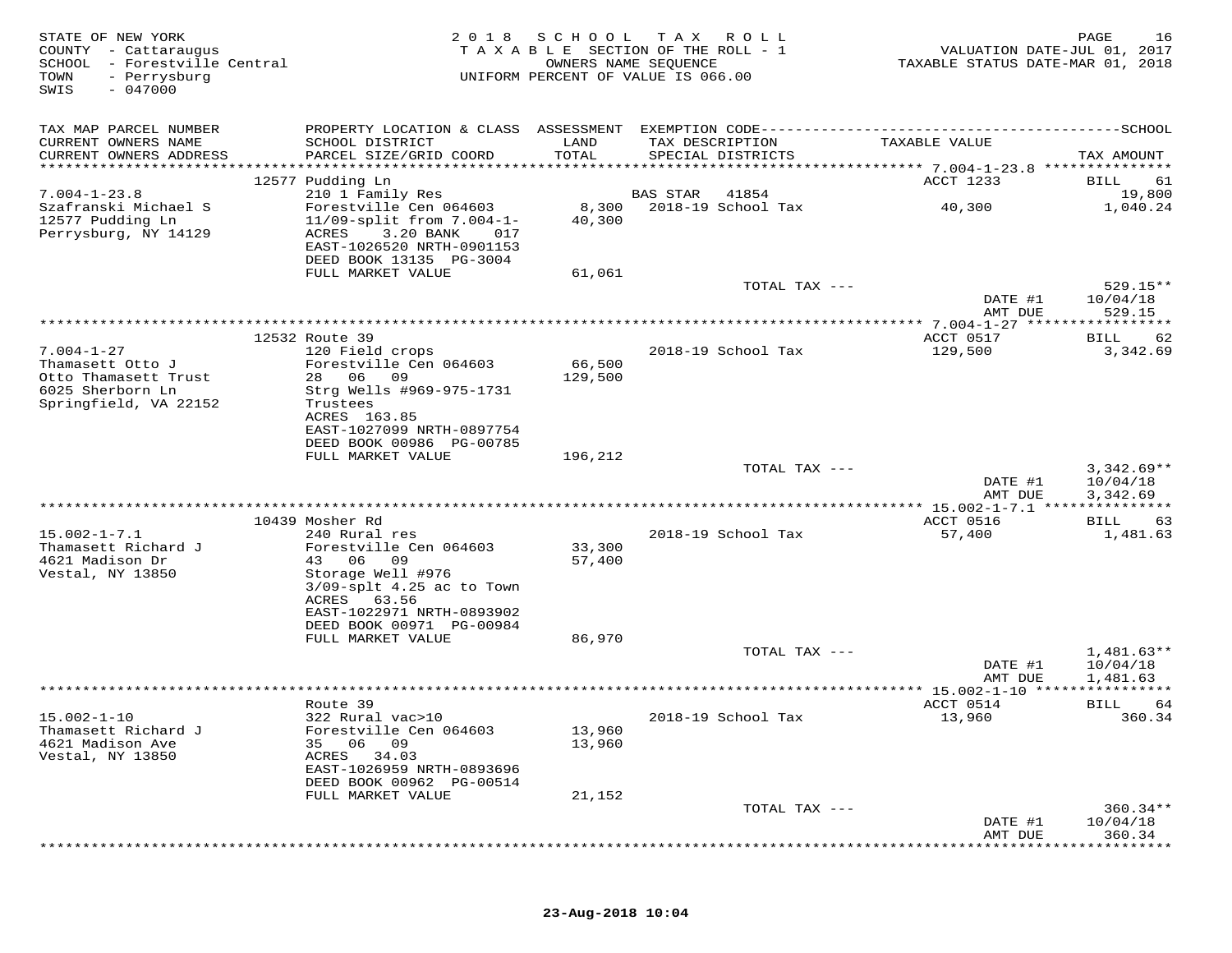| STATE OF NEW YORK<br>COUNTY - Cattaraugus<br>SCHOOL - Forestville Central<br>- Perrysburg<br>TOWN<br>$-047000$<br>SWIS |                                                                                                           | 2018 SCHOOL       | TAX ROLL<br>TAXABLE SECTION OF THE ROLL - 1<br>OWNERS NAME SEQUENCE<br>UNIFORM PERCENT OF VALUE IS 066.00 | VALUATION DATE-JUL 01, 2017<br>TAXABLE STATUS DATE-MAR 01, 2018 | PAGE<br>17                    |
|------------------------------------------------------------------------------------------------------------------------|-----------------------------------------------------------------------------------------------------------|-------------------|-----------------------------------------------------------------------------------------------------------|-----------------------------------------------------------------|-------------------------------|
| TAX MAP PARCEL NUMBER<br>CURRENT OWNERS NAME<br>CURRENT OWNERS ADDRESS                                                 | SCHOOL DISTRICT<br>PARCEL SIZE/GRID COORD                                                                 | LAND<br>TOTAL     | TAX DESCRIPTION<br>SPECIAL DISTRICTS                                                                      | TAXABLE VALUE                                                   | TAX AMOUNT                    |
|                                                                                                                        | 12451 Route 39                                                                                            |                   |                                                                                                           | ACCT 0522                                                       | BILL<br>65                    |
| $15.002 - 1 - 14.1$<br>Town Lynda L<br>PO Box 291                                                                      | 210 1 Family Res<br>Forestville Cen 064603<br>27 06 09                                                    | 86,760            | BAS STAR<br>41854<br>21,760 2018-19 School Tax                                                            | 86,760                                                          | 19,800<br>2,239.47            |
| Perrysburg, NY 14129                                                                                                   | ACRES 51.15<br>EAST-1028639 NRTH-0893469<br>DEED BOOK 1475 PG-9001<br>FULL MARKET VALUE                   | 131,455           |                                                                                                           |                                                                 |                               |
|                                                                                                                        |                                                                                                           |                   | TOTAL TAX ---                                                                                             | DATE #1                                                         | 1,728.39**<br>10/04/18        |
|                                                                                                                        |                                                                                                           |                   |                                                                                                           | AMT DUE                                                         | 1,728.39                      |
| $7.004 - 1 - 7$                                                                                                        | 12578 Pudding Lane Rd<br>322 Rural vac>10                                                                 |                   | 2018-19 School Tax                                                                                        | ACCT 0327<br>18,300                                             | BILL<br>66<br>472.36          |
| TROUTMAN SCOTT<br>39 CARLTON AVE<br>FALCONER, NY 14733                                                                 | Forestville Cen 064603<br>29 06 09<br>ACRES 34.09<br>EAST-1026803 NRTH-0901944<br>DEED BOOK 23848 PG-6001 | 18,300<br>18,300  |                                                                                                           |                                                                 |                               |
|                                                                                                                        | FULL MARKET VALUE                                                                                         | 27,727            | TOTAL TAX ---                                                                                             |                                                                 | $472.36**$                    |
|                                                                                                                        |                                                                                                           |                   |                                                                                                           | DATE #1<br>AMT DUE                                              | 10/04/18<br>472.36            |
|                                                                                                                        |                                                                                                           |                   |                                                                                                           | ***************** 7.004-1-35 *****                              | * * * * * * * * * * *         |
| $7.004 - 1 - 35$                                                                                                       | 10575 W Perrysburg Rd<br>210 1 Family Res                                                                 |                   | BAS STAR<br>41854                                                                                         | ACCT 0081                                                       | 67<br>BILL<br>19,800          |
| Ulmer Phyllis<br>10575 W Perrysburg Rd<br>Perrysburg, NY 14129                                                         | Forestville Cen 064603<br>44 06 09<br>ACRES<br>2.18<br>EAST-1023267 NRTH-0896716                          | 10,400<br>103,900 | 2018-19 School Tax                                                                                        | 103,900                                                         | 2,681.90                      |
|                                                                                                                        | DEED BOOK 00960 PG-00688                                                                                  |                   |                                                                                                           |                                                                 |                               |
|                                                                                                                        | FULL MARKET VALUE                                                                                         | 157,424           | TOTAL TAX ---                                                                                             |                                                                 | $2,170.81**$                  |
|                                                                                                                        |                                                                                                           |                   |                                                                                                           | DATE #1<br>AMT DUE                                              | 10/04/18<br>2,170.81          |
|                                                                                                                        | 12902 Route 39                                                                                            |                   |                                                                                                           | ACCT 0495                                                       | 68<br>BILL                    |
| $7.004 - 1 - 42$<br>Van Koughnett Rachel<br>2640 Hemlock Rd<br>Elden, NY 14057                                         | 240 Rural res<br>Forestville Cen 064603<br>44 06 09<br>Pond                                               | 13,700<br>77,600  | 2018-19 School Tax                                                                                        | 77,600                                                          | 2,003.03                      |
|                                                                                                                        | Stg Wells #949,1009,1732<br>ACRES<br>13.97<br>EAST-1020704 NRTH-0896687                                   |                   |                                                                                                           |                                                                 |                               |
|                                                                                                                        | DEED BOOK 28525 PG-8002<br>FULL MARKET VALUE                                                              | 117,576           |                                                                                                           |                                                                 |                               |
|                                                                                                                        |                                                                                                           |                   | TOTAL TAX ---                                                                                             | DATE #1                                                         | $2,003.03**$<br>10/04/18      |
|                                                                                                                        |                                                                                                           |                   |                                                                                                           | AMT DUE                                                         | 2,003.03<br><b>++++++++++</b> |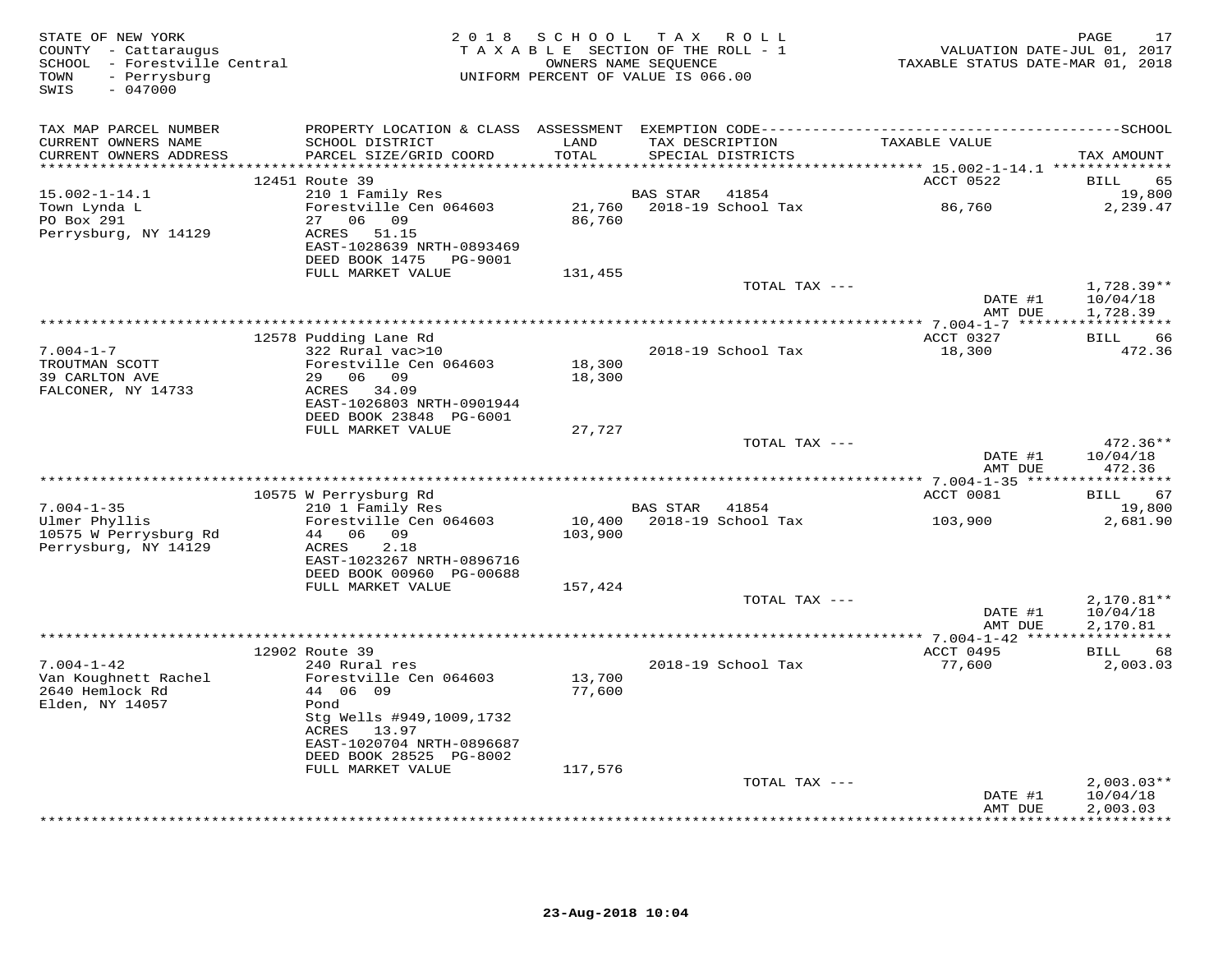| STATE OF NEW YORK<br>COUNTY - Cattaraugus<br>SCHOOL - Forestville Central<br>TOWN<br>- Perrysburg<br>$-047000$<br>SWIS | 2 0 1 8                                                | SCHOOL TAX ROLL<br>TAXABLE SECTION OF THE ROLL - 1<br>OWNERS NAME SEQUENCE<br>UNIFORM PERCENT OF VALUE IS 066.00 |                  |                    | VALUATION DATE-JUL 01, 2017<br>TAXABLE STATUS DATE-MAR 01, 2018 | 18<br>PAGE           |
|------------------------------------------------------------------------------------------------------------------------|--------------------------------------------------------|------------------------------------------------------------------------------------------------------------------|------------------|--------------------|-----------------------------------------------------------------|----------------------|
| TAX MAP PARCEL NUMBER                                                                                                  |                                                        |                                                                                                                  |                  |                    |                                                                 |                      |
| CURRENT OWNERS NAME                                                                                                    | SCHOOL DISTRICT                                        | LAND                                                                                                             |                  | TAX DESCRIPTION    | TAXABLE VALUE                                                   |                      |
| CURRENT OWNERS ADDRESS                                                                                                 | PARCEL SIZE/GRID COORD                                 | TOTAL                                                                                                            |                  | SPECIAL DISTRICTS  |                                                                 | TAX AMOUNT           |
|                                                                                                                        | 12616 Route 39                                         |                                                                                                                  |                  |                    | ACCT 1054                                                       | 69<br><b>BILL</b>    |
| $7.004 - 1 - 29.2$                                                                                                     | 240 Rural res                                          |                                                                                                                  | SILO T/C/S 42100 |                    |                                                                 | 6,400                |
| WADE Anne R                                                                                                            | Forestville Cen 064603                                 |                                                                                                                  | 28,000 ENH STAR  | 41834              |                                                                 | 44,090               |
| DUBAJ Deborah L<br>12612 ROUTE 39                                                                                      | 36 06 09<br>FRNT 653.80 DPTH                           | 54,000                                                                                                           |                  | 2018-19 School Tax | 47,600                                                          | 1,228.67             |
| PERRYSBURG, NY 14129                                                                                                   | ACRES<br>94.50                                         |                                                                                                                  |                  |                    |                                                                 |                      |
|                                                                                                                        | EAST-1025713 NRTH-0897661                              |                                                                                                                  |                  |                    |                                                                 |                      |
|                                                                                                                        | DEED BOOK 27685 PG-3002<br>FULL MARKET VALUE           | 81,818                                                                                                           |                  |                    |                                                                 |                      |
|                                                                                                                        |                                                        |                                                                                                                  |                  | TOTAL TAX ---      |                                                                 | $90.60**$            |
|                                                                                                                        |                                                        |                                                                                                                  |                  |                    | DATE #1                                                         | 10/04/18             |
|                                                                                                                        |                                                        |                                                                                                                  |                  |                    | AMT DUE<br>************ 7.004-1-30.2 ***************            | 90.60                |
|                                                                                                                        | 12664 Route 39                                         |                                                                                                                  |                  |                    | ACCT 1211                                                       | 70<br>BILL           |
| $7.004 - 1 - 30.2$                                                                                                     | 240 Rural res                                          |                                                                                                                  | BAS STAR         | 41854              |                                                                 | 19,800               |
| Weber Brandy A                                                                                                         | Forestville Cen 064603                                 | 29,600                                                                                                           |                  | 2018-19 School Tax | 129,500                                                         | 3,342.69             |
| Burke Donald J<br>PO Box 77                                                                                            | split off 1-30 (5/2008)<br>351.8' frontage             | 129,500                                                                                                          |                  |                    |                                                                 |                      |
| Perrysburg, NY 14129                                                                                                   | 30.35<br>ACRES                                         |                                                                                                                  |                  |                    |                                                                 |                      |
|                                                                                                                        | EAST-1024979 NRTH-0897720                              |                                                                                                                  |                  |                    |                                                                 |                      |
|                                                                                                                        | DEED BOOK 10774 PG-6001<br>FULL MARKET VALUE           | 196,212                                                                                                          |                  |                    |                                                                 |                      |
|                                                                                                                        |                                                        |                                                                                                                  |                  | TOTAL TAX ---      |                                                                 | $2,831.61**$         |
|                                                                                                                        |                                                        |                                                                                                                  |                  |                    | DATE #1                                                         | 10/04/18             |
|                                                                                                                        |                                                        |                                                                                                                  |                  |                    | AMT DUE                                                         | 2,831.61             |
|                                                                                                                        | 10660 W Perrysburg Rd                                  |                                                                                                                  |                  |                    | ACCT 0186                                                       | 71<br>BILL           |
| $7.004 - 1 - 32.1$                                                                                                     | 240 Rural res                                          |                                                                                                                  | ENH STAR         | 41834              |                                                                 | 44,090               |
| Weber Charles J                                                                                                        | Forestville Cen 064603                                 | 65,400                                                                                                           |                  | 2018-19 School Tax | 176,400                                                         | 4,553.29             |
| Weber Barbara A<br>PO Box 195                                                                                          | 36 06 09<br>Storage Well #1719                         | 176,400                                                                                                          |                  |                    |                                                                 |                      |
| Perrysburg, NY 14129                                                                                                   | FRNT 440.00 DPTH                                       |                                                                                                                  |                  |                    |                                                                 |                      |
|                                                                                                                        | ACRES<br>64.35                                         |                                                                                                                  |                  |                    |                                                                 |                      |
|                                                                                                                        | EAST-1024422 NRTH-0897744<br>DEED BOOK 761<br>PG-00952 |                                                                                                                  |                  |                    |                                                                 |                      |
|                                                                                                                        | FULL MARKET VALUE                                      | 267,273                                                                                                          |                  |                    |                                                                 |                      |
|                                                                                                                        |                                                        |                                                                                                                  |                  | TOTAL TAX ---      |                                                                 | $3,415.22**$         |
|                                                                                                                        |                                                        |                                                                                                                  |                  |                    | DATE #1                                                         | 10/04/18             |
|                                                                                                                        |                                                        |                                                                                                                  |                  |                    | AMT DUE                                                         | 3,415.22             |
|                                                                                                                        | Route 39                                               |                                                                                                                  |                  |                    | ACCT 0543                                                       | 72<br>BILL           |
| $7.004 - 1 - 33$                                                                                                       | 416 Mfg hsing pk                                       |                                                                                                                  |                  | 2018-19 School Tax | 77,600                                                          | 2,003.03             |
| Weber Charles J<br>Weber Barbara A                                                                                     | Forestville Cen 064603<br>06<br>09<br>36               | 62,600<br>77,600                                                                                                 |                  |                    |                                                                 |                      |
| PO Box 195                                                                                                             | Mobil Court                                            |                                                                                                                  |                  |                    |                                                                 |                      |
| Perrysburg, NY 14129                                                                                                   | Storage Well #968                                      |                                                                                                                  |                  |                    |                                                                 |                      |
|                                                                                                                        | ACRES<br>51.30                                         |                                                                                                                  |                  |                    |                                                                 |                      |
|                                                                                                                        | EAST-1023723 NRTH-0897652<br>DEED BOOK 699<br>PG-00870 |                                                                                                                  |                  |                    |                                                                 |                      |
|                                                                                                                        | FULL MARKET VALUE                                      | 117,576                                                                                                          |                  |                    |                                                                 |                      |
|                                                                                                                        |                                                        |                                                                                                                  |                  | TOTAL TAX ---      |                                                                 | $2,003.03**$         |
|                                                                                                                        |                                                        |                                                                                                                  |                  |                    | DATE #1<br>AMT DUE                                              | 10/04/18<br>2,003.03 |
|                                                                                                                        |                                                        |                                                                                                                  |                  |                    |                                                                 |                      |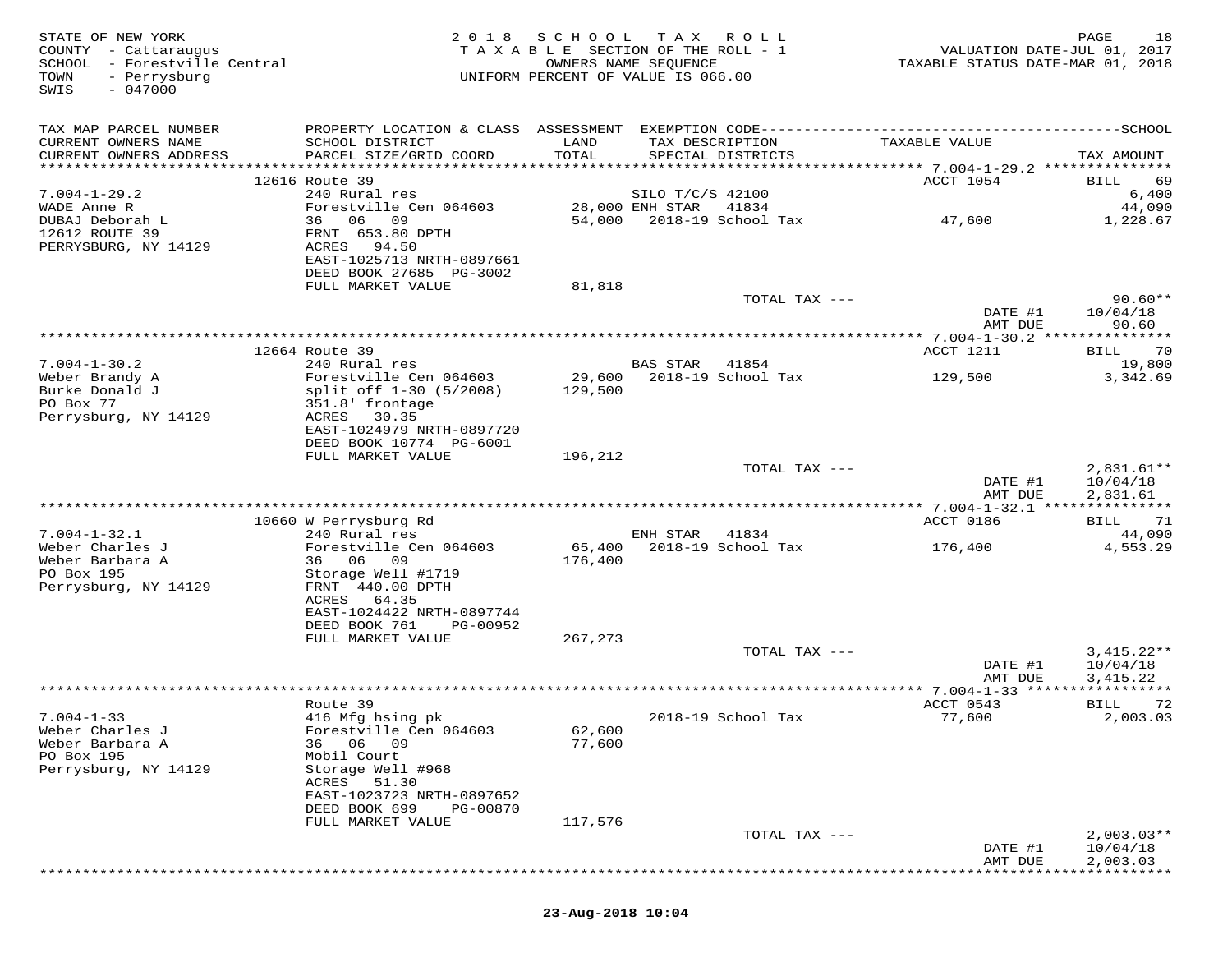| PROPERTY LOCATION & CLASS ASSESSMENT<br>TAX MAP PARCEL NUMBER<br>LAND<br>TAXABLE VALUE<br>CURRENT OWNERS NAME<br>SCHOOL DISTRICT<br>TAX DESCRIPTION<br>TOTAL<br>CURRENT OWNERS ADDRESS<br>PARCEL SIZE/GRID COORD<br>SPECIAL DISTRICTS<br>TAX AMOUNT<br>**********************<br>Route 39<br>ACCT 0297<br><b>BILL</b><br>73<br>$7.004 - 1 - 31.1$<br>311 Res vac land<br>2018-19 School Tax<br>8,600<br>221.99<br>Weber Charles J.<br>Forestville Cen 064603<br>8,600<br>Weber Barbara A.<br>36 06 09<br>8,600<br>10660 West Perrysburg Road<br>Ff 200.00<br>Perrysburg, NY 14129<br>ACRES<br>1.60<br>EAST-1024627 NRTH-0895972<br>DEED BOOK 27328 PG-2001<br>FULL MARKET VALUE<br>13,030<br>TOTAL TAX ---<br>$221.99**$<br>10/04/18<br>DATE #1<br>AMT DUE<br>221.99<br>12754 Route 39<br>ACCT 0191<br>74<br>BILL<br>$7.004 - 1 - 37.2$<br>2018-19 School Tax<br>210 1 Family Res<br>5,600<br>144.55<br>Whitcomb Jordan L<br>Forestville Cen 064603<br>5,600<br>whitcomb Stacy L<br>44 06 09<br>5,600<br>12816 Route 39<br>ACRES<br>1.41<br>South Dayton, NY 14138<br>EAST-1023207 NRTH-0895789<br>DEED BOOK 23396 PG-4002<br>FULL MARKET VALUE<br>8,485<br>TOTAL TAX ---<br>$144.55**$<br>DATE #1<br>10/04/18<br>144.55<br>AMT DUE<br>** 7.004-1-40.6 ******<br>*********<br>Route 39<br>ACCT 0838<br>BILL<br>75<br>$7.004 - 1 - 40.6$<br>312 Vac w/imprv<br>2018-19 School Tax<br>14,800<br>382.02<br>Forestville Cen 064603<br>8,800<br>WHITCOMB JORDAN L.<br>WHITCOMB STACEY L.<br>44 06 09<br>14,800<br>12816 ROUTE 39<br>3.70<br>ACRES<br>SOUTH DAYTON, NY 14138<br>EAST-1022851 NRTH-0895866<br>DEED BOOK 23396 PG-4002<br>FULL MARKET VALUE<br>22,424<br>382.02**<br>TOTAL TAX ---<br>DATE #1<br>10/04/18<br>AMT DUE<br>382.02<br>**** 7.004-1-22 ****<br>12549 Pudding Lane Rd<br>ACCT 0573<br>BILL<br>76<br>$7.004 - 1 - 22$<br>260 Seasonal res<br>2018-19 School Tax<br>38,400<br>991.19<br>Zynda Stanley Jr<br>Forestville Cen 064603<br>12,400<br>154 Woodlawn Ave<br>37 06 09<br>38,400<br>Depew, NY 14043<br>ACRES<br>6.50<br>EAST-1027064 NRTH-0900742<br>DEED BOOK 00596 PG-00361<br>FULL MARKET VALUE<br>58,182<br>991.19**<br>TOTAL TAX ---<br>10/04/18<br>DATE #1<br>991.19<br>AMT DUE<br>* * * * * * *<br>* * * * * * * * · | STATE OF NEW YORK<br>COUNTY - Cattaraugus<br>SCHOOL - Forestville Central<br>- Perrysburg<br>TOWN<br>$-047000$<br>SWIS | 2 0 1 8 | SCHOOL | T A X<br>R O L L<br>TAXABLE SECTION OF THE ROLL - 1<br>OWNERS NAME SEQUENCE<br>UNIFORM PERCENT OF VALUE IS 066.00 | VALUATION DATE-JUL 01, 2017<br>TAXABLE STATUS DATE-MAR 01, 2018 | 19<br>PAGE |
|---------------------------------------------------------------------------------------------------------------------------------------------------------------------------------------------------------------------------------------------------------------------------------------------------------------------------------------------------------------------------------------------------------------------------------------------------------------------------------------------------------------------------------------------------------------------------------------------------------------------------------------------------------------------------------------------------------------------------------------------------------------------------------------------------------------------------------------------------------------------------------------------------------------------------------------------------------------------------------------------------------------------------------------------------------------------------------------------------------------------------------------------------------------------------------------------------------------------------------------------------------------------------------------------------------------------------------------------------------------------------------------------------------------------------------------------------------------------------------------------------------------------------------------------------------------------------------------------------------------------------------------------------------------------------------------------------------------------------------------------------------------------------------------------------------------------------------------------------------------------------------------------------------------------------------------------------------------------------------------------------------------------------------------------------------------------------------------------------------------------------------------------------------------------------------------------------------------------------------------------------|------------------------------------------------------------------------------------------------------------------------|---------|--------|-------------------------------------------------------------------------------------------------------------------|-----------------------------------------------------------------|------------|
|                                                                                                                                                                                                                                                                                                                                                                                                                                                                                                                                                                                                                                                                                                                                                                                                                                                                                                                                                                                                                                                                                                                                                                                                                                                                                                                                                                                                                                                                                                                                                                                                                                                                                                                                                                                                                                                                                                                                                                                                                                                                                                                                                                                                                                                   |                                                                                                                        |         |        |                                                                                                                   |                                                                 |            |
|                                                                                                                                                                                                                                                                                                                                                                                                                                                                                                                                                                                                                                                                                                                                                                                                                                                                                                                                                                                                                                                                                                                                                                                                                                                                                                                                                                                                                                                                                                                                                                                                                                                                                                                                                                                                                                                                                                                                                                                                                                                                                                                                                                                                                                                   |                                                                                                                        |         |        |                                                                                                                   |                                                                 |            |
|                                                                                                                                                                                                                                                                                                                                                                                                                                                                                                                                                                                                                                                                                                                                                                                                                                                                                                                                                                                                                                                                                                                                                                                                                                                                                                                                                                                                                                                                                                                                                                                                                                                                                                                                                                                                                                                                                                                                                                                                                                                                                                                                                                                                                                                   |                                                                                                                        |         |        |                                                                                                                   |                                                                 |            |
|                                                                                                                                                                                                                                                                                                                                                                                                                                                                                                                                                                                                                                                                                                                                                                                                                                                                                                                                                                                                                                                                                                                                                                                                                                                                                                                                                                                                                                                                                                                                                                                                                                                                                                                                                                                                                                                                                                                                                                                                                                                                                                                                                                                                                                                   |                                                                                                                        |         |        |                                                                                                                   |                                                                 |            |
|                                                                                                                                                                                                                                                                                                                                                                                                                                                                                                                                                                                                                                                                                                                                                                                                                                                                                                                                                                                                                                                                                                                                                                                                                                                                                                                                                                                                                                                                                                                                                                                                                                                                                                                                                                                                                                                                                                                                                                                                                                                                                                                                                                                                                                                   |                                                                                                                        |         |        |                                                                                                                   |                                                                 |            |
|                                                                                                                                                                                                                                                                                                                                                                                                                                                                                                                                                                                                                                                                                                                                                                                                                                                                                                                                                                                                                                                                                                                                                                                                                                                                                                                                                                                                                                                                                                                                                                                                                                                                                                                                                                                                                                                                                                                                                                                                                                                                                                                                                                                                                                                   |                                                                                                                        |         |        |                                                                                                                   |                                                                 |            |
|                                                                                                                                                                                                                                                                                                                                                                                                                                                                                                                                                                                                                                                                                                                                                                                                                                                                                                                                                                                                                                                                                                                                                                                                                                                                                                                                                                                                                                                                                                                                                                                                                                                                                                                                                                                                                                                                                                                                                                                                                                                                                                                                                                                                                                                   |                                                                                                                        |         |        |                                                                                                                   |                                                                 |            |
|                                                                                                                                                                                                                                                                                                                                                                                                                                                                                                                                                                                                                                                                                                                                                                                                                                                                                                                                                                                                                                                                                                                                                                                                                                                                                                                                                                                                                                                                                                                                                                                                                                                                                                                                                                                                                                                                                                                                                                                                                                                                                                                                                                                                                                                   |                                                                                                                        |         |        |                                                                                                                   |                                                                 |            |
|                                                                                                                                                                                                                                                                                                                                                                                                                                                                                                                                                                                                                                                                                                                                                                                                                                                                                                                                                                                                                                                                                                                                                                                                                                                                                                                                                                                                                                                                                                                                                                                                                                                                                                                                                                                                                                                                                                                                                                                                                                                                                                                                                                                                                                                   |                                                                                                                        |         |        |                                                                                                                   |                                                                 |            |
|                                                                                                                                                                                                                                                                                                                                                                                                                                                                                                                                                                                                                                                                                                                                                                                                                                                                                                                                                                                                                                                                                                                                                                                                                                                                                                                                                                                                                                                                                                                                                                                                                                                                                                                                                                                                                                                                                                                                                                                                                                                                                                                                                                                                                                                   |                                                                                                                        |         |        |                                                                                                                   |                                                                 |            |
|                                                                                                                                                                                                                                                                                                                                                                                                                                                                                                                                                                                                                                                                                                                                                                                                                                                                                                                                                                                                                                                                                                                                                                                                                                                                                                                                                                                                                                                                                                                                                                                                                                                                                                                                                                                                                                                                                                                                                                                                                                                                                                                                                                                                                                                   |                                                                                                                        |         |        |                                                                                                                   |                                                                 |            |
|                                                                                                                                                                                                                                                                                                                                                                                                                                                                                                                                                                                                                                                                                                                                                                                                                                                                                                                                                                                                                                                                                                                                                                                                                                                                                                                                                                                                                                                                                                                                                                                                                                                                                                                                                                                                                                                                                                                                                                                                                                                                                                                                                                                                                                                   |                                                                                                                        |         |        |                                                                                                                   |                                                                 |            |
|                                                                                                                                                                                                                                                                                                                                                                                                                                                                                                                                                                                                                                                                                                                                                                                                                                                                                                                                                                                                                                                                                                                                                                                                                                                                                                                                                                                                                                                                                                                                                                                                                                                                                                                                                                                                                                                                                                                                                                                                                                                                                                                                                                                                                                                   |                                                                                                                        |         |        |                                                                                                                   |                                                                 |            |
|                                                                                                                                                                                                                                                                                                                                                                                                                                                                                                                                                                                                                                                                                                                                                                                                                                                                                                                                                                                                                                                                                                                                                                                                                                                                                                                                                                                                                                                                                                                                                                                                                                                                                                                                                                                                                                                                                                                                                                                                                                                                                                                                                                                                                                                   |                                                                                                                        |         |        |                                                                                                                   |                                                                 |            |
|                                                                                                                                                                                                                                                                                                                                                                                                                                                                                                                                                                                                                                                                                                                                                                                                                                                                                                                                                                                                                                                                                                                                                                                                                                                                                                                                                                                                                                                                                                                                                                                                                                                                                                                                                                                                                                                                                                                                                                                                                                                                                                                                                                                                                                                   |                                                                                                                        |         |        |                                                                                                                   |                                                                 |            |
|                                                                                                                                                                                                                                                                                                                                                                                                                                                                                                                                                                                                                                                                                                                                                                                                                                                                                                                                                                                                                                                                                                                                                                                                                                                                                                                                                                                                                                                                                                                                                                                                                                                                                                                                                                                                                                                                                                                                                                                                                                                                                                                                                                                                                                                   |                                                                                                                        |         |        |                                                                                                                   |                                                                 |            |
|                                                                                                                                                                                                                                                                                                                                                                                                                                                                                                                                                                                                                                                                                                                                                                                                                                                                                                                                                                                                                                                                                                                                                                                                                                                                                                                                                                                                                                                                                                                                                                                                                                                                                                                                                                                                                                                                                                                                                                                                                                                                                                                                                                                                                                                   |                                                                                                                        |         |        |                                                                                                                   |                                                                 |            |
|                                                                                                                                                                                                                                                                                                                                                                                                                                                                                                                                                                                                                                                                                                                                                                                                                                                                                                                                                                                                                                                                                                                                                                                                                                                                                                                                                                                                                                                                                                                                                                                                                                                                                                                                                                                                                                                                                                                                                                                                                                                                                                                                                                                                                                                   |                                                                                                                        |         |        |                                                                                                                   |                                                                 |            |
|                                                                                                                                                                                                                                                                                                                                                                                                                                                                                                                                                                                                                                                                                                                                                                                                                                                                                                                                                                                                                                                                                                                                                                                                                                                                                                                                                                                                                                                                                                                                                                                                                                                                                                                                                                                                                                                                                                                                                                                                                                                                                                                                                                                                                                                   |                                                                                                                        |         |        |                                                                                                                   |                                                                 |            |
|                                                                                                                                                                                                                                                                                                                                                                                                                                                                                                                                                                                                                                                                                                                                                                                                                                                                                                                                                                                                                                                                                                                                                                                                                                                                                                                                                                                                                                                                                                                                                                                                                                                                                                                                                                                                                                                                                                                                                                                                                                                                                                                                                                                                                                                   |                                                                                                                        |         |        |                                                                                                                   |                                                                 |            |
|                                                                                                                                                                                                                                                                                                                                                                                                                                                                                                                                                                                                                                                                                                                                                                                                                                                                                                                                                                                                                                                                                                                                                                                                                                                                                                                                                                                                                                                                                                                                                                                                                                                                                                                                                                                                                                                                                                                                                                                                                                                                                                                                                                                                                                                   |                                                                                                                        |         |        |                                                                                                                   |                                                                 |            |
|                                                                                                                                                                                                                                                                                                                                                                                                                                                                                                                                                                                                                                                                                                                                                                                                                                                                                                                                                                                                                                                                                                                                                                                                                                                                                                                                                                                                                                                                                                                                                                                                                                                                                                                                                                                                                                                                                                                                                                                                                                                                                                                                                                                                                                                   |                                                                                                                        |         |        |                                                                                                                   |                                                                 |            |
|                                                                                                                                                                                                                                                                                                                                                                                                                                                                                                                                                                                                                                                                                                                                                                                                                                                                                                                                                                                                                                                                                                                                                                                                                                                                                                                                                                                                                                                                                                                                                                                                                                                                                                                                                                                                                                                                                                                                                                                                                                                                                                                                                                                                                                                   |                                                                                                                        |         |        |                                                                                                                   |                                                                 |            |
|                                                                                                                                                                                                                                                                                                                                                                                                                                                                                                                                                                                                                                                                                                                                                                                                                                                                                                                                                                                                                                                                                                                                                                                                                                                                                                                                                                                                                                                                                                                                                                                                                                                                                                                                                                                                                                                                                                                                                                                                                                                                                                                                                                                                                                                   |                                                                                                                        |         |        |                                                                                                                   |                                                                 |            |
|                                                                                                                                                                                                                                                                                                                                                                                                                                                                                                                                                                                                                                                                                                                                                                                                                                                                                                                                                                                                                                                                                                                                                                                                                                                                                                                                                                                                                                                                                                                                                                                                                                                                                                                                                                                                                                                                                                                                                                                                                                                                                                                                                                                                                                                   |                                                                                                                        |         |        |                                                                                                                   |                                                                 |            |
|                                                                                                                                                                                                                                                                                                                                                                                                                                                                                                                                                                                                                                                                                                                                                                                                                                                                                                                                                                                                                                                                                                                                                                                                                                                                                                                                                                                                                                                                                                                                                                                                                                                                                                                                                                                                                                                                                                                                                                                                                                                                                                                                                                                                                                                   |                                                                                                                        |         |        |                                                                                                                   |                                                                 |            |
|                                                                                                                                                                                                                                                                                                                                                                                                                                                                                                                                                                                                                                                                                                                                                                                                                                                                                                                                                                                                                                                                                                                                                                                                                                                                                                                                                                                                                                                                                                                                                                                                                                                                                                                                                                                                                                                                                                                                                                                                                                                                                                                                                                                                                                                   |                                                                                                                        |         |        |                                                                                                                   |                                                                 |            |
|                                                                                                                                                                                                                                                                                                                                                                                                                                                                                                                                                                                                                                                                                                                                                                                                                                                                                                                                                                                                                                                                                                                                                                                                                                                                                                                                                                                                                                                                                                                                                                                                                                                                                                                                                                                                                                                                                                                                                                                                                                                                                                                                                                                                                                                   |                                                                                                                        |         |        |                                                                                                                   |                                                                 |            |
|                                                                                                                                                                                                                                                                                                                                                                                                                                                                                                                                                                                                                                                                                                                                                                                                                                                                                                                                                                                                                                                                                                                                                                                                                                                                                                                                                                                                                                                                                                                                                                                                                                                                                                                                                                                                                                                                                                                                                                                                                                                                                                                                                                                                                                                   |                                                                                                                        |         |        |                                                                                                                   |                                                                 |            |
|                                                                                                                                                                                                                                                                                                                                                                                                                                                                                                                                                                                                                                                                                                                                                                                                                                                                                                                                                                                                                                                                                                                                                                                                                                                                                                                                                                                                                                                                                                                                                                                                                                                                                                                                                                                                                                                                                                                                                                                                                                                                                                                                                                                                                                                   |                                                                                                                        |         |        |                                                                                                                   |                                                                 |            |
|                                                                                                                                                                                                                                                                                                                                                                                                                                                                                                                                                                                                                                                                                                                                                                                                                                                                                                                                                                                                                                                                                                                                                                                                                                                                                                                                                                                                                                                                                                                                                                                                                                                                                                                                                                                                                                                                                                                                                                                                                                                                                                                                                                                                                                                   |                                                                                                                        |         |        |                                                                                                                   |                                                                 |            |
|                                                                                                                                                                                                                                                                                                                                                                                                                                                                                                                                                                                                                                                                                                                                                                                                                                                                                                                                                                                                                                                                                                                                                                                                                                                                                                                                                                                                                                                                                                                                                                                                                                                                                                                                                                                                                                                                                                                                                                                                                                                                                                                                                                                                                                                   |                                                                                                                        |         |        |                                                                                                                   |                                                                 |            |
|                                                                                                                                                                                                                                                                                                                                                                                                                                                                                                                                                                                                                                                                                                                                                                                                                                                                                                                                                                                                                                                                                                                                                                                                                                                                                                                                                                                                                                                                                                                                                                                                                                                                                                                                                                                                                                                                                                                                                                                                                                                                                                                                                                                                                                                   |                                                                                                                        |         |        |                                                                                                                   |                                                                 |            |
|                                                                                                                                                                                                                                                                                                                                                                                                                                                                                                                                                                                                                                                                                                                                                                                                                                                                                                                                                                                                                                                                                                                                                                                                                                                                                                                                                                                                                                                                                                                                                                                                                                                                                                                                                                                                                                                                                                                                                                                                                                                                                                                                                                                                                                                   |                                                                                                                        |         |        |                                                                                                                   |                                                                 |            |
|                                                                                                                                                                                                                                                                                                                                                                                                                                                                                                                                                                                                                                                                                                                                                                                                                                                                                                                                                                                                                                                                                                                                                                                                                                                                                                                                                                                                                                                                                                                                                                                                                                                                                                                                                                                                                                                                                                                                                                                                                                                                                                                                                                                                                                                   |                                                                                                                        |         |        |                                                                                                                   |                                                                 |            |
|                                                                                                                                                                                                                                                                                                                                                                                                                                                                                                                                                                                                                                                                                                                                                                                                                                                                                                                                                                                                                                                                                                                                                                                                                                                                                                                                                                                                                                                                                                                                                                                                                                                                                                                                                                                                                                                                                                                                                                                                                                                                                                                                                                                                                                                   |                                                                                                                        |         |        |                                                                                                                   |                                                                 |            |
|                                                                                                                                                                                                                                                                                                                                                                                                                                                                                                                                                                                                                                                                                                                                                                                                                                                                                                                                                                                                                                                                                                                                                                                                                                                                                                                                                                                                                                                                                                                                                                                                                                                                                                                                                                                                                                                                                                                                                                                                                                                                                                                                                                                                                                                   |                                                                                                                        |         |        |                                                                                                                   |                                                                 |            |
|                                                                                                                                                                                                                                                                                                                                                                                                                                                                                                                                                                                                                                                                                                                                                                                                                                                                                                                                                                                                                                                                                                                                                                                                                                                                                                                                                                                                                                                                                                                                                                                                                                                                                                                                                                                                                                                                                                                                                                                                                                                                                                                                                                                                                                                   |                                                                                                                        |         |        |                                                                                                                   |                                                                 |            |
|                                                                                                                                                                                                                                                                                                                                                                                                                                                                                                                                                                                                                                                                                                                                                                                                                                                                                                                                                                                                                                                                                                                                                                                                                                                                                                                                                                                                                                                                                                                                                                                                                                                                                                                                                                                                                                                                                                                                                                                                                                                                                                                                                                                                                                                   |                                                                                                                        |         |        |                                                                                                                   |                                                                 |            |
|                                                                                                                                                                                                                                                                                                                                                                                                                                                                                                                                                                                                                                                                                                                                                                                                                                                                                                                                                                                                                                                                                                                                                                                                                                                                                                                                                                                                                                                                                                                                                                                                                                                                                                                                                                                                                                                                                                                                                                                                                                                                                                                                                                                                                                                   |                                                                                                                        |         |        |                                                                                                                   |                                                                 |            |
|                                                                                                                                                                                                                                                                                                                                                                                                                                                                                                                                                                                                                                                                                                                                                                                                                                                                                                                                                                                                                                                                                                                                                                                                                                                                                                                                                                                                                                                                                                                                                                                                                                                                                                                                                                                                                                                                                                                                                                                                                                                                                                                                                                                                                                                   |                                                                                                                        |         |        |                                                                                                                   |                                                                 |            |
|                                                                                                                                                                                                                                                                                                                                                                                                                                                                                                                                                                                                                                                                                                                                                                                                                                                                                                                                                                                                                                                                                                                                                                                                                                                                                                                                                                                                                                                                                                                                                                                                                                                                                                                                                                                                                                                                                                                                                                                                                                                                                                                                                                                                                                                   |                                                                                                                        |         |        |                                                                                                                   |                                                                 |            |
|                                                                                                                                                                                                                                                                                                                                                                                                                                                                                                                                                                                                                                                                                                                                                                                                                                                                                                                                                                                                                                                                                                                                                                                                                                                                                                                                                                                                                                                                                                                                                                                                                                                                                                                                                                                                                                                                                                                                                                                                                                                                                                                                                                                                                                                   |                                                                                                                        |         |        |                                                                                                                   |                                                                 |            |
|                                                                                                                                                                                                                                                                                                                                                                                                                                                                                                                                                                                                                                                                                                                                                                                                                                                                                                                                                                                                                                                                                                                                                                                                                                                                                                                                                                                                                                                                                                                                                                                                                                                                                                                                                                                                                                                                                                                                                                                                                                                                                                                                                                                                                                                   |                                                                                                                        |         |        |                                                                                                                   |                                                                 |            |
|                                                                                                                                                                                                                                                                                                                                                                                                                                                                                                                                                                                                                                                                                                                                                                                                                                                                                                                                                                                                                                                                                                                                                                                                                                                                                                                                                                                                                                                                                                                                                                                                                                                                                                                                                                                                                                                                                                                                                                                                                                                                                                                                                                                                                                                   |                                                                                                                        |         |        |                                                                                                                   |                                                                 |            |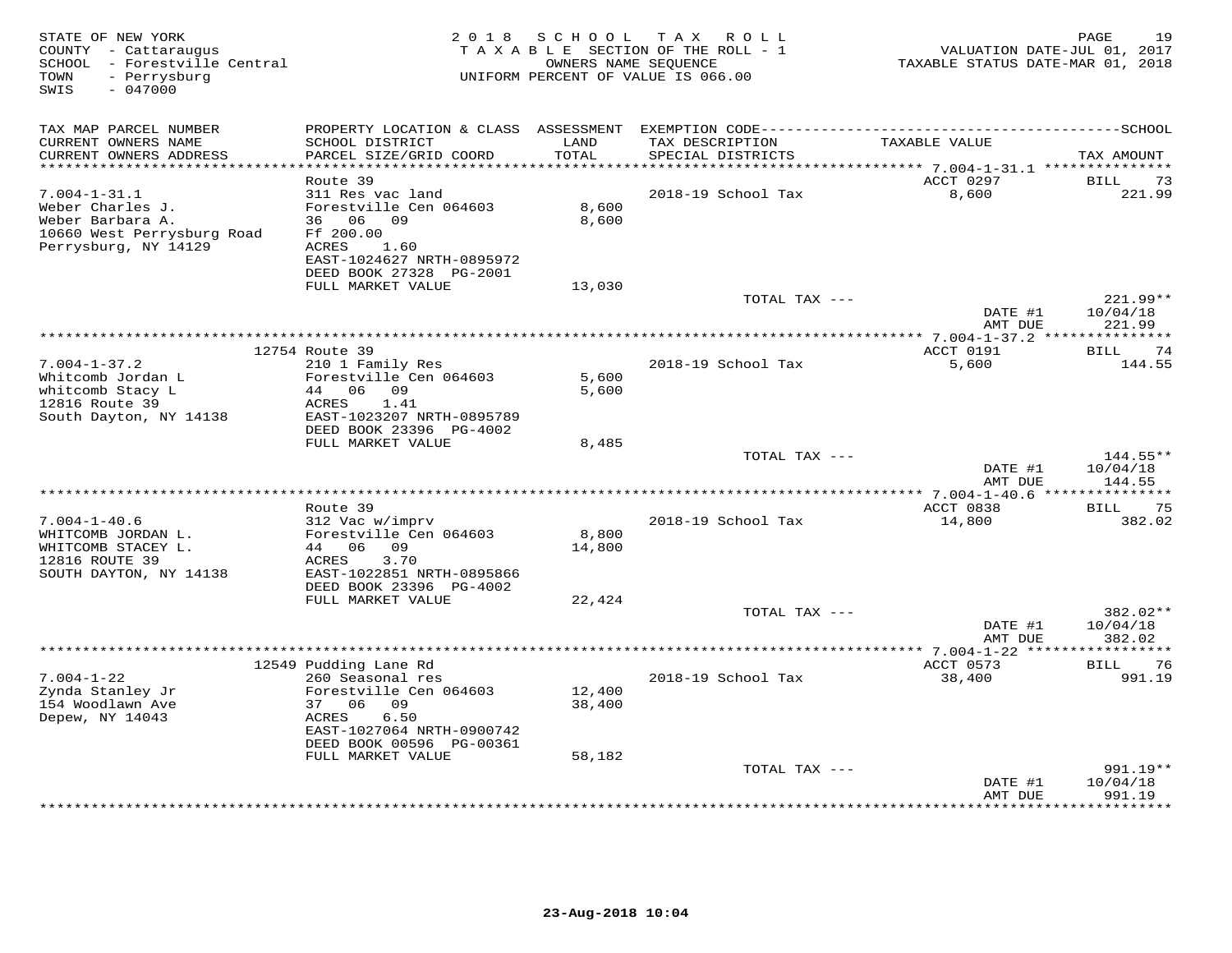| STATE OF NEW YORK<br>COUNTY - Cattaraugus<br>SCHOOL - Forestville Central<br>TOWN - Perrysburg<br>SWIS<br>- 047000 | 2018 SCHOOL TAX ROLL<br>T A X A B L E SECTION OF THE ROLL - 1 | 20<br>PAGE<br>VALUATION DATE-JUL 01, 2017<br>TAXABLE STATUS DATE-MAR 01, 2018<br>RPS155/V04/L015<br>CURRENT DATE 8/23/2018 |
|--------------------------------------------------------------------------------------------------------------------|---------------------------------------------------------------|----------------------------------------------------------------------------------------------------------------------------|
|                                                                                                                    | ROLL SUB SECTION- - TOTALS                                    |                                                                                                                            |

|      |              | m∧m ⊼<br><u>UIAI</u> | - 95                   | ਸਾਨਾ            | 2 IS PHY      | ⊿∡EMP™ | P<br>.    | TOTAL |
|------|--------------|----------------------|------------------------|-----------------|---------------|--------|-----------|-------|
| CODE | <b>NTAMT</b> | PARL                 | $\pi x \pi$<br>- - - - | T T T T<br>ALUF | , , , , , , , | MOUN'  | הדדד דגלז | TAX   |

#### NO SPECIAL DISTRICTS AT THIS LEVEL

\*\*\* S C H O O L D I S T R I C T S U M M A R Y \*\*\*

| CODE   | DISTRICT NAME                    | TOTAL<br>PARCELS | ASSESSED<br>LAND | ASSESSED<br>TOTAL | <b>EXEMPT</b><br>AMOUNT | TOTAL<br>TAXABLE |             |
|--------|----------------------------------|------------------|------------------|-------------------|-------------------------|------------------|-------------|
|        |                                  |                  |                  |                   | STAR AMOUNT             | STAR TAXABLE     | TOTAL TAX   |
|        | Forestville Central              | 76               | 1675,420         | 4839,390          | 101,866                 | 4,737,524        |             |
| 064603 |                                  |                  |                  |                   | 1123,990                | 3,613,534        | 93, 273. 55 |
|        | SUB-TOTAL                        | 76               | 1675,420         | 4839,390          | 101,866                 | 4,737,524        |             |
|        | $S \cup B - T \cup T A L (CONT)$ |                  |                  |                   | 1123,990                | 3,613,534        | 93, 273. 55 |
|        | TOTAL                            | 76               | 1675,420         | 4839,390          | 101,866                 | 4,737,524        |             |
|        | T O T A L (CONT)                 |                  |                  |                   | 1123,990                | 3,613,534        | 93, 273. 55 |

### \*\*\* S Y S T E M C O D E S S U M M A R Y \*\*\*

#### NO SYSTEM EXEMPTIONS AT THIS LEVEL

| CODE           | DESCRIPTION           | TOTAL<br>PARCELS | SCHOOL           |
|----------------|-----------------------|------------------|------------------|
| 41720<br>41730 | AG DIST<br>AG DISTOUT | 4<br>2           | 48,876<br>19,790 |
| 41800          | AGED $C/T/S$          |                  | 26,800           |
| 41834          | ENH STAR              | 14               | 589,390          |
| 41854          | BAS STAR              | 27               | 534,600          |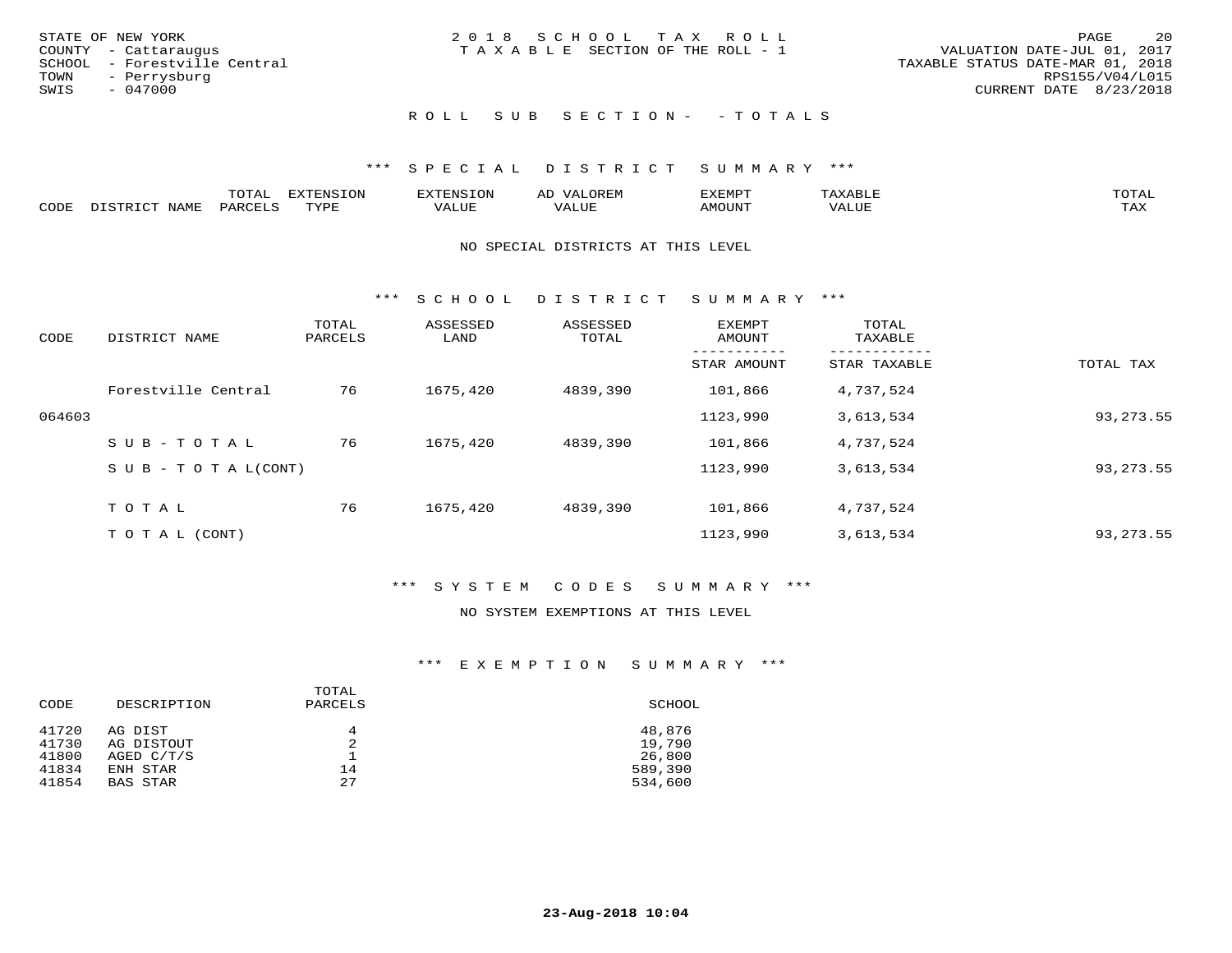| STATE OF NEW YORK<br>COUNTY - Cattarauqus<br>SCHOOL - Forestville Central<br>TOWN<br>- Perrysburg<br>SWIS<br>$-047000$ | 2018 SCHOOL TAX ROLL<br>T A X A B L E SECTION OF THE ROLL - 1 | 21<br>PAGE<br>VALUATION DATE-JUL 01, 2017<br>TAXABLE STATUS DATE-MAR 01, 2018<br>RPS155/V04/L015<br>CURRENT DATE 8/23/2018 |
|------------------------------------------------------------------------------------------------------------------------|---------------------------------------------------------------|----------------------------------------------------------------------------------------------------------------------------|
|                                                                                                                        | ROLL SUB SECTION- - TOTALS                                    |                                                                                                                            |

# \*\*\* E X E M P T I O N S U M M A R Y \*\*\*

| CODE  | DESCRIPTION         | TOTAL<br>PARCELS | SCHOOL            |
|-------|---------------------|------------------|-------------------|
| 42100 | SILO T/C/S<br>TOTAL | 49               | 6,400<br>1225,856 |

| ROLL<br>SEC | DESCRIPTION                | TOTAL<br>PARCELS | ASSESSED<br>LAND | ASSESSED<br>TOTAL | <b>EXEMPT</b><br>AMOUNT | TOTAL<br>TAXABLE       | TOTAL<br>TAX |
|-------------|----------------------------|------------------|------------------|-------------------|-------------------------|------------------------|--------------|
|             |                            |                  |                  |                   | STAR AMOUNT             | STAR TAXABLE           |              |
|             | 2018-19 School Tax         |                  | 1675,420         | 4839,390          | 101,866<br>1123,990     | 4,737,524<br>3,613,534 | 93, 273.55   |
|             | SPEC DIST TAXES<br>TAXABLE | 76               |                  |                   |                         |                        | 93,273.55    |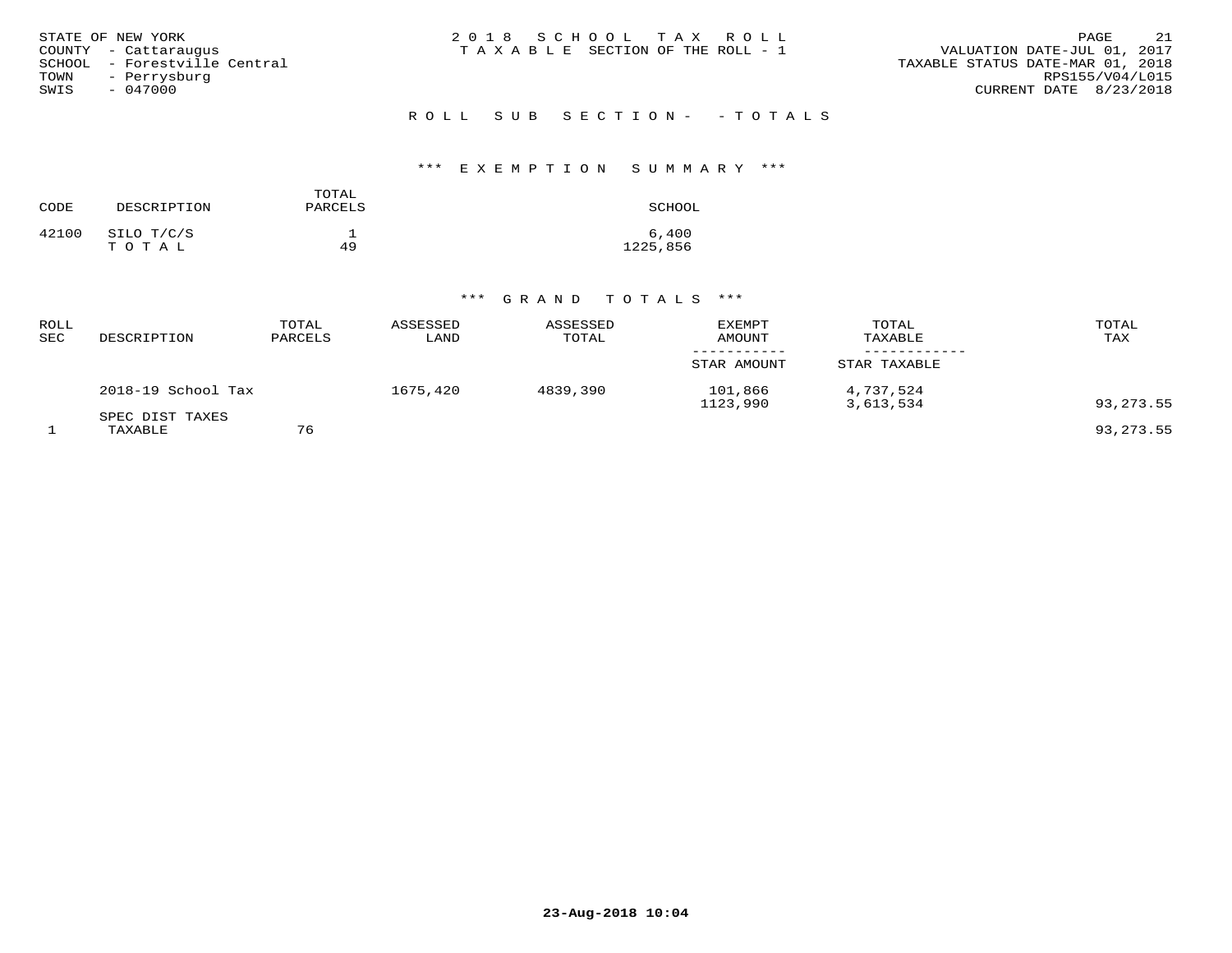|      | STATE OF NEW YORK            | 2018 SCHOOL TAX ROLL                  | PAGE                             | 2.2 |
|------|------------------------------|---------------------------------------|----------------------------------|-----|
|      | COUNTY - Cattaraugus         | T A X A B L E SECTION OF THE ROLL - 1 | VALUATION DATE-JUL 01, 2017      |     |
|      | SCHOOL - Forestville Central |                                       | TAXABLE STATUS DATE-MAR 01, 2018 |     |
| TOWN | - Perrysburg                 |                                       | RPS155/V04/L015                  |     |
| SWIS | - 047000                     |                                       | CURRENT DATE 8/23/2018           |     |
|      |                              |                                       |                                  |     |

### \*\*\* S P E C I A L D I S T R I C T S U M M A R Y \*\*\*

|      | $m \wedge m \wedge n$<br>.UTAL                                                | <b>EXTENSION</b> | BUN S | OR∏N<br>AĽ<br>11 J I V I LI | 'XEMPT        | AAABLE            | $m \wedge m \wedge n$ |
|------|-------------------------------------------------------------------------------|------------------|-------|-----------------------------|---------------|-------------------|-----------------------|
| CODE | $\Lambda$ T $\Delta$ $\mathbf{M}$ $\mathbf{\Gamma}$<br>$DA$ $R$ $R$ $T$ . $C$ | <b>TVDL</b>      | VALUE | $- - - -$<br>.<br>. Alur    | <b>AMOUNT</b> | VALU <sub>r</sub> | TA Y<br>⊥∟∆∆          |

#### NO SPECIAL DISTRICTS AT THIS LEVEL

\*\*\* S C H O O L D I S T R I C T S U M M A R Y \*\*\*

| CODE   | DISTRICT NAME                    | TOTAL<br>PARCELS | ASSESSED<br>LAND | ASSESSED<br>TOTAL | <b>EXEMPT</b><br>AMOUNT | TOTAL<br>TAXABLE |             |
|--------|----------------------------------|------------------|------------------|-------------------|-------------------------|------------------|-------------|
|        |                                  |                  |                  |                   | STAR AMOUNT             | STAR TAXABLE     | TOTAL TAX   |
|        | Forestville Central              | 76               | 1675,420         | 4839,390          | 101,866                 | 4,737,524        |             |
| 064603 |                                  |                  |                  |                   | 1123,990                | 3,613,534        | 93, 273. 55 |
|        | SUB-TOTAL                        | 76               | 1675,420         | 4839,390          | 101,866                 | 4,737,524        |             |
|        | $S \cup B - T \cup T A L (CONT)$ |                  |                  |                   | 1123,990                | 3,613,534        | 93, 273. 55 |
|        | TOTAL                            | 76               | 1675,420         | 4839,390          | 101,866                 | 4,737,524        |             |
|        | T O T A L (CONT)                 |                  |                  |                   | 1123,990                | 3,613,534        | 93, 273. 55 |

### \*\*\* S Y S T E M C O D E S S U M M A R Y \*\*\*

#### NO SYSTEM EXEMPTIONS AT THIS LEVEL

| CODE           | DESCRIPTION           | TOTAL<br>PARCELS | SCHOOL           |
|----------------|-----------------------|------------------|------------------|
| 41720<br>41730 | AG DIST<br>AG DISTOUT | 4<br>2           | 48,876<br>19,790 |
| 41800          | AGED $C/T/S$          |                  | 26,800           |
| 41834          | ENH STAR              | 14               | 589,390          |
| 41854          | BAS STAR              | 27               | 534,600          |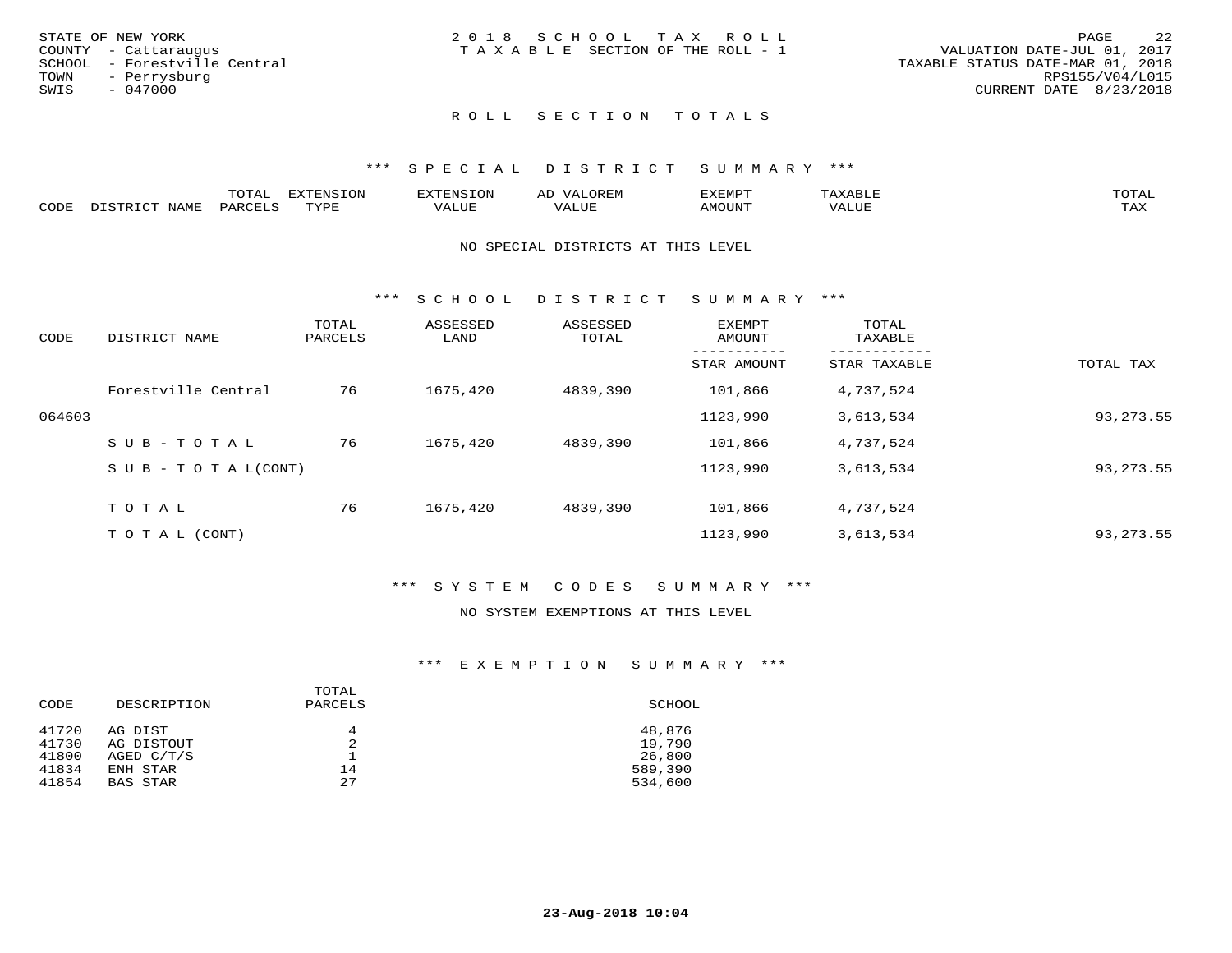| STATE OF NEW YORK<br>COUNTY - Cattaraugus<br>SCHOOL - Forestville Central<br>TOWN<br>- Perrysburg<br>SWIS<br>- 047000 | 2018 SCHOOL TAX ROLL<br>TAXABLE SECTION OF THE ROLL - 1 | 23<br>PAGE<br>VALUATION DATE-JUL 01, 2017<br>TAXABLE STATUS DATE-MAR 01, 2018<br>RPS155/V04/L015<br>CURRENT DATE 8/23/2018 |
|-----------------------------------------------------------------------------------------------------------------------|---------------------------------------------------------|----------------------------------------------------------------------------------------------------------------------------|
|                                                                                                                       | ROLL SECTION TOTALS                                     |                                                                                                                            |

# \*\*\* E X E M P T I O N S U M M A R Y \*\*\*

| CODE  | DESCRIPTION         | TOTAL<br>PARCELS | SCHOOL            |
|-------|---------------------|------------------|-------------------|
| 42100 | SILO T/C/S<br>TOTAL | 49               | 6,400<br>1225,856 |

| ROLL<br>SEC | DESCRIPTION                | TOTAL<br>PARCELS | ASSESSED<br>LAND | ASSESSED<br>TOTAL | <b>EXEMPT</b><br><b>AMOUNT</b> | TOTAL<br>TAXABLE       | TOTAL<br>TAX |
|-------------|----------------------------|------------------|------------------|-------------------|--------------------------------|------------------------|--------------|
|             |                            |                  |                  |                   | STAR AMOUNT                    | STAR TAXABLE           |              |
|             | 2018-19 School Tax         |                  | 1675,420         | 4839,390          | 101,866<br>1123,990            | 4,737,524<br>3,613,534 | 93,273.55    |
|             | SPEC DIST TAXES<br>TAXABLE | 76               |                  |                   |                                |                        | 93,273.55    |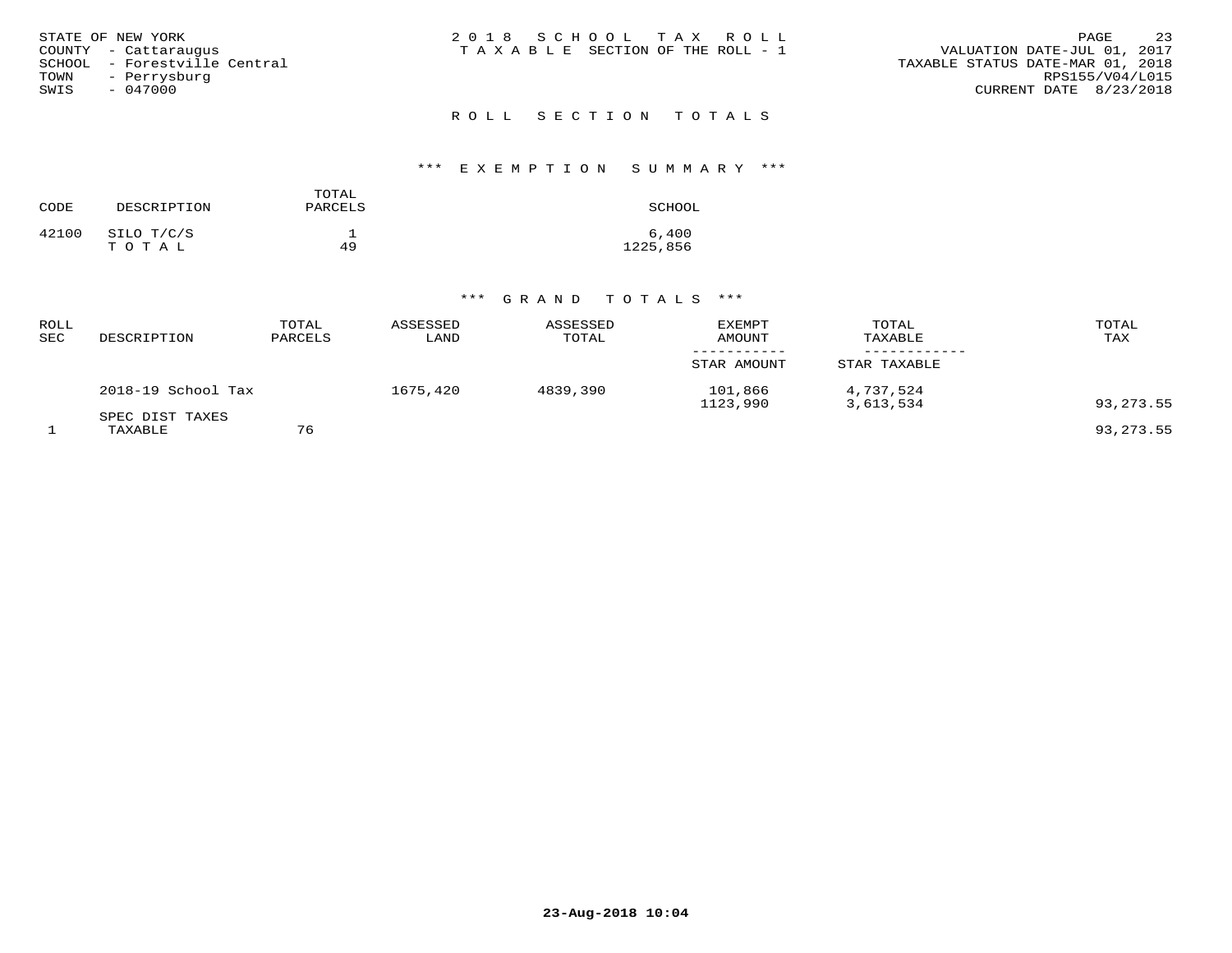| TAX MAP PARCEL NUMBER<br>LAND<br>CURRENT OWNERS NAME<br>SCHOOL DISTRICT<br>TAX DESCRIPTION<br>TAXABLE VALUE<br>CURRENT OWNERS ADDRESS<br>PARCEL SIZE/GRID COORD<br>TOTAL<br>SPECIAL DISTRICTS<br>TAX AMOUNT<br>**********************<br>ACCT 1086<br>Special Franchise<br><b>BILL</b><br>570.089-9917-745<br>834 Non-cable tv<br>59,905<br>2018-19 School Tax<br>Century Link Communications LL Forestville Cen 064603<br>$\Omega$<br>700 W Miineral Ave<br>TOWN OUTSIDE<br>59,905<br>Littleton, CO 80120<br>21% FORESTVILLE<br>FULL MARKET VALUE<br>90,765<br>TOTAL TAX ---<br>$1,546.29**$<br>DATE #1<br>10/04/18<br>AMT DUE<br>1,546.29<br>*************************<br>**** 570.089-9917-744.850 *******<br>Special Franchise<br>ACCT 1134<br>BILL<br>570.089-9917-744.850<br>866 Telephone<br>2018-19 School Tax<br>568<br>Forestville Cen 064603<br>Elantic Telecom, Inc.<br>$\Omega$<br>PO Box 2629<br>TOWN OUTSIDE<br>568<br>Addison1, TX 75001<br>21% FORESTVILLE<br>FULL MARKET VALUE<br>861<br>TOTAL TAX ---<br>DATE #1<br>10/04/18<br>AMT DUE<br>** 570.089-9917-602.500 ******* | VALUATION DATE-JUL 01, 2017<br>TAXABLE STATUS DATE-MAR 01, 2018 |
|-----------------------------------------------------------------------------------------------------------------------------------------------------------------------------------------------------------------------------------------------------------------------------------------------------------------------------------------------------------------------------------------------------------------------------------------------------------------------------------------------------------------------------------------------------------------------------------------------------------------------------------------------------------------------------------------------------------------------------------------------------------------------------------------------------------------------------------------------------------------------------------------------------------------------------------------------------------------------------------------------------------------------------------------------------------------------------------------------|-----------------------------------------------------------------|
|                                                                                                                                                                                                                                                                                                                                                                                                                                                                                                                                                                                                                                                                                                                                                                                                                                                                                                                                                                                                                                                                                               |                                                                 |
|                                                                                                                                                                                                                                                                                                                                                                                                                                                                                                                                                                                                                                                                                                                                                                                                                                                                                                                                                                                                                                                                                               | 77                                                              |
|                                                                                                                                                                                                                                                                                                                                                                                                                                                                                                                                                                                                                                                                                                                                                                                                                                                                                                                                                                                                                                                                                               | 1,546.29                                                        |
|                                                                                                                                                                                                                                                                                                                                                                                                                                                                                                                                                                                                                                                                                                                                                                                                                                                                                                                                                                                                                                                                                               |                                                                 |
|                                                                                                                                                                                                                                                                                                                                                                                                                                                                                                                                                                                                                                                                                                                                                                                                                                                                                                                                                                                                                                                                                               |                                                                 |
|                                                                                                                                                                                                                                                                                                                                                                                                                                                                                                                                                                                                                                                                                                                                                                                                                                                                                                                                                                                                                                                                                               |                                                                 |
|                                                                                                                                                                                                                                                                                                                                                                                                                                                                                                                                                                                                                                                                                                                                                                                                                                                                                                                                                                                                                                                                                               | 78<br>14.66                                                     |
|                                                                                                                                                                                                                                                                                                                                                                                                                                                                                                                                                                                                                                                                                                                                                                                                                                                                                                                                                                                                                                                                                               |                                                                 |
|                                                                                                                                                                                                                                                                                                                                                                                                                                                                                                                                                                                                                                                                                                                                                                                                                                                                                                                                                                                                                                                                                               | $14.66**$<br>14.66                                              |
| Special Franchise<br><b>ACCT 1109</b><br>BILL                                                                                                                                                                                                                                                                                                                                                                                                                                                                                                                                                                                                                                                                                                                                                                                                                                                                                                                                                                                                                                                 | 79                                                              |
| 2018-19 School Tax<br>570.089-9917-602.500<br>866 Telephone<br>11,897                                                                                                                                                                                                                                                                                                                                                                                                                                                                                                                                                                                                                                                                                                                                                                                                                                                                                                                                                                                                                         | 307.09                                                          |
| Global Crossing North American Forestville Cen 064603<br>$\bigcirc$<br>Attn: Property Tax Department 22 % FORESTVILLESD<br>11,897                                                                                                                                                                                                                                                                                                                                                                                                                                                                                                                                                                                                                                                                                                                                                                                                                                                                                                                                                             |                                                                 |
| 1025 Eldorado Blvd<br>FULL MARKET VALUE<br>18,026<br>Broomfield, CO 80021                                                                                                                                                                                                                                                                                                                                                                                                                                                                                                                                                                                                                                                                                                                                                                                                                                                                                                                                                                                                                     |                                                                 |
| TOTAL TAX ---<br>DATE #1<br>10/04/18<br>AMT DUE<br>307.09                                                                                                                                                                                                                                                                                                                                                                                                                                                                                                                                                                                                                                                                                                                                                                                                                                                                                                                                                                                                                                     | $307.09**$                                                      |
| **************************************<br>* 570.089-9917-760.700 *******                                                                                                                                                                                                                                                                                                                                                                                                                                                                                                                                                                                                                                                                                                                                                                                                                                                                                                                                                                                                                      |                                                                 |
| Special Franchise<br>ACCT 1110<br>BILL<br>570.089-9917-760.700<br>866 Telephone<br>2018-19 School Tax<br>69,448                                                                                                                                                                                                                                                                                                                                                                                                                                                                                                                                                                                                                                                                                                                                                                                                                                                                                                                                                                               | 80<br>1,792.61                                                  |
| Level 3 Communications<br>Forestville Cen 064603<br>$\Omega$<br>1025 Eldorado Blvd<br>TOWN OUTSIDE<br>69,448                                                                                                                                                                                                                                                                                                                                                                                                                                                                                                                                                                                                                                                                                                                                                                                                                                                                                                                                                                                  |                                                                 |
| Broomfield, CO 80021<br>25% FORESTVILLE<br>FULL MARKET VALUE<br>105,224                                                                                                                                                                                                                                                                                                                                                                                                                                                                                                                                                                                                                                                                                                                                                                                                                                                                                                                                                                                                                       |                                                                 |
| TOTAL TAX ---<br>$1,792.61**$<br>DATE #1<br>10/04/18<br>AMT DUE<br>1,792.61                                                                                                                                                                                                                                                                                                                                                                                                                                                                                                                                                                                                                                                                                                                                                                                                                                                                                                                                                                                                                   |                                                                 |
| ******************************                                                                                                                                                                                                                                                                                                                                                                                                                                                                                                                                                                                                                                                                                                                                                                                                                                                                                                                                                                                                                                                                |                                                                 |
| Special Franchise<br>ACCT 1144<br>BILL 81<br>28,385<br>570.089-9917-123.700<br>861 Elec & gas<br>2018-19 School Tax                                                                                                                                                                                                                                                                                                                                                                                                                                                                                                                                                                                                                                                                                                                                                                                                                                                                                                                                                                           | 732.68                                                          |
| Forestville Cen 064603<br>National Fuel Gas Dist<br>$\circ$<br>6363 Main St<br>Town Outside<br>28,385                                                                                                                                                                                                                                                                                                                                                                                                                                                                                                                                                                                                                                                                                                                                                                                                                                                                                                                                                                                         |                                                                 |
| Williamsville, NY 14221-5887<br>8 % FORESTVILLE<br>FULL MARKET VALUE<br>43,008                                                                                                                                                                                                                                                                                                                                                                                                                                                                                                                                                                                                                                                                                                                                                                                                                                                                                                                                                                                                                |                                                                 |
| TOTAL TAX ---                                                                                                                                                                                                                                                                                                                                                                                                                                                                                                                                                                                                                                                                                                                                                                                                                                                                                                                                                                                                                                                                                 | $732.68**$                                                      |
| 10/04/18<br>DATE #1<br>732.68<br>AMT DUE<br>* * * * * * * *                                                                                                                                                                                                                                                                                                                                                                                                                                                                                                                                                                                                                                                                                                                                                                                                                                                                                                                                                                                                                                   |                                                                 |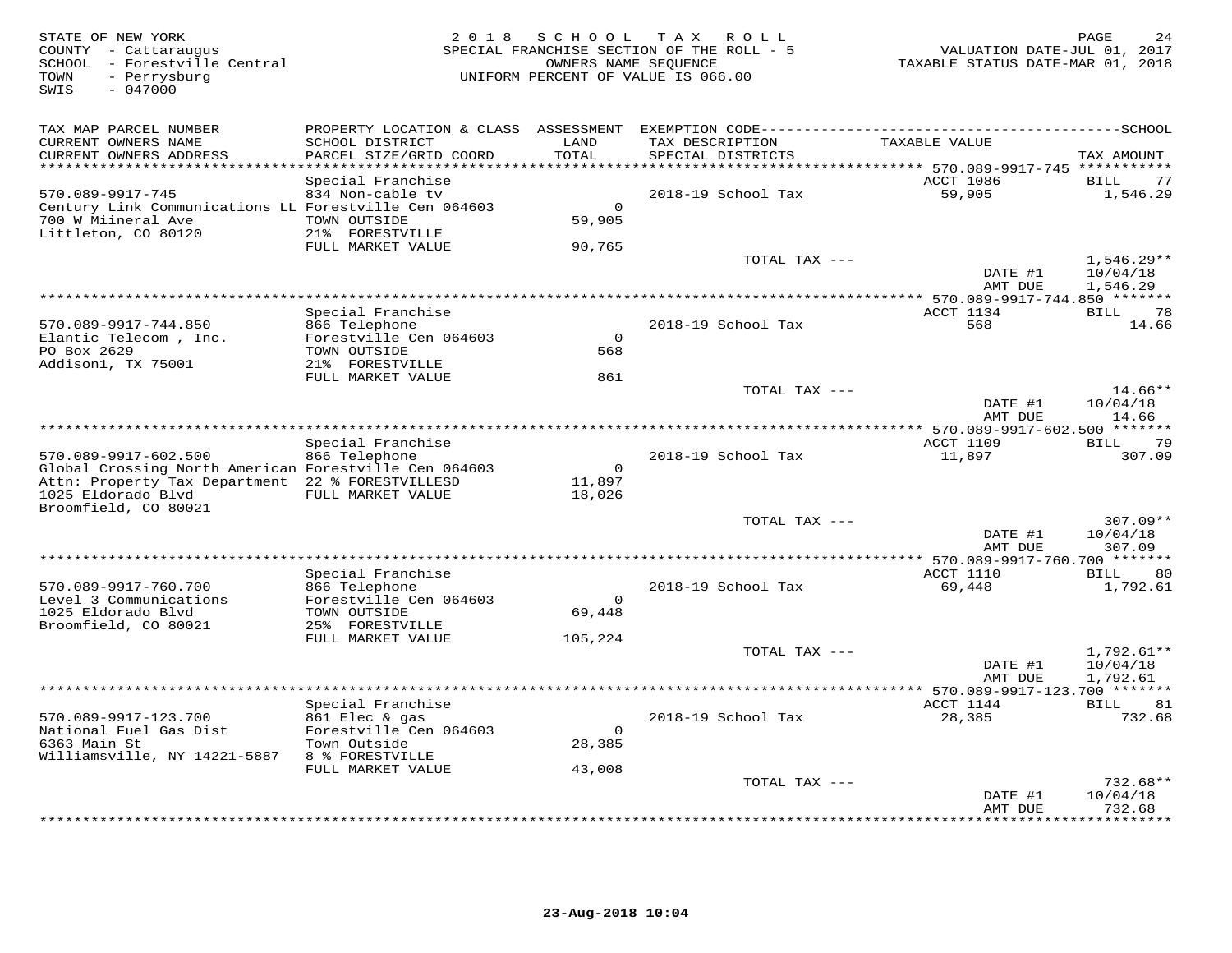35 STATE OF NEW YORK 25 PAGE 25 (25 M) 2 0 1 8 S C H O O L T A X R O L L<br>COUNTY - Cattaraugus (2017) SPECIAL FRANCHISE SECTION OF THE ROLL - 5<br>SPECIAL FRANCHISE SUME SOURCE OF THE ROLL - 5 (2017) TAXABLE STATUS DATE-MAR 01 SWIS - 047000TAX MAP PARCEL NUMBER PROPERTY LOCATION & CLASS ASSESSMENT EXEMPTION CODE------------------------------------------SCHOOL CURRENT OWNERS NAME SCHOOL DISTRICT LAND TAX DESCRIPTION TAXABLE VALUE CURRENT OWNERS ADDRESS PARCEL SIZE/GRID COORD TOTAL SPECIAL DISTRICTS TAX AMOUNT \*\*\*\*\*\*\*\*\*\*\*\*\*\*\*\*\*\*\*\*\*\*\*\*\*\*\*\*\*\*\*\*\*\*\*\*\*\*\*\*\*\*\*\*\*\*\*\*\*\*\*\*\*\*\*\*\*\*\*\*\*\*\*\*\*\*\*\*\*\*\*\*\*\*\*\*\*\*\*\*\*\*\*\*\*\*\*\*\*\*\*\*\*\*\*\*\*\*\*\*\*\*\* 570.089-9917-132.350 \*\*\*\*\*\*\*Special Franchise ACCT 0845 BILL 82 570.089-9917-132.350 861 Elec & gas 2018-19 School Tax 158,039 4,079.35Niagara Mohawk Power Corp Forestville Cen 064603 0 300 Erie Blvd West Town Outside 158,039 Syracuse, NY 13202 22% FORESTVILLE FULL MARKET VALUE 239,453TOTAL TAX  $---$  4,079.35\*\* DATE #1 10/04/18 AMT DUE 4,079.35 \*\*\*\*\*\*\*\*\*\*\*\*\*\*\*\*\*\*\*\*\*\*\*\*\*\*\*\*\*\*\*\*\*\*\*\*\*\*\*\*\*\*\*\*\*\*\*\*\*\*\*\*\*\*\*\*\*\*\*\*\*\*\*\*\*\*\*\*\*\*\*\*\*\*\*\*\*\*\*\*\*\*\*\*\*\*\*\*\*\*\*\*\*\*\*\*\*\*\*\*\*\*\* 570.089-9917-131.600 \*\*\*\*\*\*\*ACCT 0847 BILL 83 Special Franchise ACCT 0847 BILL 83 1,788.90 570.089-9917-131.600 861 Elec & gas 2018-19 School Tax 69,304 1,788.90Nys Electric & Gas Corp Forestville Cen 064603 0 Utility shared services-taxes Town Outside 69,30470 Farm View Dr 22% FORESTVILLE New Gloucester, ME 04260 FULL MARKET VALUE 105,006 TOTAL TAX --- 1,788.90\*\* $\text{DATE}$  #1  $10/04/18$ AMT DUE 1,788.90 AMT DUE 1,788.90 \*\*\*\*\*\*\*\*\*\*\*\*\*\*\*\*\*\*\*\*\*\*\*\*\*\*\*\*\*\*\*\*\*\*\*\*\*\*\*\*\*\*\*\*\*\*\*\*\*\*\*\*\*\*\*\*\*\*\*\*\*\*\*\*\*\*\*\*\*\*\*\*\*\*\*\*\*\*\*\*\*\*\*\*\*\*\*\*\*\*\*\*\*\*\*\*\*\*\*\*\*\*\* 570.089-9917-631.900 \*\*\*\*\*\*\*Special Franchise ACCT 0844 BILL 84 570.089-9917-631.900 866 Telephone 2018-19 School Tax 8,276 213.62Verizon New York Inc Forestville Cen 064603 08,276 Duff & Phelps Town Outside 8,276PO Box 2749 7% FORESTVILLE Addison, TX 75001 FULL MARKET VALUE 12,539 TOTAL TAX --- 213.62\*\* $\text{DATE}$  #1  $10/04/18$  AMT DUE 213.62 \*\*\*\*\*\*\*\*\*\*\*\*\*\*\*\*\*\*\*\*\*\*\*\*\*\*\*\*\*\*\*\*\*\*\*\*\*\*\*\*\*\*\*\*\*\*\*\*\*\*\*\*\*\*\*\*\*\*\*\*\*\*\*\*\*\*\*\*\*\*\*\*\*\*\*\*\*\*\*\*\*\*\*\*\*\*\*\*\*\*\*\*\*\*\*\*\*\*\*\*\*\*\* 570.089-9917-775.000 \*\*\*\*\*\*\*ACCT 1136 BILL 85 Special Franchise ACCT 1136 BILL 85 544.33 570.089-9917-775.000 866 Telephone 2018-19 School Tax 21,088 544.33<br>
WilTel Communications Forestville Cen 064603 0<br>
Attn: Property Tax Dept TOWN OUTSIDE 21,088<br>
1025 Eldorado Blvd 21% FORESTVILLE 31,952<br>
Broomfield, CO 80 DATE #1 10/04/18 AMT DUE 544.33\*\*\*\*\*\*\*\*\*\*\*\*\*\*\*\*\*\*\*\*\*\*\*\*\*\*\*\*\*\*\*\*\*\*\*\*\*\*\*\*\*\*\*\*\*\*\*\*\*\*\*\*\*\*\*\*\*\*\*\*\*\*\*\*\*\*\*\*\*\*\*\*\*\*\*\*\*\*\*\*\*\*\*\*\*\*\*\*\*\*\*\*\*\*\*\*\*\*\*\*\*\*\*\*\*\*\*\*\*\*\*\*\*\*\*\*\*\*\*\*\*\*\*\*\*\*\*\*\*\*\*\*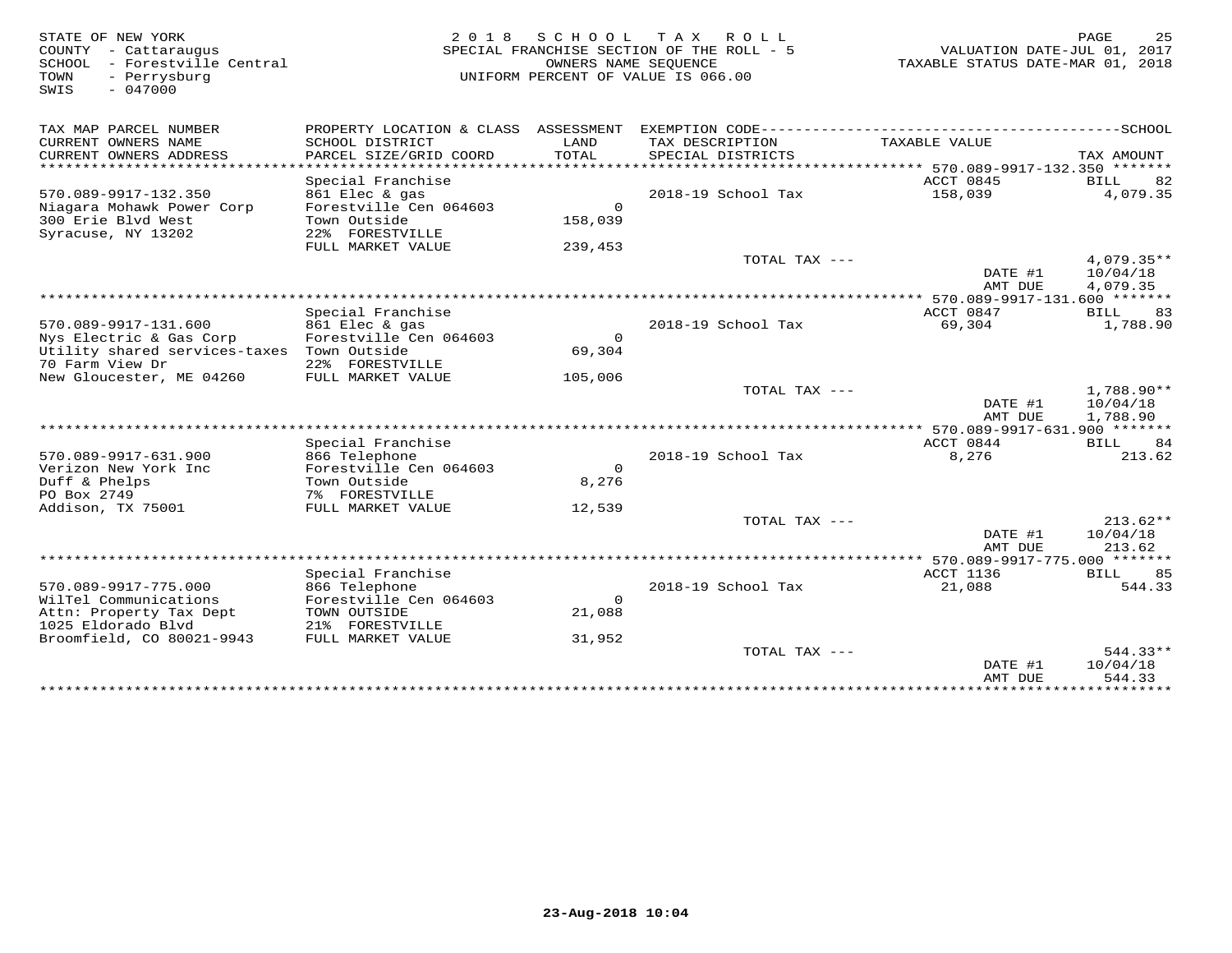|      | STATE OF NEW YORK            | 2018 SCHOOL TAX ROLL                                                     | PAGE                   | 26 |
|------|------------------------------|--------------------------------------------------------------------------|------------------------|----|
|      | COUNTY - Cattaraugus         | VALUATION DATE-JUL 01, 2017<br>SPECIAL FRANCHISE SECTION OF THE ROLL - 5 |                        |    |
|      | SCHOOL - Forestville Central | TAXABLE STATUS DATE-MAR 01, 2018                                         |                        |    |
| TOWN | - Perrysburg                 |                                                                          | RPS155/V04/L015        |    |
| SWIS | - 047000                     |                                                                          | CURRENT DATE 8/23/2018 |    |
|      |                              |                                                                          |                        |    |

# ROLL SUB SECTION - - TOTALS

### \*\*\* S P E C I A L D I S T R I C T S U M M A R Y \*\*\*

|      |         | ----                | $\cdots$ | <b>ENS</b> | ₩    | דסMדצי        |                   | $m \wedge m \wedge n$ |
|------|---------|---------------------|----------|------------|------|---------------|-------------------|-----------------------|
| CODE | ៶៲៳៲៴៲៷ | <b>ACTIVE</b><br>ΆR | TVDF     | ALUE       | ALUE | <b>IMOUNT</b> | <b>TTT</b><br>⊐∪∟ | ГAX                   |

#### NO SPECIAL DISTRICTS AT THIS LEVEL

\*\*\* S C H O O L D I S T R I C T S U M M A R Y \*\*\*

| CODE   | DISTRICT NAME                    | TOTAL<br>PARCELS | ASSESSED<br>LAND | ASSESSED<br>TOTAL | EXEMPT<br>AMOUNT | TOTAL<br>TAXABLE |           |
|--------|----------------------------------|------------------|------------------|-------------------|------------------|------------------|-----------|
|        |                                  |                  |                  |                   | STAR AMOUNT      | STAR TAXABLE     | TOTAL TAX |
|        | Forestville Central              | 9                |                  | 426,910           |                  | 426,910          |           |
| 064603 |                                  |                  |                  |                   |                  | 426,910          | 11,019.53 |
|        | SUB-TOTAL                        | 9                |                  | 426,910           |                  | 426,910          |           |
|        | $S \cup B - T \cup T A L (CONT)$ |                  |                  |                   |                  | 426,910          | 11,019.53 |
|        | TOTAL                            | 9                |                  | 426,910           |                  | 426,910          |           |
|        | T O T A L (CONT)                 |                  |                  |                   |                  | 426,910          | 11,019.53 |

\*\*\* S Y S T E M C O D E S S U M M A R Y \*\*\*

NO SYSTEM EXEMPTIONS AT THIS LEVEL

\*\*\* E X E M P T I O N S U M M A R Y \*\*\*

NO EXEMPTIONS AT THIS LEVEL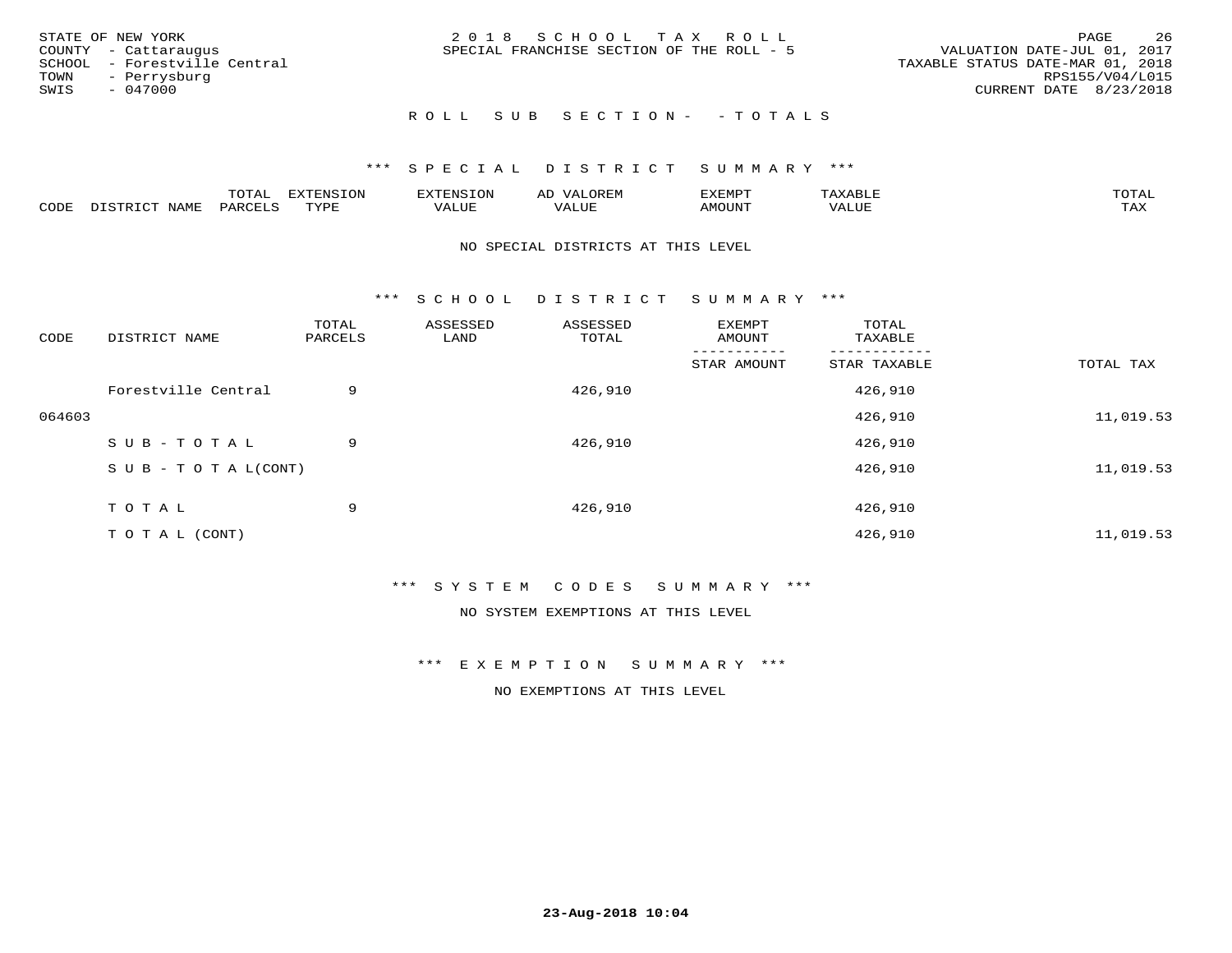|      | STATE OF NEW YORK            | 2018 SCHOOL TAX ROLL                                                     | PAGE            | 2.7 |
|------|------------------------------|--------------------------------------------------------------------------|-----------------|-----|
|      | COUNTY - Cattaraugus         | VALUATION DATE-JUL 01, 2017<br>SPECIAL FRANCHISE SECTION OF THE ROLL - 5 |                 |     |
|      | SCHOOL - Forestville Central | TAXABLE STATUS DATE-MAR 01, 2018                                         |                 |     |
| TOWN | - Perrysburg                 |                                                                          | RPS155/V04/L015 |     |
| SWIS | - 047000                     | CURRENT DATE 8/23/2018                                                   |                 |     |
|      |                              |                                                                          |                 |     |

# ROLL SUB SECTION- - TOTALS

# \*\*\* G R A N D T O T A L S \*\*\*

| ROLL<br>SEC | DESCRIPTION                                                                                                                        | TOTAL<br>PARCELS | ASSESSED<br>LAND | ASSESSED<br>TOTAL | EXEMPT<br>AMOUNT | TOTAL<br>TAXABLE | TOTAL<br>TAX   |
|-------------|------------------------------------------------------------------------------------------------------------------------------------|------------------|------------------|-------------------|------------------|------------------|----------------|
|             |                                                                                                                                    |                  |                  |                   | STAR AMOUNT      | STAR TAXABLE     |                |
|             | 2018-19 School Tax                                                                                                                 |                  |                  | 426,910           |                  | 426,910          |                |
|             | SPEC DIST TAXES<br>the contract of the contract of the contract of the contract of the contract of the contract of the contract of | $\sim$           |                  |                   |                  | 426,910          | 11,019.53<br>. |

5 SPECIAL FRANCHISE 9 11,019.53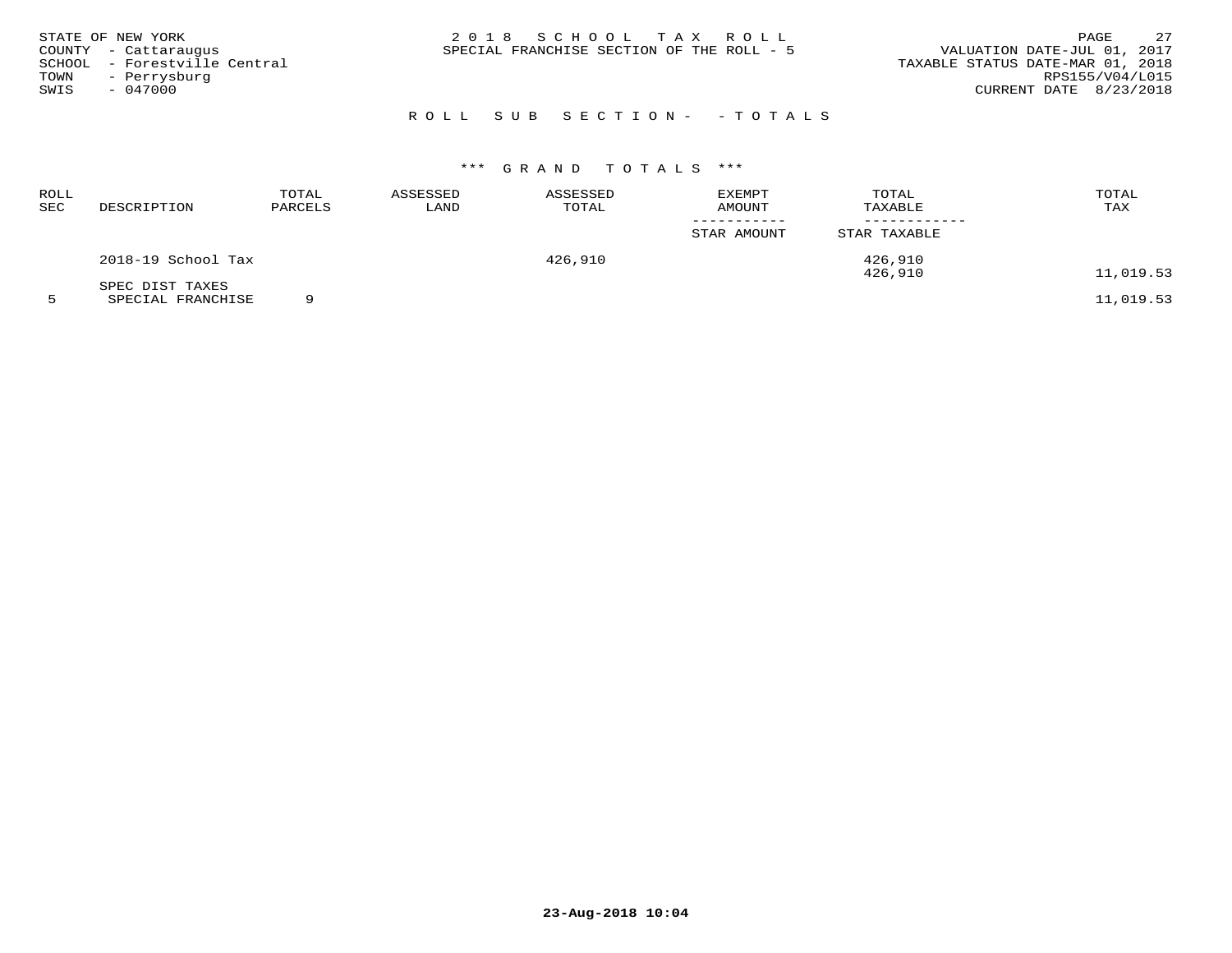| STATE OF NEW YORK            | 2018 SCHOOL TAX ROLL                      | -28<br><b>PAGE</b>               |
|------------------------------|-------------------------------------------|----------------------------------|
| COUNTY - Cattaraugus         | SPECIAL FRANCHISE SECTION OF THE ROLL - 5 | VALUATION DATE-JUL 01, 2017      |
| SCHOOL - Forestville Central |                                           | TAXABLE STATUS DATE-MAR 01, 2018 |
| TOWN<br>- Perrysburg         |                                           | RPS155/V04/L015                  |
| SWIS<br>$-047000$            |                                           | CURRENT DATE 8/23/2018           |
|                              |                                           |                                  |

#### \*\*\* S P E C I A L D I S T R I C T S U M M A R Y \*\*\*

|      |                           | m∧m⊼ | <b>DVERMOTOM</b><br>LUI | TENSION       | ΑL<br>$\cdots$      | EXEMPT | $\Delta \times \Delta$<br>9 D.L | $m \wedge m \wedge n$<br>$\overline{a}$ |
|------|---------------------------|------|-------------------------|---------------|---------------------|--------|---------------------------------|-----------------------------------------|
| CODE | NTAM <sup>T</sup><br>⊥∙⊥⊥ | PARC | <b>TVDL</b>             | T T T<br>ALUF | <b>TTT</b><br>'ALUE | MOUNT  | VALUE                           | $m \times r$<br>$+$ $  +$ $-$           |

#### NO SPECIAL DISTRICTS AT THIS LEVEL

\*\*\* S C H O O L D I S T R I C T S U M M A R Y \*\*\*

| CODE   | DISTRICT NAME                    | TOTAL<br>PARCELS | ASSESSED<br>LAND | ASSESSED<br>TOTAL | EXEMPT<br>AMOUNT | TOTAL<br>TAXABLE |           |
|--------|----------------------------------|------------------|------------------|-------------------|------------------|------------------|-----------|
|        |                                  |                  |                  |                   | STAR AMOUNT      | STAR TAXABLE     | TOTAL TAX |
|        | Forestville Central              | 9                |                  | 426,910           |                  | 426,910          |           |
| 064603 |                                  |                  |                  |                   |                  | 426,910          | 11,019.53 |
|        | SUB-TOTAL                        | 9                |                  | 426,910           |                  | 426,910          |           |
|        | $S \cup B - T \cup T A L (CONT)$ |                  |                  |                   |                  | 426,910          | 11,019.53 |
|        | TOTAL                            | 9                |                  | 426,910           |                  | 426,910          |           |
|        | T O T A L (CONT)                 |                  |                  |                   |                  | 426,910          | 11,019.53 |

#### \*\*\* S Y S T E M C O D E S S U M M A R Y \*\*\*

NO SYSTEM EXEMPTIONS AT THIS LEVEL

\*\*\* E X E M P T I O N S U M M A R Y \*\*\*

NO EXEMPTIONS AT THIS LEVEL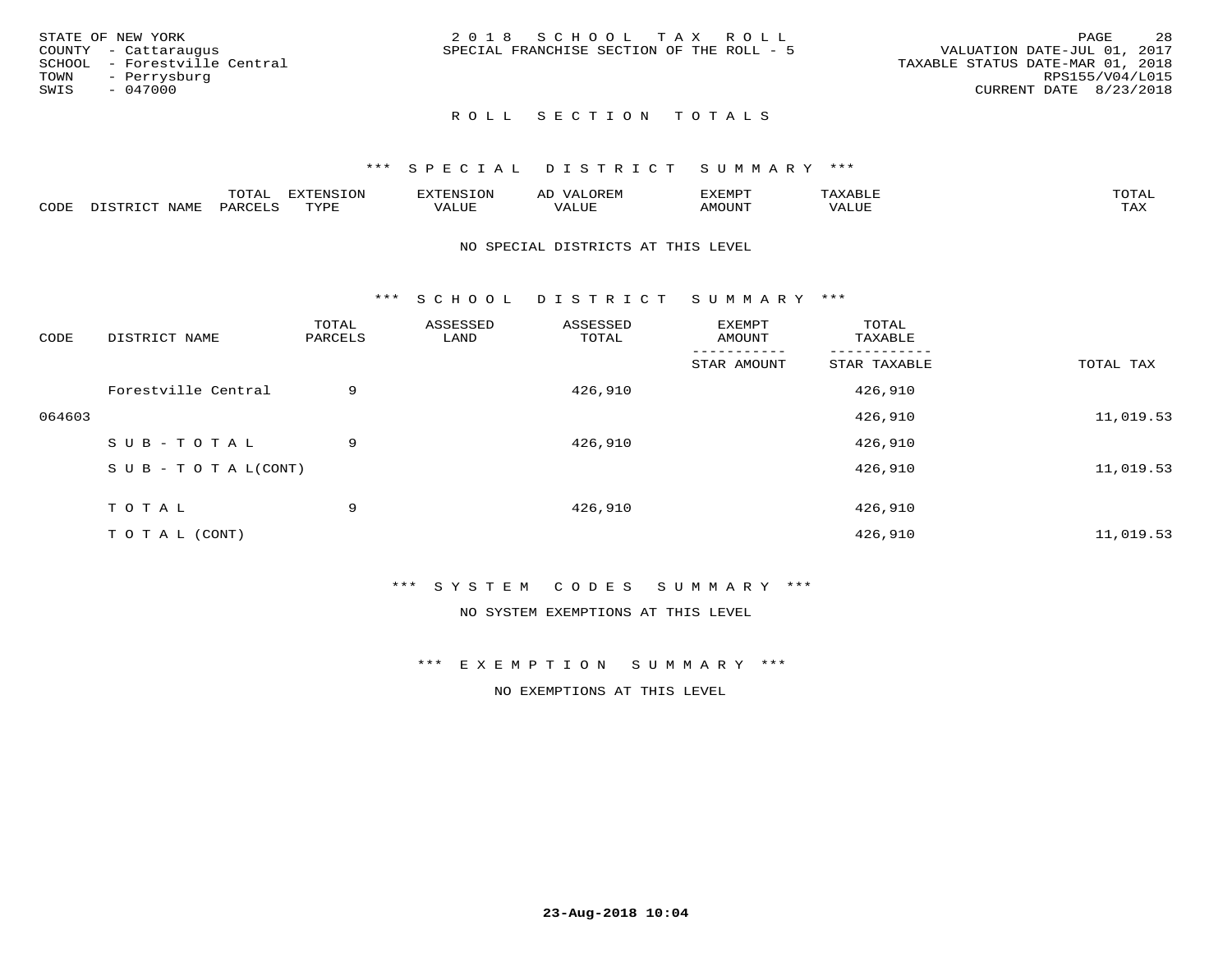|        | STATE OF NEW YORK     | 2018 SCHOOL TAX ROLL                                                     | PAGE            | 29 |
|--------|-----------------------|--------------------------------------------------------------------------|-----------------|----|
|        | COUNTY - Cattaraugus  | VALUATION DATE-JUL 01, 2017<br>SPECIAL FRANCHISE SECTION OF THE ROLL - 5 |                 |    |
| SCHOOL | - Forestville Central | TAXABLE STATUS DATE-MAR 01, 2018                                         |                 |    |
| TOWN   | - Perrysburg          |                                                                          | RPS155/V04/L015 |    |
| SWIS   | - 047000              | CURRENT DATE 8/23/2018                                                   |                 |    |
|        |                       |                                                                          |                 |    |

# \*\*\* G R A N D T O T A L S \*\*\*

| ROLL<br>SEC | DESCRIPTION        | TOTAL<br>PARCELS | ASSESSED<br>LAND | ASSESSED<br>TOTAL | EXEMPT<br>AMOUNT | TOTAL<br>TAXABLE | TOTAL<br>TAX |
|-------------|--------------------|------------------|------------------|-------------------|------------------|------------------|--------------|
|             |                    |                  |                  |                   | STAR AMOUNT      | STAR TAXABLE     |              |
|             | 2018-19 School Tax |                  |                  | 426,910           |                  | 426,910          |              |
|             | SPEC DIST TAXES    |                  |                  |                   |                  | 426,910          | 11,019.53    |

5 SPECIAL FRANCHISE 9 11,019.53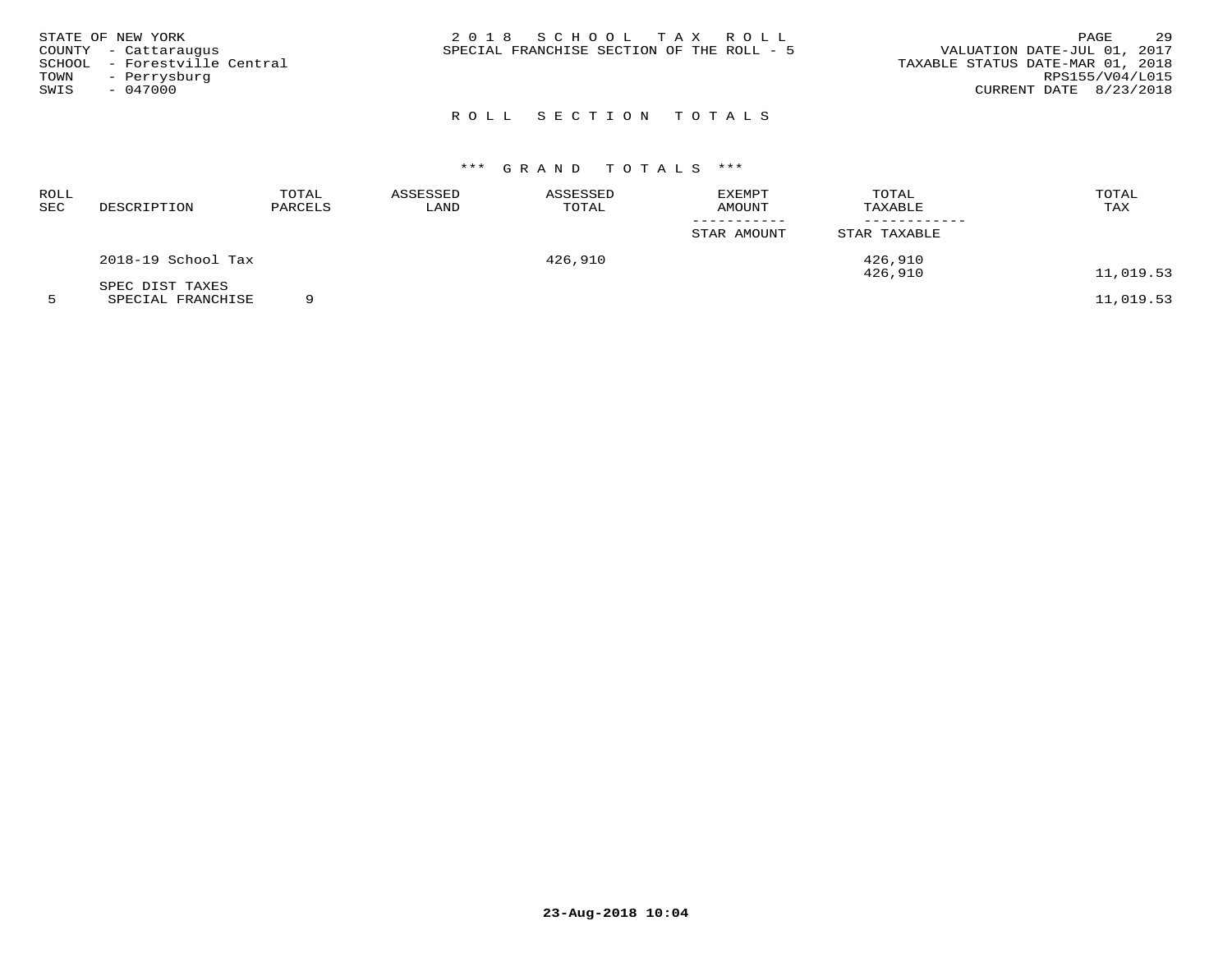| PROPERTY LOCATION & CLASS ASSESSMENT EXEMPTION CODE-----------------------------------SCHOOL<br>TAX MAP PARCEL NUMBER<br>CURRENT OWNERS NAME<br>LAND<br>TAX DESCRIPTION<br>TAXABLE VALUE<br>SCHOOL DISTRICT<br>CURRENT OWNERS ADDRESS<br>PARCEL SIZE/GRID COORD<br>TOTAL<br>SPECIAL DISTRICTS<br>TAX AMOUNT<br>*******************<br>***********************<br>************<br>****** 670.089-9915-123.700/288 ***<br>ACCT 0853<br>Outside Plant<br>BILL<br>86<br>670.089-9915-123.700/288<br>885 Gas Outside Pla<br>2018-19 School Tax<br>262,600<br>6,778.31<br>Forestville Cen 064603<br>$\mathbf{0}$<br>National Fuel Gas Dist<br>Attn: Real Property Tax Servic 888888 & 160703 & 160716<br>262,600<br>6363 Main St<br>0.3220 - Forestville<br>Williamsville, NY 14221<br>Op & Reg Sta & Equip<br>FULL MARKET VALUE<br>397,879<br>$6,778.31**$<br>TOTAL TAX ---<br>DATE #1<br>10/04/18<br>6,778.31<br>AMT DUE<br>**** 670.089-9915-123.710/288 ***<br>Gas Distribution<br>ACCT 0854<br>BILL<br>87<br>670.089-9915-123.710/288<br>871 Elec-Gas Facil<br>2018-19 School Tax<br>954,200<br>24,630.09<br>Forestville Cen 064603<br>$\mathbf{0}$<br>National Fuel Gas Supply<br>Attn: Real Property Tax Servic 160754<br>954,200<br>6363 Main St<br>0.3920 - Forestville<br>Williamsville, NY 14221<br>34 Storage Wells<br>FULL MARKET VALUE<br>1445,758<br>24,630.09**<br>TOTAL TAX ---<br>DATE #1<br>10/04/18<br>24,630.09<br>AMT DUE<br>*************** 670.089-9915-123.710/2881***<br>Outside Plant<br>ACCT 1072<br>88<br>BILL<br>670.089-9915-123.710/2881<br>885 Gas Outside Pla<br>2018-19 School Tax<br>390,700<br>10,084.86<br>National Fuel Gas Supply<br>Forestville Cen 064603<br>$\Omega$<br>Attn: Real Property Tax Servic 888888 & 160703<br>390,700<br>6363 Main St Rm 1000<br>$0.3920$ - Forestville<br>Williamsville, NY 14221<br>Op & Reg Sta & Equip<br>FULL MARKET VALUE<br>591,970<br>TOTAL TAX ---<br>10,084.86**<br>10/04/18<br>DATE #1<br>AMT DUE<br>10,084.86<br>*** 670.089-9915-132.350/188 ***<br>Outside Plant<br>ACCT 0857<br>BILL<br>89<br>670.089-9915-132.350/188<br>884 Elec Dist Out<br>2018-19 School Tax<br>29,895<br>771.66<br>Forestville Cen 064603<br>$\Omega$<br>Niagara Mohawk Power Corp<br>300 Erie Blvd West<br>888888<br>29,895<br>Syracuse, NY 13202<br>0.0630 - Forestville<br>Total Elec Dist<br>45,295<br>FULL MARKET VALUE<br>TOTAL TAX ---<br>$771.66**$<br>10/04/18<br>DATE #1<br>771.66<br>AMT DUE<br>* * * * * * * * * *<br>· * * * * * * * * * * * * * | STATE OF NEW YORK<br>COUNTY - Cattaraugus<br>SCHOOL - Forestville Central<br>TOWN<br>- Perrysburg<br>$-047000$<br>SWIS | OWNERS NAME SEOUENCE | 2018 SCHOOL TAX ROLL<br>UTILITY & R.R. SECTION OF THE ROLL - 6<br>UNIFORM PERCENT OF VALUE IS 066.00 | VALUATION DATE-JUL 01, 2017<br>TAXABLE STATUS DATE-MAR 01, 2018 | 30<br>PAGE |
|---------------------------------------------------------------------------------------------------------------------------------------------------------------------------------------------------------------------------------------------------------------------------------------------------------------------------------------------------------------------------------------------------------------------------------------------------------------------------------------------------------------------------------------------------------------------------------------------------------------------------------------------------------------------------------------------------------------------------------------------------------------------------------------------------------------------------------------------------------------------------------------------------------------------------------------------------------------------------------------------------------------------------------------------------------------------------------------------------------------------------------------------------------------------------------------------------------------------------------------------------------------------------------------------------------------------------------------------------------------------------------------------------------------------------------------------------------------------------------------------------------------------------------------------------------------------------------------------------------------------------------------------------------------------------------------------------------------------------------------------------------------------------------------------------------------------------------------------------------------------------------------------------------------------------------------------------------------------------------------------------------------------------------------------------------------------------------------------------------------------------------------------------------------------------------------------------------------------------------------------------------------------------------------------------------------------------------------------------------------------------------------------------------------------------------------------------------------------------------------------------------------------|------------------------------------------------------------------------------------------------------------------------|----------------------|------------------------------------------------------------------------------------------------------|-----------------------------------------------------------------|------------|
|                                                                                                                                                                                                                                                                                                                                                                                                                                                                                                                                                                                                                                                                                                                                                                                                                                                                                                                                                                                                                                                                                                                                                                                                                                                                                                                                                                                                                                                                                                                                                                                                                                                                                                                                                                                                                                                                                                                                                                                                                                                                                                                                                                                                                                                                                                                                                                                                                                                                                                                     |                                                                                                                        |                      |                                                                                                      |                                                                 |            |
|                                                                                                                                                                                                                                                                                                                                                                                                                                                                                                                                                                                                                                                                                                                                                                                                                                                                                                                                                                                                                                                                                                                                                                                                                                                                                                                                                                                                                                                                                                                                                                                                                                                                                                                                                                                                                                                                                                                                                                                                                                                                                                                                                                                                                                                                                                                                                                                                                                                                                                                     |                                                                                                                        |                      |                                                                                                      |                                                                 |            |
|                                                                                                                                                                                                                                                                                                                                                                                                                                                                                                                                                                                                                                                                                                                                                                                                                                                                                                                                                                                                                                                                                                                                                                                                                                                                                                                                                                                                                                                                                                                                                                                                                                                                                                                                                                                                                                                                                                                                                                                                                                                                                                                                                                                                                                                                                                                                                                                                                                                                                                                     |                                                                                                                        |                      |                                                                                                      |                                                                 |            |
|                                                                                                                                                                                                                                                                                                                                                                                                                                                                                                                                                                                                                                                                                                                                                                                                                                                                                                                                                                                                                                                                                                                                                                                                                                                                                                                                                                                                                                                                                                                                                                                                                                                                                                                                                                                                                                                                                                                                                                                                                                                                                                                                                                                                                                                                                                                                                                                                                                                                                                                     |                                                                                                                        |                      |                                                                                                      |                                                                 |            |
|                                                                                                                                                                                                                                                                                                                                                                                                                                                                                                                                                                                                                                                                                                                                                                                                                                                                                                                                                                                                                                                                                                                                                                                                                                                                                                                                                                                                                                                                                                                                                                                                                                                                                                                                                                                                                                                                                                                                                                                                                                                                                                                                                                                                                                                                                                                                                                                                                                                                                                                     |                                                                                                                        |                      |                                                                                                      |                                                                 |            |
|                                                                                                                                                                                                                                                                                                                                                                                                                                                                                                                                                                                                                                                                                                                                                                                                                                                                                                                                                                                                                                                                                                                                                                                                                                                                                                                                                                                                                                                                                                                                                                                                                                                                                                                                                                                                                                                                                                                                                                                                                                                                                                                                                                                                                                                                                                                                                                                                                                                                                                                     |                                                                                                                        |                      |                                                                                                      |                                                                 |            |
|                                                                                                                                                                                                                                                                                                                                                                                                                                                                                                                                                                                                                                                                                                                                                                                                                                                                                                                                                                                                                                                                                                                                                                                                                                                                                                                                                                                                                                                                                                                                                                                                                                                                                                                                                                                                                                                                                                                                                                                                                                                                                                                                                                                                                                                                                                                                                                                                                                                                                                                     |                                                                                                                        |                      |                                                                                                      |                                                                 |            |
|                                                                                                                                                                                                                                                                                                                                                                                                                                                                                                                                                                                                                                                                                                                                                                                                                                                                                                                                                                                                                                                                                                                                                                                                                                                                                                                                                                                                                                                                                                                                                                                                                                                                                                                                                                                                                                                                                                                                                                                                                                                                                                                                                                                                                                                                                                                                                                                                                                                                                                                     |                                                                                                                        |                      |                                                                                                      |                                                                 |            |
|                                                                                                                                                                                                                                                                                                                                                                                                                                                                                                                                                                                                                                                                                                                                                                                                                                                                                                                                                                                                                                                                                                                                                                                                                                                                                                                                                                                                                                                                                                                                                                                                                                                                                                                                                                                                                                                                                                                                                                                                                                                                                                                                                                                                                                                                                                                                                                                                                                                                                                                     |                                                                                                                        |                      |                                                                                                      |                                                                 |            |
|                                                                                                                                                                                                                                                                                                                                                                                                                                                                                                                                                                                                                                                                                                                                                                                                                                                                                                                                                                                                                                                                                                                                                                                                                                                                                                                                                                                                                                                                                                                                                                                                                                                                                                                                                                                                                                                                                                                                                                                                                                                                                                                                                                                                                                                                                                                                                                                                                                                                                                                     |                                                                                                                        |                      |                                                                                                      |                                                                 |            |
|                                                                                                                                                                                                                                                                                                                                                                                                                                                                                                                                                                                                                                                                                                                                                                                                                                                                                                                                                                                                                                                                                                                                                                                                                                                                                                                                                                                                                                                                                                                                                                                                                                                                                                                                                                                                                                                                                                                                                                                                                                                                                                                                                                                                                                                                                                                                                                                                                                                                                                                     |                                                                                                                        |                      |                                                                                                      |                                                                 |            |
|                                                                                                                                                                                                                                                                                                                                                                                                                                                                                                                                                                                                                                                                                                                                                                                                                                                                                                                                                                                                                                                                                                                                                                                                                                                                                                                                                                                                                                                                                                                                                                                                                                                                                                                                                                                                                                                                                                                                                                                                                                                                                                                                                                                                                                                                                                                                                                                                                                                                                                                     |                                                                                                                        |                      |                                                                                                      |                                                                 |            |
|                                                                                                                                                                                                                                                                                                                                                                                                                                                                                                                                                                                                                                                                                                                                                                                                                                                                                                                                                                                                                                                                                                                                                                                                                                                                                                                                                                                                                                                                                                                                                                                                                                                                                                                                                                                                                                                                                                                                                                                                                                                                                                                                                                                                                                                                                                                                                                                                                                                                                                                     |                                                                                                                        |                      |                                                                                                      |                                                                 |            |
|                                                                                                                                                                                                                                                                                                                                                                                                                                                                                                                                                                                                                                                                                                                                                                                                                                                                                                                                                                                                                                                                                                                                                                                                                                                                                                                                                                                                                                                                                                                                                                                                                                                                                                                                                                                                                                                                                                                                                                                                                                                                                                                                                                                                                                                                                                                                                                                                                                                                                                                     |                                                                                                                        |                      |                                                                                                      |                                                                 |            |
|                                                                                                                                                                                                                                                                                                                                                                                                                                                                                                                                                                                                                                                                                                                                                                                                                                                                                                                                                                                                                                                                                                                                                                                                                                                                                                                                                                                                                                                                                                                                                                                                                                                                                                                                                                                                                                                                                                                                                                                                                                                                                                                                                                                                                                                                                                                                                                                                                                                                                                                     |                                                                                                                        |                      |                                                                                                      |                                                                 |            |
|                                                                                                                                                                                                                                                                                                                                                                                                                                                                                                                                                                                                                                                                                                                                                                                                                                                                                                                                                                                                                                                                                                                                                                                                                                                                                                                                                                                                                                                                                                                                                                                                                                                                                                                                                                                                                                                                                                                                                                                                                                                                                                                                                                                                                                                                                                                                                                                                                                                                                                                     |                                                                                                                        |                      |                                                                                                      |                                                                 |            |
|                                                                                                                                                                                                                                                                                                                                                                                                                                                                                                                                                                                                                                                                                                                                                                                                                                                                                                                                                                                                                                                                                                                                                                                                                                                                                                                                                                                                                                                                                                                                                                                                                                                                                                                                                                                                                                                                                                                                                                                                                                                                                                                                                                                                                                                                                                                                                                                                                                                                                                                     |                                                                                                                        |                      |                                                                                                      |                                                                 |            |
|                                                                                                                                                                                                                                                                                                                                                                                                                                                                                                                                                                                                                                                                                                                                                                                                                                                                                                                                                                                                                                                                                                                                                                                                                                                                                                                                                                                                                                                                                                                                                                                                                                                                                                                                                                                                                                                                                                                                                                                                                                                                                                                                                                                                                                                                                                                                                                                                                                                                                                                     |                                                                                                                        |                      |                                                                                                      |                                                                 |            |
|                                                                                                                                                                                                                                                                                                                                                                                                                                                                                                                                                                                                                                                                                                                                                                                                                                                                                                                                                                                                                                                                                                                                                                                                                                                                                                                                                                                                                                                                                                                                                                                                                                                                                                                                                                                                                                                                                                                                                                                                                                                                                                                                                                                                                                                                                                                                                                                                                                                                                                                     |                                                                                                                        |                      |                                                                                                      |                                                                 |            |
|                                                                                                                                                                                                                                                                                                                                                                                                                                                                                                                                                                                                                                                                                                                                                                                                                                                                                                                                                                                                                                                                                                                                                                                                                                                                                                                                                                                                                                                                                                                                                                                                                                                                                                                                                                                                                                                                                                                                                                                                                                                                                                                                                                                                                                                                                                                                                                                                                                                                                                                     |                                                                                                                        |                      |                                                                                                      |                                                                 |            |
|                                                                                                                                                                                                                                                                                                                                                                                                                                                                                                                                                                                                                                                                                                                                                                                                                                                                                                                                                                                                                                                                                                                                                                                                                                                                                                                                                                                                                                                                                                                                                                                                                                                                                                                                                                                                                                                                                                                                                                                                                                                                                                                                                                                                                                                                                                                                                                                                                                                                                                                     |                                                                                                                        |                      |                                                                                                      |                                                                 |            |
|                                                                                                                                                                                                                                                                                                                                                                                                                                                                                                                                                                                                                                                                                                                                                                                                                                                                                                                                                                                                                                                                                                                                                                                                                                                                                                                                                                                                                                                                                                                                                                                                                                                                                                                                                                                                                                                                                                                                                                                                                                                                                                                                                                                                                                                                                                                                                                                                                                                                                                                     |                                                                                                                        |                      |                                                                                                      |                                                                 |            |
|                                                                                                                                                                                                                                                                                                                                                                                                                                                                                                                                                                                                                                                                                                                                                                                                                                                                                                                                                                                                                                                                                                                                                                                                                                                                                                                                                                                                                                                                                                                                                                                                                                                                                                                                                                                                                                                                                                                                                                                                                                                                                                                                                                                                                                                                                                                                                                                                                                                                                                                     |                                                                                                                        |                      |                                                                                                      |                                                                 |            |
|                                                                                                                                                                                                                                                                                                                                                                                                                                                                                                                                                                                                                                                                                                                                                                                                                                                                                                                                                                                                                                                                                                                                                                                                                                                                                                                                                                                                                                                                                                                                                                                                                                                                                                                                                                                                                                                                                                                                                                                                                                                                                                                                                                                                                                                                                                                                                                                                                                                                                                                     |                                                                                                                        |                      |                                                                                                      |                                                                 |            |
|                                                                                                                                                                                                                                                                                                                                                                                                                                                                                                                                                                                                                                                                                                                                                                                                                                                                                                                                                                                                                                                                                                                                                                                                                                                                                                                                                                                                                                                                                                                                                                                                                                                                                                                                                                                                                                                                                                                                                                                                                                                                                                                                                                                                                                                                                                                                                                                                                                                                                                                     |                                                                                                                        |                      |                                                                                                      |                                                                 |            |
|                                                                                                                                                                                                                                                                                                                                                                                                                                                                                                                                                                                                                                                                                                                                                                                                                                                                                                                                                                                                                                                                                                                                                                                                                                                                                                                                                                                                                                                                                                                                                                                                                                                                                                                                                                                                                                                                                                                                                                                                                                                                                                                                                                                                                                                                                                                                                                                                                                                                                                                     |                                                                                                                        |                      |                                                                                                      |                                                                 |            |
|                                                                                                                                                                                                                                                                                                                                                                                                                                                                                                                                                                                                                                                                                                                                                                                                                                                                                                                                                                                                                                                                                                                                                                                                                                                                                                                                                                                                                                                                                                                                                                                                                                                                                                                                                                                                                                                                                                                                                                                                                                                                                                                                                                                                                                                                                                                                                                                                                                                                                                                     |                                                                                                                        |                      |                                                                                                      |                                                                 |            |
|                                                                                                                                                                                                                                                                                                                                                                                                                                                                                                                                                                                                                                                                                                                                                                                                                                                                                                                                                                                                                                                                                                                                                                                                                                                                                                                                                                                                                                                                                                                                                                                                                                                                                                                                                                                                                                                                                                                                                                                                                                                                                                                                                                                                                                                                                                                                                                                                                                                                                                                     |                                                                                                                        |                      |                                                                                                      |                                                                 |            |
|                                                                                                                                                                                                                                                                                                                                                                                                                                                                                                                                                                                                                                                                                                                                                                                                                                                                                                                                                                                                                                                                                                                                                                                                                                                                                                                                                                                                                                                                                                                                                                                                                                                                                                                                                                                                                                                                                                                                                                                                                                                                                                                                                                                                                                                                                                                                                                                                                                                                                                                     |                                                                                                                        |                      |                                                                                                      |                                                                 |            |
|                                                                                                                                                                                                                                                                                                                                                                                                                                                                                                                                                                                                                                                                                                                                                                                                                                                                                                                                                                                                                                                                                                                                                                                                                                                                                                                                                                                                                                                                                                                                                                                                                                                                                                                                                                                                                                                                                                                                                                                                                                                                                                                                                                                                                                                                                                                                                                                                                                                                                                                     |                                                                                                                        |                      |                                                                                                      |                                                                 |            |
|                                                                                                                                                                                                                                                                                                                                                                                                                                                                                                                                                                                                                                                                                                                                                                                                                                                                                                                                                                                                                                                                                                                                                                                                                                                                                                                                                                                                                                                                                                                                                                                                                                                                                                                                                                                                                                                                                                                                                                                                                                                                                                                                                                                                                                                                                                                                                                                                                                                                                                                     |                                                                                                                        |                      |                                                                                                      |                                                                 |            |
|                                                                                                                                                                                                                                                                                                                                                                                                                                                                                                                                                                                                                                                                                                                                                                                                                                                                                                                                                                                                                                                                                                                                                                                                                                                                                                                                                                                                                                                                                                                                                                                                                                                                                                                                                                                                                                                                                                                                                                                                                                                                                                                                                                                                                                                                                                                                                                                                                                                                                                                     |                                                                                                                        |                      |                                                                                                      |                                                                 |            |
|                                                                                                                                                                                                                                                                                                                                                                                                                                                                                                                                                                                                                                                                                                                                                                                                                                                                                                                                                                                                                                                                                                                                                                                                                                                                                                                                                                                                                                                                                                                                                                                                                                                                                                                                                                                                                                                                                                                                                                                                                                                                                                                                                                                                                                                                                                                                                                                                                                                                                                                     |                                                                                                                        |                      |                                                                                                      |                                                                 |            |
|                                                                                                                                                                                                                                                                                                                                                                                                                                                                                                                                                                                                                                                                                                                                                                                                                                                                                                                                                                                                                                                                                                                                                                                                                                                                                                                                                                                                                                                                                                                                                                                                                                                                                                                                                                                                                                                                                                                                                                                                                                                                                                                                                                                                                                                                                                                                                                                                                                                                                                                     |                                                                                                                        |                      |                                                                                                      |                                                                 |            |
|                                                                                                                                                                                                                                                                                                                                                                                                                                                                                                                                                                                                                                                                                                                                                                                                                                                                                                                                                                                                                                                                                                                                                                                                                                                                                                                                                                                                                                                                                                                                                                                                                                                                                                                                                                                                                                                                                                                                                                                                                                                                                                                                                                                                                                                                                                                                                                                                                                                                                                                     |                                                                                                                        |                      |                                                                                                      |                                                                 |            |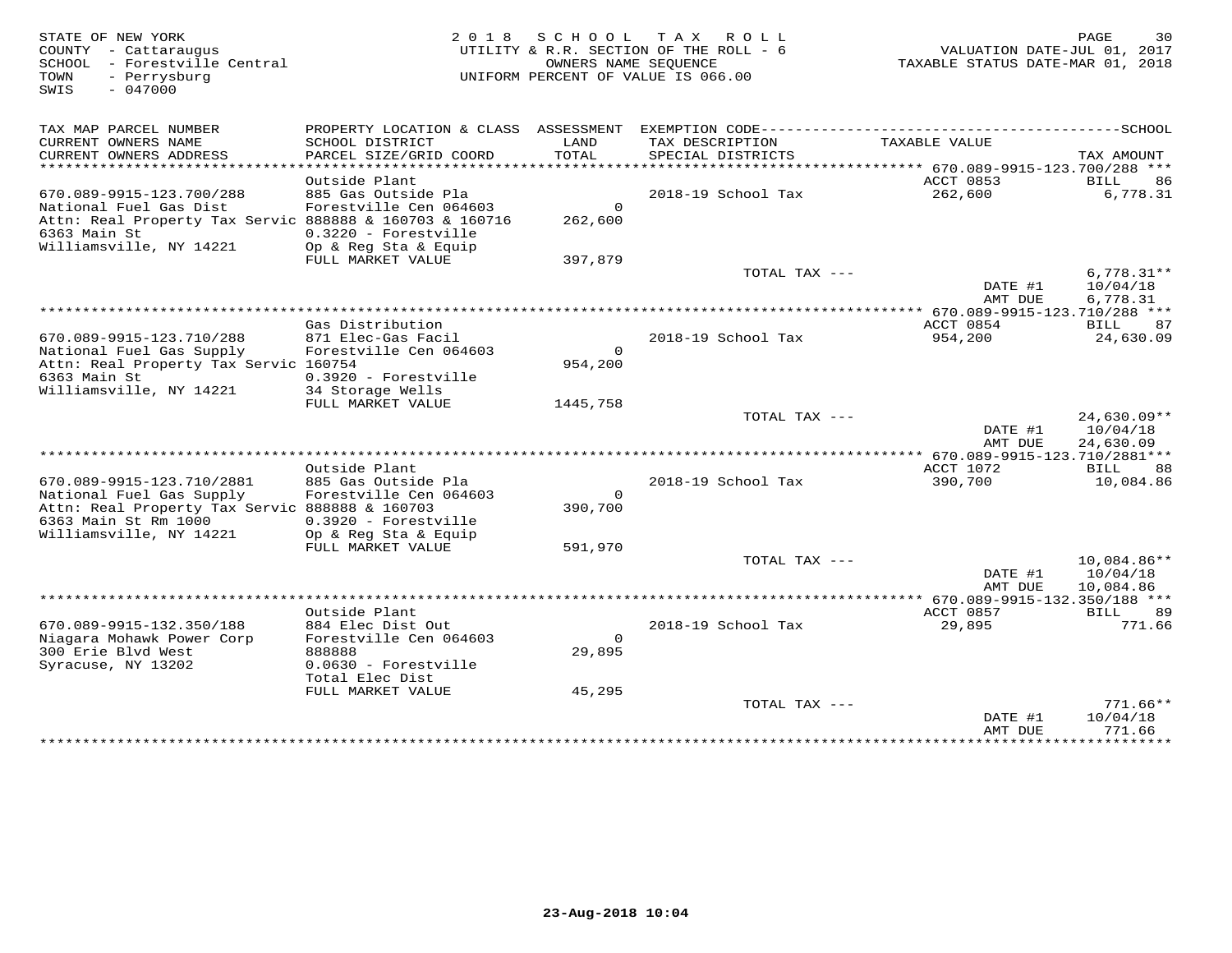| STATE OF NEW YORK<br>- Cattaraugus<br>COUNTY<br>- Forestville Central<br>SCHOOL<br>- Perrysburg<br>TOWN<br>$-047000$<br>SWIS | 2 0 1 8                              | SCHOOL<br>OWNERS NAME SEOUENCE | TAX ROLL<br>UTILITY & R.R. SECTION OF THE ROLL - 6<br>UNIFORM PERCENT OF VALUE IS 066.00 | VALUATION DATE-JUL 01, 2017<br>TAXABLE STATUS DATE-MAR 01, 2018 | 31<br>PAGE             |
|------------------------------------------------------------------------------------------------------------------------------|--------------------------------------|--------------------------------|------------------------------------------------------------------------------------------|-----------------------------------------------------------------|------------------------|
| TAX MAP PARCEL NUMBER                                                                                                        | PROPERTY LOCATION & CLASS ASSESSMENT |                                |                                                                                          |                                                                 |                        |
| CURRENT OWNERS NAME                                                                                                          | SCHOOL DISTRICT                      | LAND                           | TAX DESCRIPTION                                                                          | TAXABLE VALUE                                                   |                        |
| CURRENT OWNERS ADDRESS                                                                                                       | PARCEL SIZE/GRID COORD               | TOTAL                          | SPECIAL DISTRICTS                                                                        |                                                                 | TAX AMOUNT             |
| *************************                                                                                                    |                                      |                                |                                                                                          | **************************** 670.089-9915-131.600/188 ***       |                        |
|                                                                                                                              | Outside Plant                        |                                |                                                                                          | ACCT 0858                                                       | BILL 90                |
| 670.089-9915-131.600/188                                                                                                     | 884 Elec Dist Out                    |                                | 2018-19 School Tax                                                                       | 17,100                                                          | 441.39                 |
| Nys Electric & Gas Corp                                                                                                      | Forestville Cen 064603               | $\Omega$                       |                                                                                          |                                                                 |                        |
| 70 Farm View Dr                                                                                                              | 888888                               | 17,100                         |                                                                                          |                                                                 |                        |
| New Gloucester, ME 04260                                                                                                     | $0.1200$ - Forestville               |                                |                                                                                          |                                                                 |                        |
|                                                                                                                              | Total Elec Dist<br>FULL MARKET VALUE | 25,909                         |                                                                                          |                                                                 |                        |
|                                                                                                                              |                                      |                                | TOTAL TAX ---                                                                            |                                                                 | $441.39**$             |
|                                                                                                                              |                                      |                                |                                                                                          | DATE #1                                                         | 10/04/18               |
|                                                                                                                              |                                      |                                |                                                                                          | AMT DUE                                                         | 441.39                 |
|                                                                                                                              |                                      |                                |                                                                                          | ********** 670.000-0000-631.900/1882***                         |                        |
|                                                                                                                              | Outside Plant                        |                                |                                                                                          | <b>ACCT 0856</b>                                                | BILL 91                |
| 670.000-0000-631.900/1882                                                                                                    | 836 Telecom. eq.                     |                                | $2018-19$ School Tax                                                                     | 4,747                                                           | 122.53                 |
| Verizon New York Inc                                                                                                         | Forestville Cen 064603               | $\Omega$                       |                                                                                          |                                                                 |                        |
| Duff & Phelps                                                                                                                | 888888                               | 4,747                          |                                                                                          |                                                                 |                        |
| PO Box 2749                                                                                                                  | 0.1800 - Forestville                 |                                |                                                                                          |                                                                 |                        |
| Addison, TX 75001                                                                                                            | Poles, Wires, Cable, Etc             |                                |                                                                                          |                                                                 |                        |
|                                                                                                                              | FULL MARKET VALUE                    | 7,192                          |                                                                                          |                                                                 |                        |
|                                                                                                                              |                                      |                                | TOTAL TAX ---                                                                            | DATE #1                                                         | $122.53**$<br>10/04/18 |
|                                                                                                                              |                                      |                                |                                                                                          | AMT DUE                                                         | 122.53                 |
|                                                                                                                              |                                      |                                |                                                                                          |                                                                 |                        |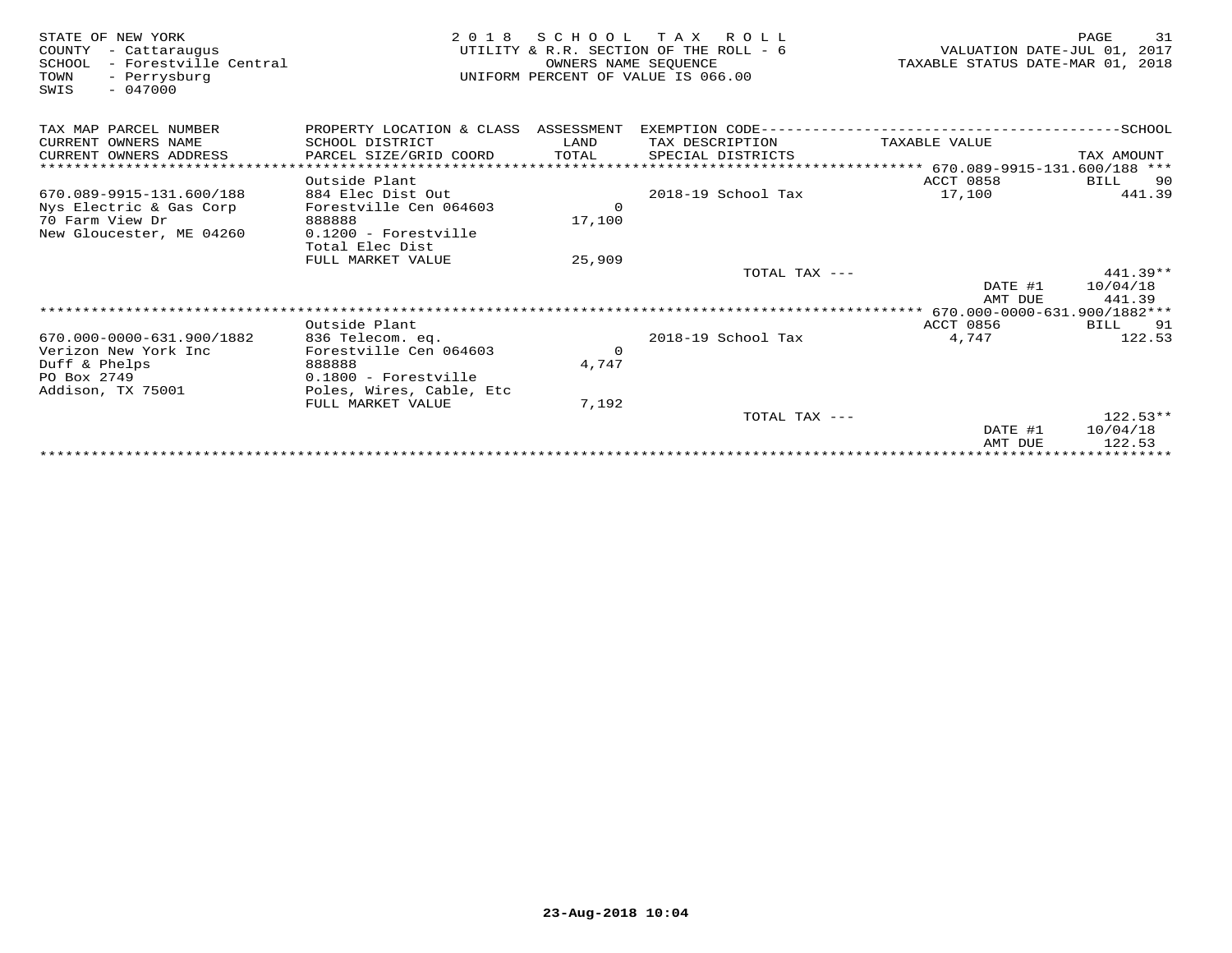| STATE OF NEW YORK<br>COUNTY - Cattaraugus<br>SCHOOL - Forestville Central<br>TOWN - Perrysburg<br>SWIS<br>- 047000 | 2018 SCHOOL TAX ROLL<br>UTILITY & R.R. SECTION OF THE ROLL - 6 | 32<br>PAGE<br>VALUATION DATE-JUL 01, 2017<br>TAXABLE STATUS DATE-MAR 01, 2018<br>RPS155/V04/L015<br>CURRENT DATE 8/23/2018 |
|--------------------------------------------------------------------------------------------------------------------|----------------------------------------------------------------|----------------------------------------------------------------------------------------------------------------------------|
|                                                                                                                    | ROLL SUB SECTION- - TOTALS                                     |                                                                                                                            |

|      |       | UIAI     | <b>EXTENSION</b> | XTENSION: | י | "YEMPT" |                     |
|------|-------|----------|------------------|-----------|---|---------|---------------------|
| CODE | NT∆MF | OARCTT.C | $\pi$            | VALUE     |   | AMOUNT  | <b>TAY</b><br>⊥ ∠∡∡ |

#### NO SPECIAL DISTRICTS AT THIS LEVEL

\*\*\* S C H O O L D I S T R I C T S U M M A R Y \*\*\*

| CODE   | DISTRICT NAME                    | TOTAL<br>PARCELS | ASSESSED<br>LAND | ASSESSED<br>TOTAL | EXEMPT<br>AMOUNT | TOTAL<br>TAXABLE |           |
|--------|----------------------------------|------------------|------------------|-------------------|------------------|------------------|-----------|
|        |                                  |                  |                  |                   | STAR AMOUNT      | STAR TAXABLE     | TOTAL TAX |
|        | Forestville Central              | 6                |                  | 1659,242          |                  | 1,659,242        |           |
| 064603 |                                  |                  |                  |                   |                  | 1,659,242        | 42,828.84 |
|        | SUB-TOTAL                        | 6                |                  | 1659,242          |                  | 1,659,242        |           |
|        | $S \cup B - T \cup T A L (CONT)$ |                  |                  |                   |                  | 1,659,242        | 42,828.84 |
|        | TOTAL                            | 6                |                  | 1659,242          |                  | 1,659,242        |           |
|        | T O T A L (CONT)                 |                  |                  |                   |                  | 1,659,242        | 42,828.84 |

### \*\*\* S Y S T E M C O D E S S U M M A R Y \*\*\*

NO SYSTEM EXEMPTIONS AT THIS LEVEL

\*\*\* E X E M P T I O N S U M M A R Y \*\*\*

NO EXEMPTIONS AT THIS LEVEL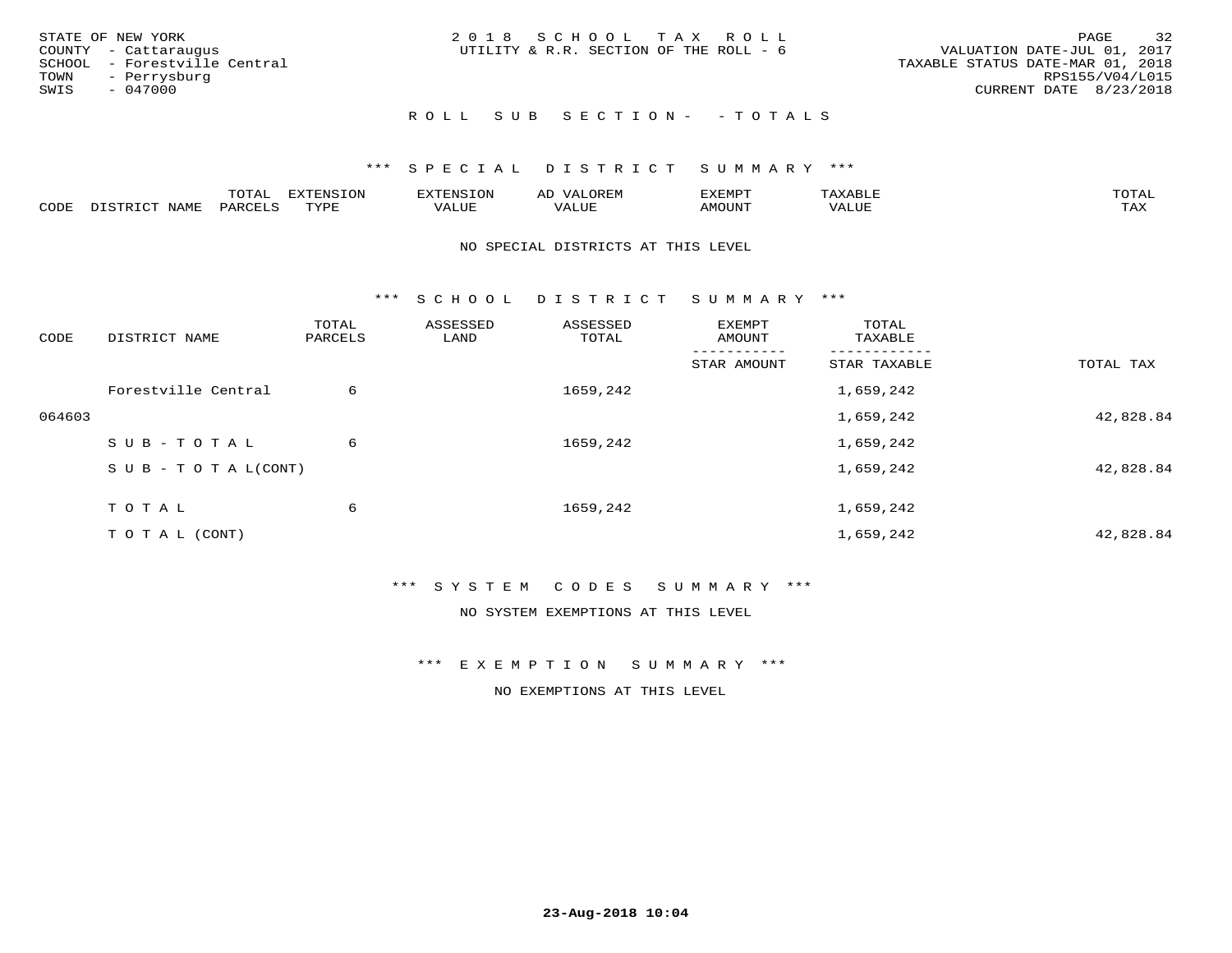| SWIS | STATE OF NEW YORK<br>COUNTY - Cattaraugus<br>SCHOOL - Forestville Central<br>TOWN - Perrysburg<br>$-047000$ | 2018 SCHOOL TAX ROLL<br>UTILITY & R.R. SECTION OF THE ROLL - 6 |  |                            | VALUATION DATE-JUL 01, 2017<br>TAXABLE STATUS DATE-MAR 01, 2018<br>CURRENT DATE 8/23/2018 | PAGE<br>RPS155/V04/L015 | 33 |
|------|-------------------------------------------------------------------------------------------------------------|----------------------------------------------------------------|--|----------------------------|-------------------------------------------------------------------------------------------|-------------------------|----|
|      |                                                                                                             |                                                                |  | ROLL SUB SECTION- - TOTALS |                                                                                           |                         |    |

| ROLL<br>SEC | DESCRIPTION                         | TOTAL<br>PARCELS | ASSESSED<br>LAND | ASSESSED<br>TOTAL | <b>EXEMPT</b><br>AMOUNT<br>_ _ _ _ _ _ _ _ _ _ _ | TOTAL<br>TAXABLE       | TOTAL<br>TAX |
|-------------|-------------------------------------|------------------|------------------|-------------------|--------------------------------------------------|------------------------|--------------|
|             |                                     |                  |                  |                   | STAR AMOUNT                                      | STAR TAXABLE           |              |
|             | 2018-19 School Tax                  |                  |                  | 1659,242          |                                                  | 1,659,242<br>1,659,242 | 42,828.84    |
|             | SPEC DIST TAXES<br>UTILITIES & N.C. |                  |                  |                   |                                                  |                        | 42,828.84    |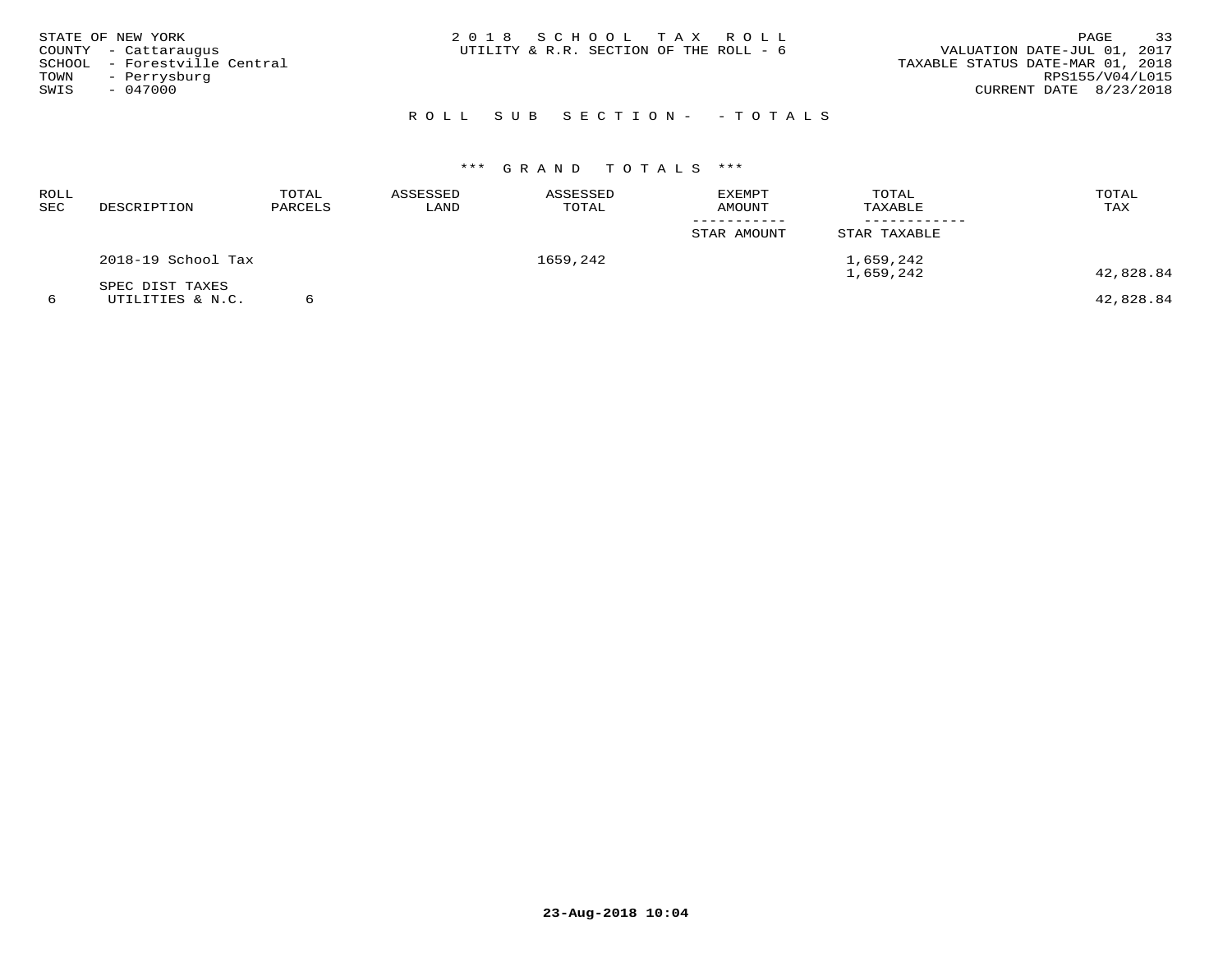|      | STATE OF NEW YORK            | 2018 SCHOOL TAX ROLL                   | PAGE                             | 34              |
|------|------------------------------|----------------------------------------|----------------------------------|-----------------|
|      | COUNTY - Cattaraugus         | UTILITY & R.R. SECTION OF THE ROLL - 6 | VALUATION DATE-JUL 01, 2017      |                 |
|      | SCHOOL - Forestville Central |                                        | TAXABLE STATUS DATE-MAR 01, 2018 |                 |
|      | TOWN - Perrysburg            |                                        |                                  | RPS155/V04/L015 |
| SWIS | - 047000                     |                                        | CURRENT DATE 8/23/2018           |                 |
|      |                              |                                        |                                  |                 |

### \*\*\* S P E C I A L D I S T R I C T S U M M A R Y \*\*\*

|      |                          | <b>TOTA</b><br>.utal | <b>EXTENSION</b> | TENSION                 | $\sim$ $\sim$ $\sim$<br>AD<br>URLIY | <i>E</i> XEMPT | ΆΧΔ<br>AAABDLL | $m \wedge m \wedge n$<br>T. AT |
|------|--------------------------|----------------------|------------------|-------------------------|-------------------------------------|----------------|----------------|--------------------------------|
| CODE | <b>NAMF</b><br>רימים דרו | <b>PARCFT</b>        | TVDF<br>.        | . <del>.</del><br>VALUI | <b>TTT</b><br>VALUE                 | AMOUNT         | VALUE          | .<br>⊥ ∠עב                     |

#### NO SPECIAL DISTRICTS AT THIS LEVEL

\*\*\* S C H O O L D I S T R I C T S U M M A R Y \*\*\*

| CODE   | DISTRICT NAME                    | TOTAL<br>PARCELS | ASSESSED<br>LAND | ASSESSED<br>TOTAL | EXEMPT<br>AMOUNT | TOTAL<br>TAXABLE |           |
|--------|----------------------------------|------------------|------------------|-------------------|------------------|------------------|-----------|
|        |                                  |                  |                  |                   | STAR AMOUNT      | STAR TAXABLE     | TOTAL TAX |
|        | Forestville Central              | 6                |                  | 1659,242          |                  | 1,659,242        |           |
| 064603 |                                  |                  |                  |                   |                  | 1,659,242        | 42,828.84 |
|        | SUB-TOTAL                        | 6                |                  | 1659,242          |                  | 1,659,242        |           |
|        | $S \cup B - T \cup T A L (CONT)$ |                  |                  |                   |                  | 1,659,242        | 42,828.84 |
|        | TOTAL                            | 6                |                  | 1659,242          |                  | 1,659,242        |           |
|        | T O T A L (CONT)                 |                  |                  |                   |                  | 1,659,242        | 42,828.84 |

### \*\*\* S Y S T E M C O D E S S U M M A R Y \*\*\*

NO SYSTEM EXEMPTIONS AT THIS LEVEL

\*\*\* E X E M P T I O N S U M M A R Y \*\*\*

NO EXEMPTIONS AT THIS LEVEL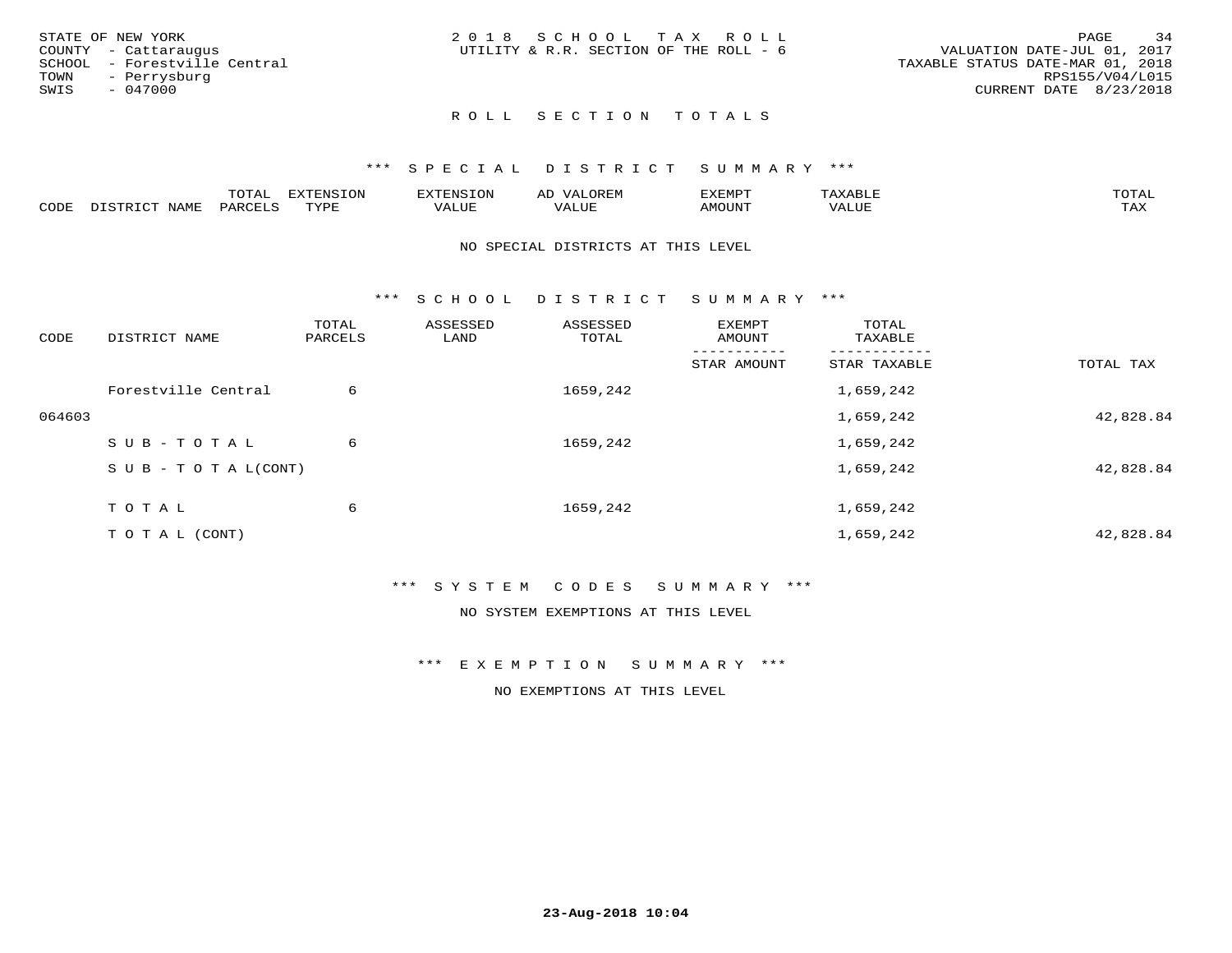| STATE OF NEW YORK<br>COUNTY - Cattaraugus<br>SCHOOL - Forestville Central<br>TOWN - Perrysburg<br>SWIS<br>$-047000$ | 2018 SCHOOL TAX ROLL<br>UTILITY & R.R. SECTION OF THE ROLL - 6 | 35<br>PAGE<br>VALUATION DATE-JUL 01, 2017<br>TAXABLE STATUS DATE-MAR 01, 2018<br>RPS155/V04/L015<br>CURRENT DATE 8/23/2018 |
|---------------------------------------------------------------------------------------------------------------------|----------------------------------------------------------------|----------------------------------------------------------------------------------------------------------------------------|
|                                                                                                                     | ROLL SECTION TOTALS                                            |                                                                                                                            |

| ROLL<br>SEC | DESCRIPTION                         | TOTAL<br>PARCELS | ASSESSED<br>LAND | ASSESSED<br>TOTAL | EXEMPT<br>AMOUNT | TOTAL<br>TAXABLE       | TOTAL<br>TAX |
|-------------|-------------------------------------|------------------|------------------|-------------------|------------------|------------------------|--------------|
|             |                                     |                  |                  |                   | STAR AMOUNT      | STAR TAXABLE           |              |
|             | 2018-19 School Tax                  |                  |                  | 1659,242          |                  | 1,659,242<br>1,659,242 | 42,828.84    |
|             | SPEC DIST TAXES<br>UTILITIES & N.C. |                  |                  |                   |                  |                        | 42,828.84    |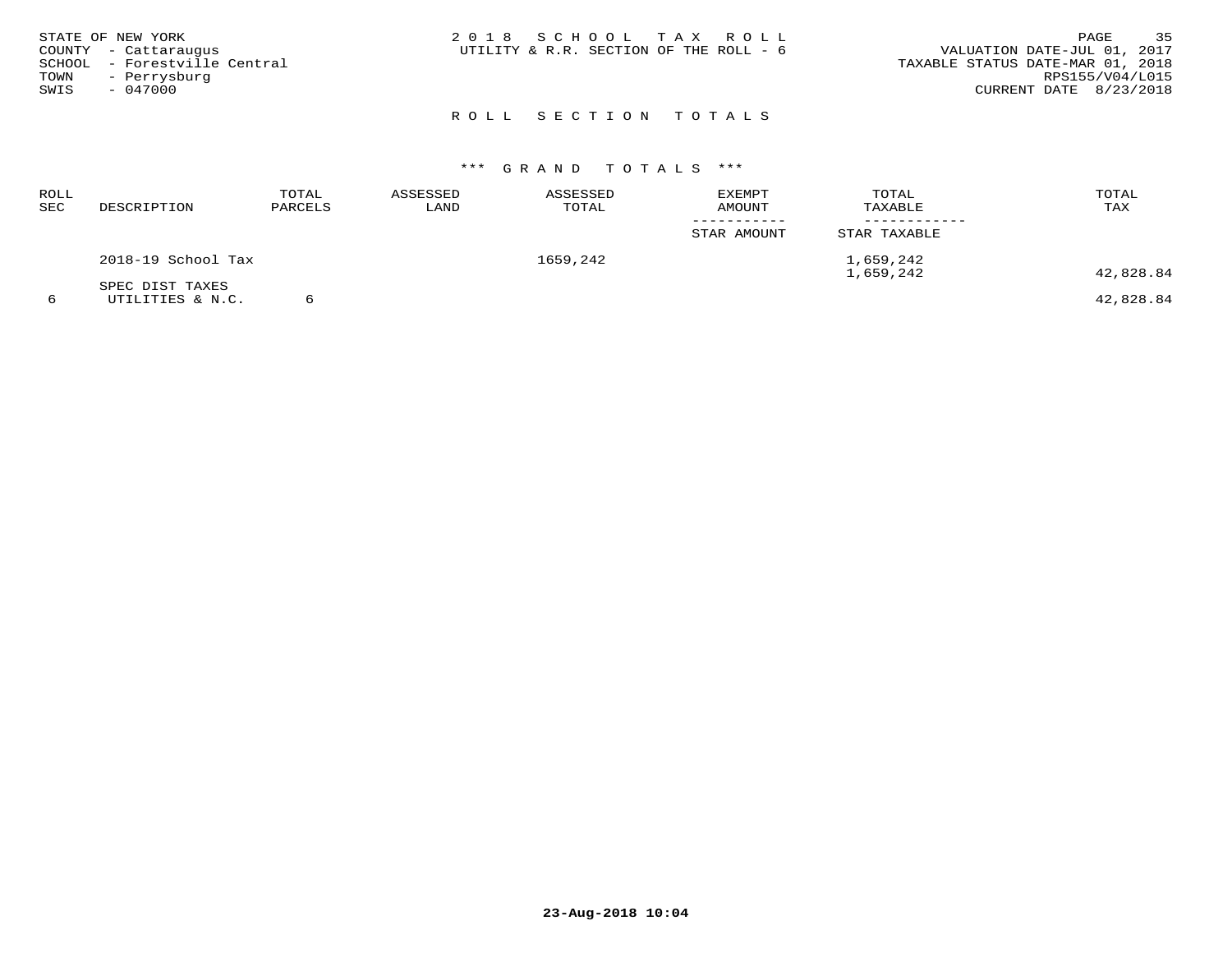STATE OF NEW YORK MORE RAGE 36<br>COUNTY - Cattaraugus (Altra 1991) WHOLLY EXEMPT SECTION OF THE ROLL - 8 (MORTH 1997) VALUATION DATE-JUL 01, 2017<br>SCHOOL - Forestville Central (Altra 1997) OWNERS NAME SEQUENCE<br>TOWN - Perrysbu SWIS - 047000TAX MAP PARCEL NUMBER PROPERTY LOCATION & CLASS ASSESSMENT EXEMPTION CODE------------------------------------------SCHOOL CURRENT OWNERS NAME SCHOOL DISTRICT LAND TAX DESCRIPTION TAXABLE VALUE CURRENT OWNERS ADDRESS PARCEL SIZE/GRID COORD TOTAL SPECIAL DISTRICTS TAX AMOUNT \*\*\*\*\*\*\*\*\*\*\*\*\*\*\*\*\*\*\*\*\*\*\*\*\*\*\*\*\*\*\*\*\*\*\*\*\*\*\*\*\*\*\*\*\*\*\*\*\*\*\*\*\*\*\*\*\*\*\*\*\*\*\*\*\*\*\*\*\*\*\*\*\*\*\*\*\*\*\*\*\*\*\*\*\*\*\*\*\*\*\*\*\*\*\*\*\*\*\*\*\*\*\* 15.002-1-3 \*\*\*\*\*\*\*\*\*\*\*\*\*\*\*\*\* Route 39 ACCT 5025 15.002-1-3 695 Cemetery CEMETERY 27350 4,100 $0.00$ Perrysburg Cemetery Assoc Forestville Cen 064603 4,100 2018-19 School Tax 0.00 0.00Attn: Mayrlin Sanders 43 06 09 4,100 Route 39 ACRES 2.70 Perrysburg, NY 14129 EAST-1021412 NRTH-0895555 DEED BOOK 722 PG-00072FULL MARKET VALUE 6,212 TOTAL TAX  $---$  0.00\*\* \*\*\*\*\*\*\*\*\*\*\*\*\*\*\*\*\*\*\*\*\*\*\*\*\*\*\*\*\*\*\*\*\*\*\*\*\*\*\*\*\*\*\*\*\*\*\*\*\*\*\*\*\*\*\*\*\*\*\*\*\*\*\*\*\*\*\*\*\*\*\*\*\*\*\*\*\*\*\*\*\*\*\*\*\*\*\*\*\*\*\*\*\*\*\*\*\*\*\*\*\*\*\* 7.004-1-39 \*\*\*\*\*\*\*\*\*\*\*\*\*\*\*\*\* 12826 Route 39 ACCT 0289 7.004-1-39 614 Spec. school NYS OWNED 12100 86,600 $0.00$ State of New York Forestville Cen 064603 13,000 2018-19 School Tax 0.00 0.00Attn: Off/mental Retardation & 44 06 09 86,600 Development Disabilities ACRES 7.20 44 Holland Ave EAST-1021805 NRTH-0896120 Albany, NY 12208 DEED BOOK 00933 PG-00740 FULL MARKET VALUE 131,212 TOTAL TAX --- 0.00\*\* \*\*\*\*\*\*\*\*\*\*\*\*\*\*\*\*\*\*\*\*\*\*\*\*\*\*\*\*\*\*\*\*\*\*\*\*\*\*\*\*\*\*\*\*\*\*\*\*\*\*\*\*\*\*\*\*\*\*\*\*\*\*\*\*\*\*\*\*\*\*\*\*\*\*\*\*\*\*\*\*\*\*\*\*\*\*\*\*\*\*\*\*\*\*\*\*\*\*\*\*\*\*\* 15.002-1-7.2 \*\*\*\*\*\*\*\*\*\*\*\*\*\*\* Mosher Rd ACCT 5011 $0.00$ 15.002-1-7.2 822 Water supply TOWN-PROP 13500 35,800 $0.00$ Town of Perrysburg Forestville Cen 064603 7,000 2018-19 School Tax 0.00 0.00PO Box 250 43 06 09 35,800 Perrysburg, NY 14129 replotted per survey deed ACRES 2.34 EAST-1023158 NRTH-0893439 DEED BOOK 6202 PG-4002FULL MARKET VALUE 54,242 TOTAL TAX --- 0.00\*\* \*\*\*\*\*\*\*\*\*\*\*\*\*\*\*\*\*\*\*\*\*\*\*\*\*\*\*\*\*\*\*\*\*\*\*\*\*\*\*\*\*\*\*\*\*\*\*\*\*\*\*\*\*\*\*\*\*\*\*\*\*\*\*\*\*\*\*\*\*\*\*\*\*\*\*\*\*\*\*\*\*\*\*\*\*\*\*\*\*\*\*\*\*\*\*\*\*\*\*\*\*\*\* 15.002-1-7.3 \*\*\*\*\*\*\*\*\*\*\*\*\*\*\*12799 Route 39 (12799 Route 39 ) (12799 Route 39 ) (1285 ) (1285 ) (1285 ) (1286 ) (1287 ) (1286 ) (1287 ) (1<br>15.002-1-7.3 (1287 ) (1288 ) (1288 ) (1288 ) (1288 ) (1288 ) (1288 ) (1288 ) (1288 ) (1288 ) (1288 ) (1288 ) (  $0.00$ Town of Perrysburg Forestville Cen 064603 2,100 2018-19 School Tax 0.00 0.00PO Box 250 3/09-split from 1-7.1 2,100 Perrysburg, NY ACRES 4.25 EAST-1022727 NRTH-0895145 DEED BOOK 971 PG-984FULL MARKET VALUE 3,182 TOTAL TAX --- 0.00\*\*\*\*\*\*\*\*\*\*\*\*\*\*\*\*\*\*\*\*\*\*\*\*\*\*\*\*\*\*\*\*\*\*\*\*\*\*\*\*\*\*\*\*\*\*\*\*\*\*\*\*\*\*\*\*\*\*\*\*\*\*\*\*\*\*\*\*\*\*\*\*\*\*\*\*\*\*\*\*\*\*\*\*\*\*\*\*\*\*\*\*\*\*\*\*\*\*\*\*\*\*\*\*\*\*\*\*\*\*\*\*\*\*\*\*\*\*\*\*\*\*\*\*\*\*\*\*\*\*\*\*\*\*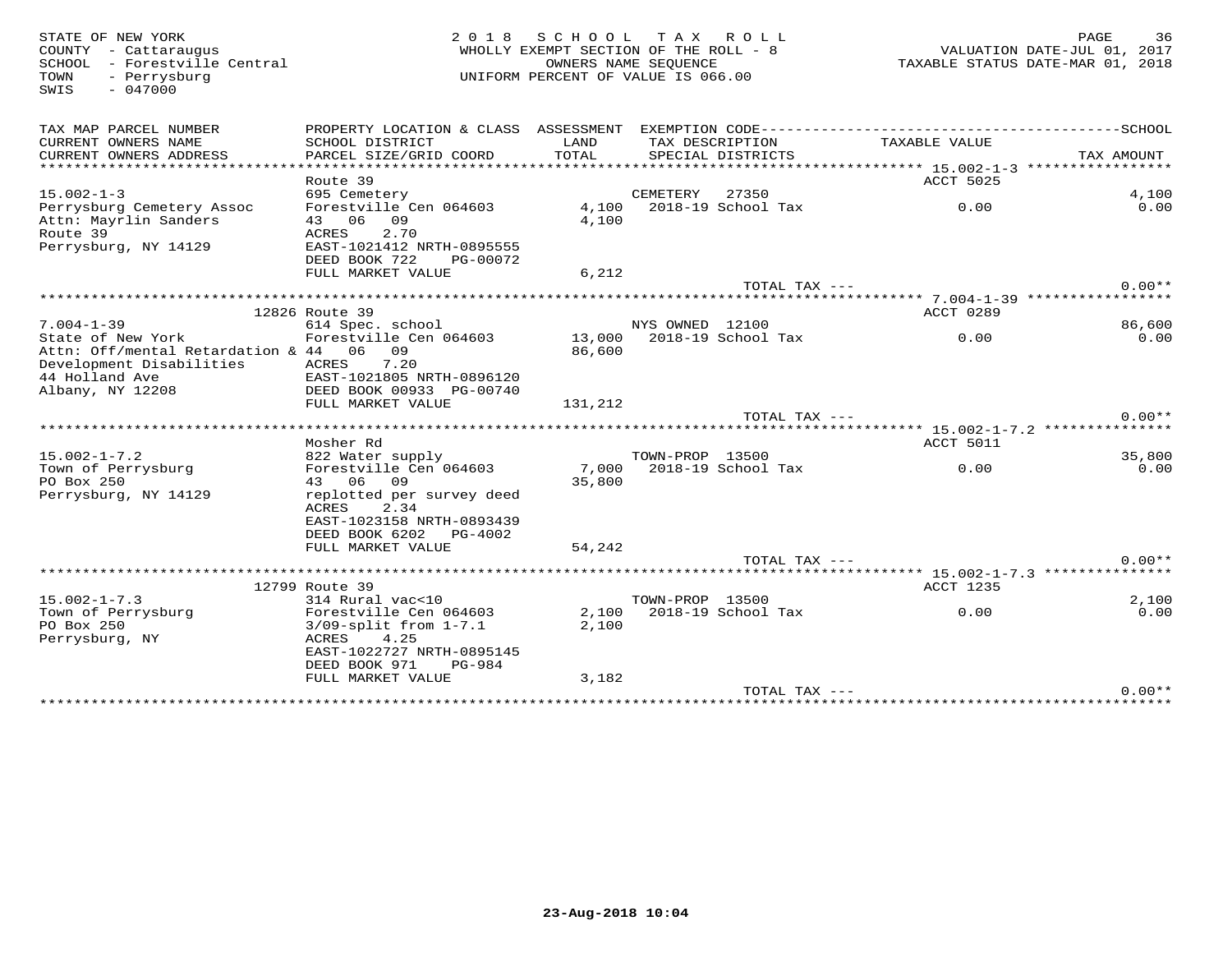| STATE OF NEW YORK<br>COUNTY<br>- Cattaraugus<br>- Forestville Central<br>SCHOOL<br>- Perrysburg<br>TOWN<br>$-047000$<br>SWIS | 2 0 1 8                         | SCHOOL<br>WHOLLY EXEMPT SECTION OF THE ROLL - 8<br>UNIFORM PERCENT OF VALUE IS 066.00 | T A X<br>OWNERS NAME SEQUENCE | R O L L            |                                                 | PAGE<br>37<br>VALUATION DATE-JUL 01, 2017<br>TAXABLE STATUS DATE-MAR 01, 2018 |
|------------------------------------------------------------------------------------------------------------------------------|---------------------------------|---------------------------------------------------------------------------------------|-------------------------------|--------------------|-------------------------------------------------|-------------------------------------------------------------------------------|
| TAX MAP PARCEL NUMBER                                                                                                        | PROPERTY LOCATION & CLASS       | ASSESSMENT                                                                            |                               | EXEMPTION CODE---- |                                                 | --------------SCHOOL                                                          |
| CURRENT OWNERS NAME                                                                                                          | SCHOOL DISTRICT                 | LAND                                                                                  |                               | TAX DESCRIPTION    | TAXABLE VALUE                                   |                                                                               |
| CURRENT OWNERS ADDRESS                                                                                                       | PARCEL SIZE/GRID COORD          | TOTAL                                                                                 |                               | SPECIAL DISTRICTS  |                                                 | TAX AMOUNT                                                                    |
|                                                                                                                              |                                 |                                                                                       |                               |                    | ******************** 15.002-1-30                | ****************                                                              |
|                                                                                                                              | Edwards Corners Rd              |                                                                                       |                               |                    | ACCT 5012                                       |                                                                               |
| $15.002 - 1 - 30$                                                                                                            | 822 Water supply                |                                                                                       | TOWN-PROP 13500               |                    |                                                 | 15,100                                                                        |
| Town of Perrysburg                                                                                                           | Forestville Cen 064603          | 15,000                                                                                |                               | 2018-19 School Tax | 0.00                                            | 0.00                                                                          |
| PO Box 250                                                                                                                   | 35 06 09                        | 15,100                                                                                |                               |                    |                                                 |                                                                               |
| Perrysburg, NY 14129                                                                                                         | 12.91<br>ACRES                  |                                                                                       |                               |                    |                                                 |                                                                               |
|                                                                                                                              | EAST-1026867 NRTH-0892071       |                                                                                       |                               |                    |                                                 |                                                                               |
|                                                                                                                              | DEED BOOK 6202 PG-4002          |                                                                                       |                               |                    |                                                 |                                                                               |
|                                                                                                                              | FULL MARKET VALUE               | 22,879                                                                                |                               |                    |                                                 |                                                                               |
|                                                                                                                              |                                 |                                                                                       |                               | TOTAL TAX $---$    | ***************** 7.004-1-53 ****************** | $0.00**$                                                                      |
|                                                                                                                              |                                 |                                                                                       |                               |                    | ACCT 5027                                       |                                                                               |
| $7.004 - 1 - 53$                                                                                                             | W Perrysburg Rd<br>695 Cemetery |                                                                                       | CEMETERY                      | 27350              |                                                 | 5,000                                                                         |
| West Perrysburg Cemetery                                                                                                     | Forestville Cen 064603          | 5,000                                                                                 |                               | 2018-19 School Tax | 0.00                                            | 0.00                                                                          |
| Perrysburg, NY 14129                                                                                                         | 45 06<br>09                     | 5,000                                                                                 |                               |                    |                                                 |                                                                               |
|                                                                                                                              | 209.40 DPTH 170.00<br>FRNT      |                                                                                       |                               |                    |                                                 |                                                                               |
|                                                                                                                              | EAST-1023327 NRTH-0902597       |                                                                                       |                               |                    |                                                 |                                                                               |
|                                                                                                                              | DEED BOOK 236<br>PG-00371       |                                                                                       |                               |                    |                                                 |                                                                               |
|                                                                                                                              | FULL MARKET VALUE               | 7,576                                                                                 |                               |                    |                                                 |                                                                               |
|                                                                                                                              |                                 |                                                                                       |                               | TOTAL TAX $---$    |                                                 | $0.00**$                                                                      |
|                                                                                                                              |                                 |                                                                                       |                               |                    |                                                 |                                                                               |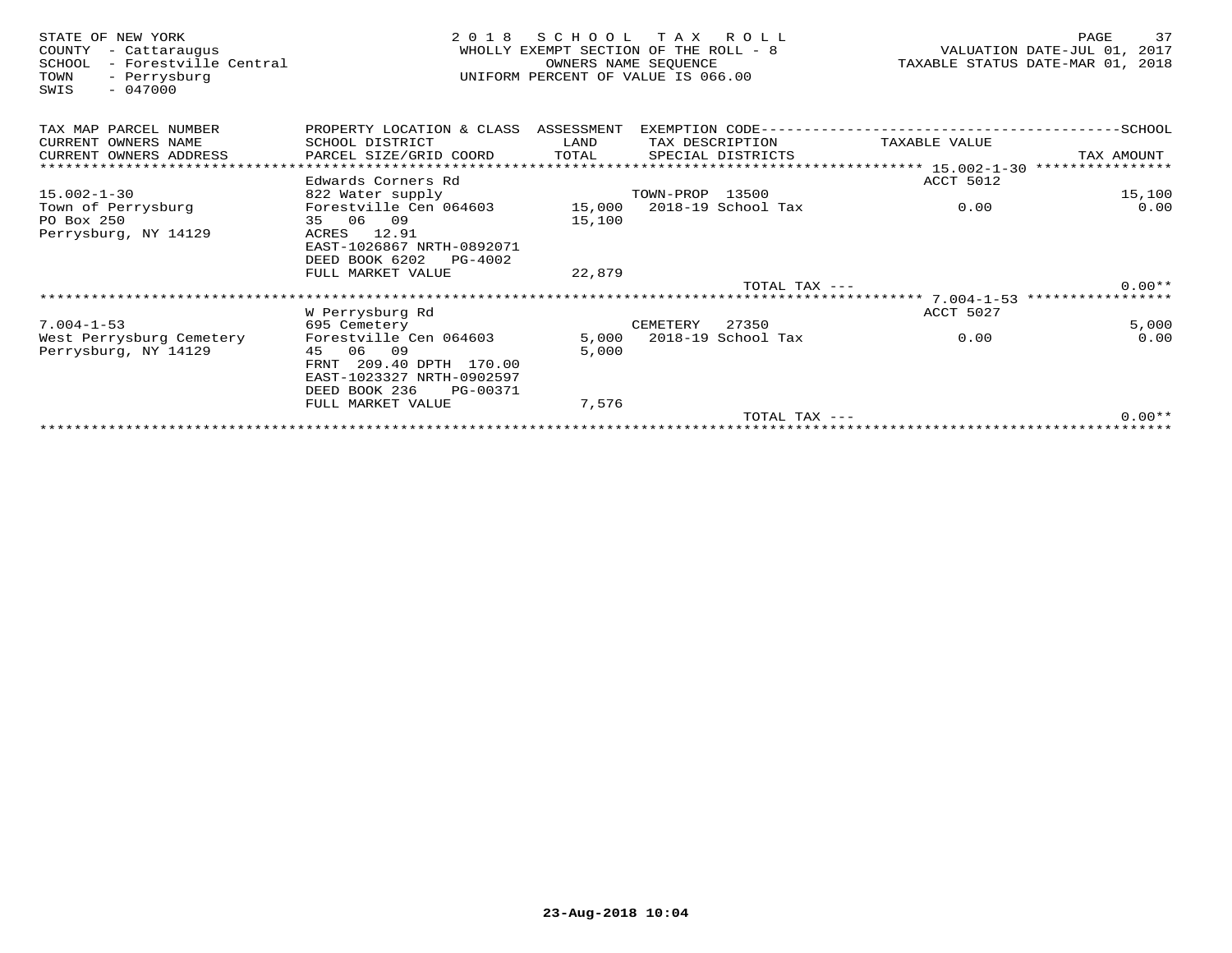| STATE OF NEW YORK<br>COUNTY - Cattaraugus<br>SCHOOL - Forestville Central<br>TOWN - Perrysburg<br>SWIS<br>- 047000 | 2018 SCHOOL TAX ROLL<br>WHOLLY EXEMPT SECTION OF THE ROLL - 8 | 38<br>PAGE<br>VALUATION DATE-JUL 01, 2017<br>TAXABLE STATUS DATE-MAR 01, 2018<br>RPS155/V04/L015<br>CURRENT DATE 8/23/2018 |
|--------------------------------------------------------------------------------------------------------------------|---------------------------------------------------------------|----------------------------------------------------------------------------------------------------------------------------|
|                                                                                                                    | ROLL SUB SECTION- - TOTALS                                    |                                                                                                                            |

|      |                                | ᠁∩ <del>™</del><br>TO THT. | mszm<br>------<br>. ب |       | AL' |        |      | $m \wedge m \wedge n$       |
|------|--------------------------------|----------------------------|-----------------------|-------|-----|--------|------|-----------------------------|
| CODE | $M^{\mathsf{T}}$<br>$\sqrt{2}$ |                            | TVDL                  | 'ALUE |     | MOTIN' | ALUE | $m \times r$<br>- - - - - - |

#### NO SPECIAL DISTRICTS AT THIS LEVEL

\*\*\* S C H O O L D I S T R I C T S U M M A R Y \*\*\*

| CODE   | DISTRICT NAME                    | TOTAL<br>PARCELS | ASSESSED<br>LAND | ASSESSED<br>TOTAL | <b>EXEMPT</b><br>AMOUNT | TOTAL<br>TAXABLE |           |
|--------|----------------------------------|------------------|------------------|-------------------|-------------------------|------------------|-----------|
|        |                                  |                  |                  |                   | STAR AMOUNT             | STAR TAXABLE     | TOTAL TAX |
|        | Forestville Central              | 6                | 46,200           | 148,700           | 148,700                 |                  |           |
| 064603 |                                  |                  |                  |                   |                         |                  |           |
|        | SUB-TOTAL                        | 6                | 46,200           | 148,700           | 148,700                 |                  |           |
|        | $S \cup B - T \cup T A L (CONT)$ |                  |                  |                   |                         |                  |           |
|        |                                  |                  |                  |                   |                         |                  |           |
|        | TOTAL                            | 6                | 46,200           | 148,700           | 148,700                 |                  |           |
|        | T O T A L (CONT)                 |                  |                  |                   |                         |                  |           |

### \*\*\* S Y S T E M C O D E S S U M M A R Y \*\*\*

#### NO SYSTEM EXEMPTIONS AT THIS LEVEL

|             | TOTAL   |         |
|-------------|---------|---------|
| DESCRIPTION | PARCELS | SCHOOL  |
|             |         |         |
| NYS OWNED   |         | 86,600  |
| TOWN-PROP   | ر       | 53,000  |
| CEMETERY    | 2       | 9,100   |
| TOTAL       | ь       | 148,700 |
|             |         |         |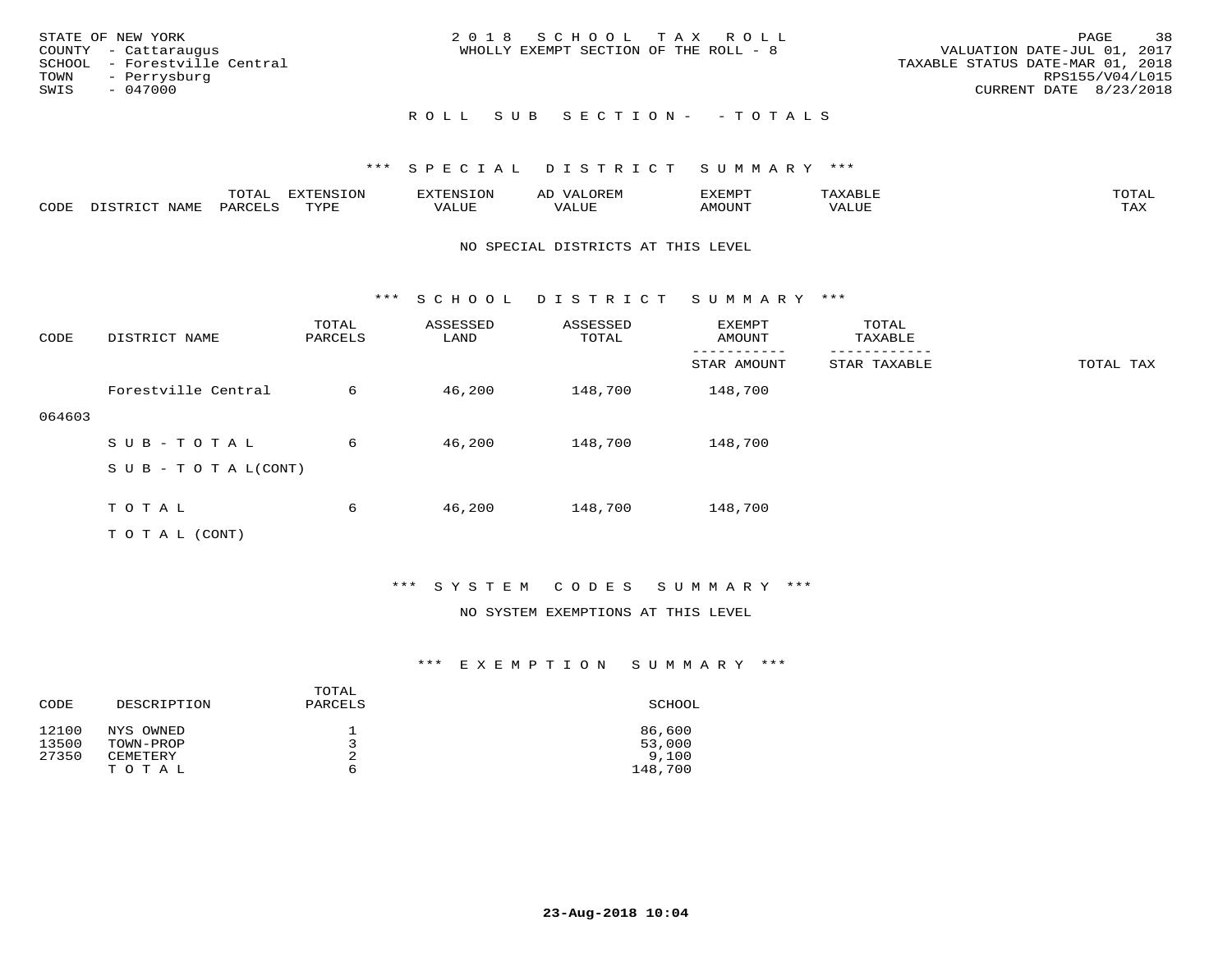| 39<br>2018 SCHOOL TAX ROLL<br>STATE OF NEW YORK<br>PAGE<br>VALUATION DATE-JUL 01, 2017<br>WHOLLY EXEMPT SECTION OF THE ROLL - 8<br>COUNTY - Cattaraugus<br>- Forestville Central<br>SCHOOL<br>TAXABLE STATUS DATE-MAR 01, 2018<br>RPS155/V04/L015<br>TOWN<br>- Perrysburg<br>CURRENT DATE 8/23/2018<br>$-047000$<br>SWIS |
|--------------------------------------------------------------------------------------------------------------------------------------------------------------------------------------------------------------------------------------------------------------------------------------------------------------------------|
|--------------------------------------------------------------------------------------------------------------------------------------------------------------------------------------------------------------------------------------------------------------------------------------------------------------------------|

# R O L L S U B S E C T I O N - - T O T A L S

# \*\*\* G R A N D T O T A L S \*\*\*

| ROLL<br>SEC | DESCRIPTION                                    | TOTAL<br>PARCELS | ASSESSED<br>LAND | ASSESSED<br>TOTAL | <b>EXEMPT</b><br>AMOUNT | TOTAL<br>TAXABLE | TOTAL<br>TAX |
|-------------|------------------------------------------------|------------------|------------------|-------------------|-------------------------|------------------|--------------|
|             |                                                |                  |                  |                   | STAR AMOUNT             | STAR TAXABLE     |              |
|             | RS 8 TOTAL<br>SPEC DIST TAXES<br>WUOTIV EVEMOT |                  | 46,200           | 148,700           | 148,700                 |                  |              |

8 WHOLLY EXEMPT 6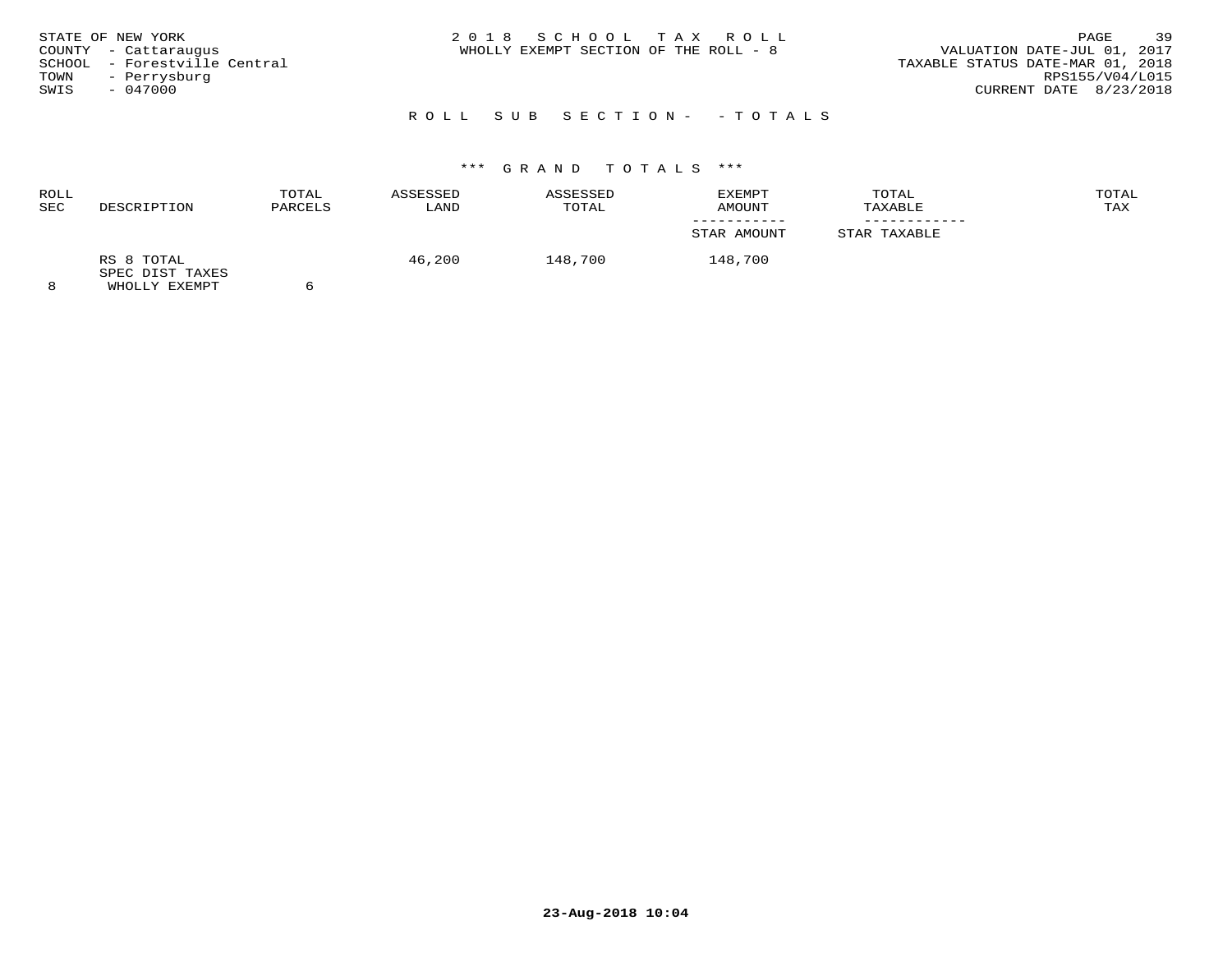|      | STATE OF NEW YORK            | 2018 SCHOOL TAX ROLL                  |                                  | 40<br>PAGE      |
|------|------------------------------|---------------------------------------|----------------------------------|-----------------|
|      | COUNTY - Cattaraugus         | WHOLLY EXEMPT SECTION OF THE ROLL - 8 | VALUATION DATE-JUL 01, 2017      |                 |
|      | SCHOOL - Forestville Central |                                       | TAXABLE STATUS DATE-MAR 01, 2018 |                 |
|      | TOWN - Perrysburg            |                                       |                                  | RPS155/V04/L015 |
| SWIS | - 047000                     |                                       | CURRENT DATE 8/23/2018           |                 |
|      |                              |                                       |                                  |                 |

### \*\*\* S P E C I A L D I S T R I C T S U M M A R Y \*\*\*

|      | ----<br>◡∸ғ | ---<br>ENSION         |                            | AL'<br>∵⊔ت⊥د⊥ر |       | $m \wedge m$       |
|------|-------------|-----------------------|----------------------------|----------------|-------|--------------------|
| CODE |             | $m \times r \times r$ | , <del>,</del> , , , , , , |                | MOUN. | $- - - -$<br>. ris |

#### NO SPECIAL DISTRICTS AT THIS LEVEL

\*\*\* S C H O O L D I S T R I C T S U M M A R Y \*\*\*

| CODE   | DISTRICT NAME                    | TOTAL<br>PARCELS | ASSESSED<br>LAND | ASSESSED<br>TOTAL | EXEMPT<br>AMOUNT | TOTAL<br>TAXABLE |           |
|--------|----------------------------------|------------------|------------------|-------------------|------------------|------------------|-----------|
|        |                                  |                  |                  |                   | STAR AMOUNT      | STAR TAXABLE     | TOTAL TAX |
|        | Forestville Central              | 6                | 46,200           | 148,700           | 148,700          |                  |           |
| 064603 |                                  |                  |                  |                   |                  |                  |           |
|        | SUB-TOTAL                        | 6                | 46,200           | 148,700           | 148,700          |                  |           |
|        | $S \cup B - T \cup T A L (CONT)$ |                  |                  |                   |                  |                  |           |
|        |                                  |                  |                  |                   |                  |                  |           |
|        | TOTAL                            | 6                | 46,200           | 148,700           | 148,700          |                  |           |
|        | T O T A L (CONT)                 |                  |                  |                   |                  |                  |           |

### \*\*\* S Y S T E M C O D E S S U M M A R Y \*\*\*

#### NO SYSTEM EXEMPTIONS AT THIS LEVEL

|       |             | TOTAL   |         |
|-------|-------------|---------|---------|
| CODE  | DESCRIPTION | PARCELS | SCHOOL  |
| 12100 | NYS OWNED   |         | 86,600  |
| 13500 | TOWN-PROP   | ิว      | 53,000  |
| 27350 | CEMETERY    | 2       | 9.100   |
|       | TOTAL       | ь       | 148,700 |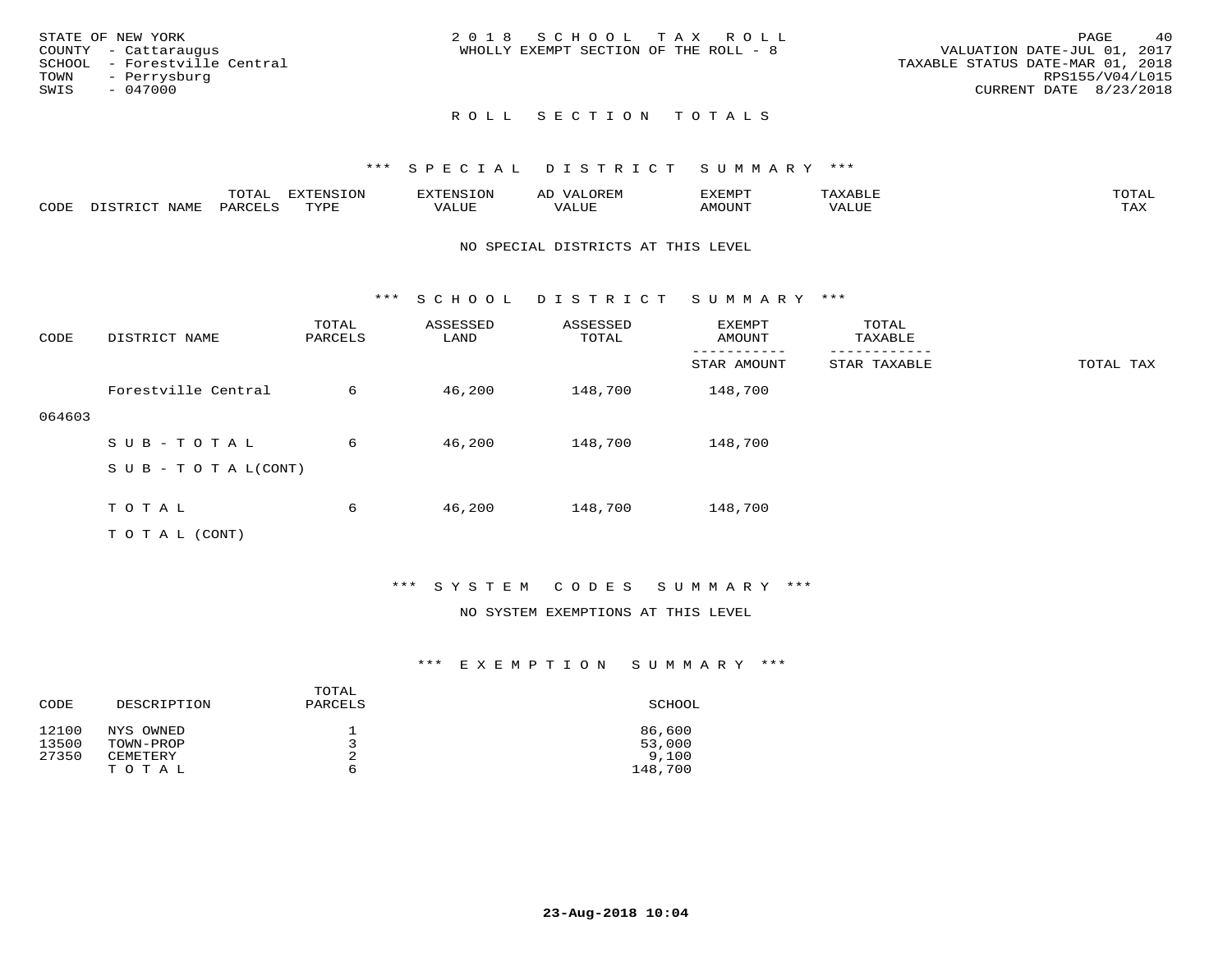| 2018 SCHOOL TAX ROLL<br>STATE OF NEW YORK<br>VALUATION DATE-JUL 01, 2017<br>WHOLLY EXEMPT SECTION OF THE ROLL - 8<br>COUNTY - Cattaraugus<br>SCHOOL - Forestville Central<br>TAXABLE STATUS DATE-MAR 01, 2018<br>TOWN<br>- Perrysburg<br>CURRENT DATE 8/23/2018<br>$-047000$<br>SWIS | 41<br>PAGE<br>RPS155/V04/L015 |
|--------------------------------------------------------------------------------------------------------------------------------------------------------------------------------------------------------------------------------------------------------------------------------------|-------------------------------|
|--------------------------------------------------------------------------------------------------------------------------------------------------------------------------------------------------------------------------------------------------------------------------------------|-------------------------------|

# \*\*\* G R A N D T O T A L S \*\*\*

| ROLL<br>SEC | DESCRIPTION                                           | TOTAL<br>PARCELS | ASSESSED<br>LAND | ASSESSED<br>TOTAL | EXEMPT<br>AMOUNT | TOTAL<br>TAXABLE | TOTAL<br>TAX |
|-------------|-------------------------------------------------------|------------------|------------------|-------------------|------------------|------------------|--------------|
|             |                                                       |                  |                  |                   | STAR AMOUNT      | STAR TAXABLE     |              |
| $\circ$     | RS 8 TOTAL<br>SPEC DIST TAXES<br><b>WUOTIV EVEMBT</b> |                  | 46,200           | 148,700           | 148,700          |                  |              |

8 WHOLLY EXEMPT 6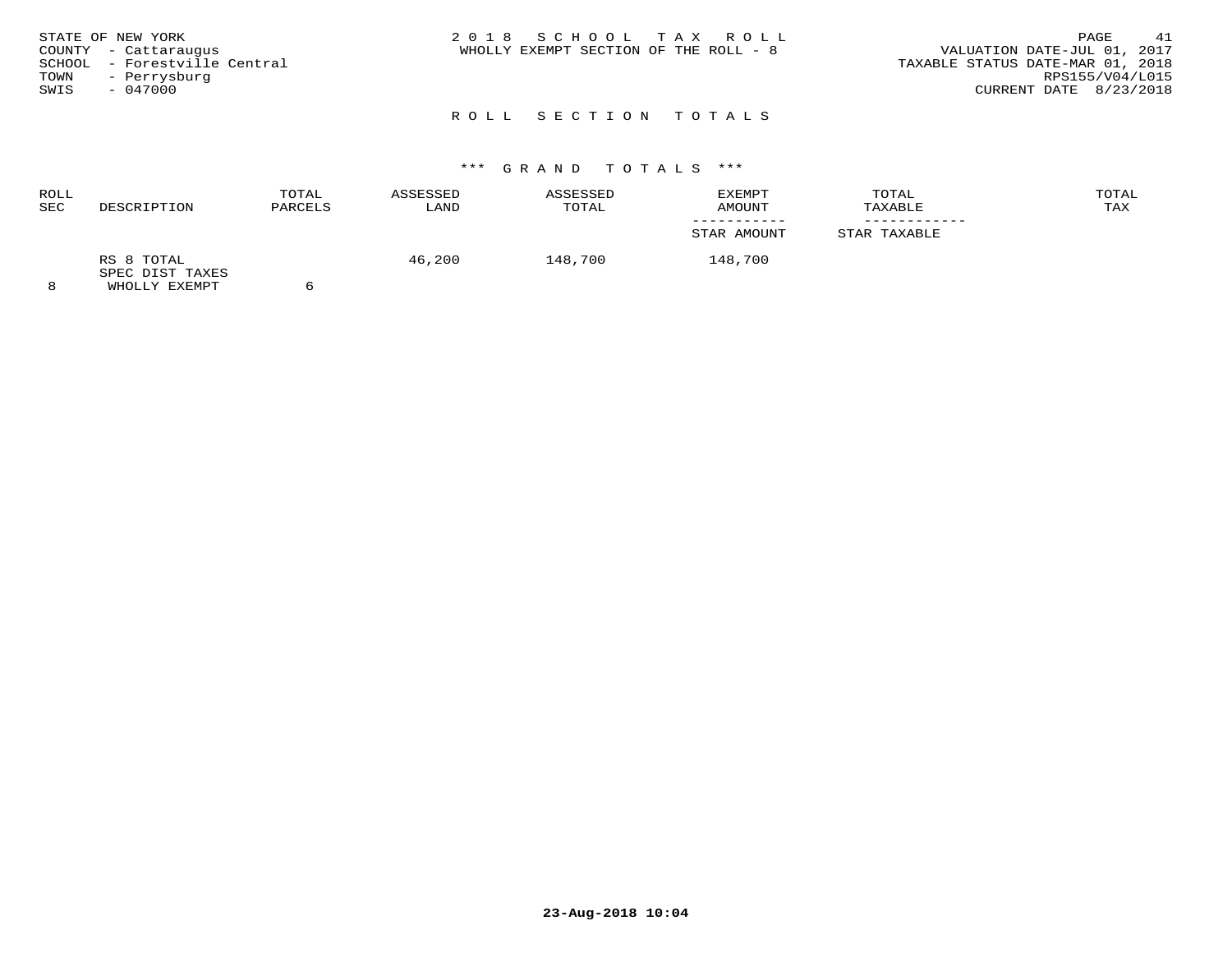| STATE OF NEW YORK            |  | 2018 SCHOOL TAX ROLL |                                  | PAGE                     | 42 |
|------------------------------|--|----------------------|----------------------------------|--------------------------|----|
| COUNTY - Cattaraugus         |  |                      | VALUATION DATE-JUL 01, 2017      |                          |    |
| SCHOOL - Forestville Central |  | SWIS TOTALS          | TAXABLE STATUS DATE-MAR 01, 2018 |                          |    |
| TOWN<br>- Perrysburg         |  |                      |                                  | RPS155/V04/L015          |    |
| SWIS<br>- 047000             |  |                      |                                  | CURRENT DATE $8/23/2018$ |    |

|                                    |              | ---- | <b>TYTTNCTON</b>           |   | $\rightarrow$ | כ <b>דו</b> הר<br>ם ועו                                                              | ⊥⇔∧        |                      |
|------------------------------------|--------------|------|----------------------------|---|---------------|--------------------------------------------------------------------------------------|------------|----------------------|
| $\sim$ $\sim$ $\sim$ $\sim$ $\sim$ | $\mathbf{1}$ |      | $\overline{x}\overline{r}$ | . |               | $\Lambda$ $\Lambda$ $\Lambda$ $\Lambda$ $\Gamma$ $\Lambda$ <sup><math>-</math></sup> | $\sqrt{2}$ | $m \times r$<br>---- |

NO SPECIAL DISTRICTS AT THIS LEVEL

\*\*\* S C H O O L D I S T R I C T S U M M A R Y \*\*\*

| CODE   | DISTRICT NAME              | TOTAL<br>PARCELS | ASSESSED<br>LAND | ASSESSED<br>TOTAL | <b>EXEMPT</b><br>AMOUNT | TOTAL<br>TAXABLE         |           |            |
|--------|----------------------------|------------------|------------------|-------------------|-------------------------|--------------------------|-----------|------------|
|        |                            |                  |                  |                   | STAR AMOUNT             | --------<br>STAR TAXABLE | TAX RATE  | TOTAL TAX  |
|        | Forestville Central        | 97               | 1721,620         | 7074,242          | 250,566                 | 6,823,676                |           |            |
| 064603 |                            |                  |                  |                   | 1123,990                | 5,699,686                | 25.812291 | 147,121.92 |
|        | SUB-TOTAL                  | 97               | 1721,620         | 7074,242          | 250,566                 | 6,823,676                |           |            |
|        | S U B - T O T A $L$ (CONT) |                  |                  |                   | 1123,990                | 5,699,686                |           | 147,121.92 |
|        |                            |                  |                  | 7074,242          |                         |                          |           |            |
|        | TOTAL                      | 97               | 1721,620         |                   | 250,566                 | 6,823,676                |           |            |
|        | T O T A L (CONT)           |                  |                  |                   | 1123,990                | 5,699,686                |           | 147,121.92 |

\*\*\* S Y S T E M C O D E S S U M M A R Y \*\*\*

#### NO SYSTEM EXEMPTIONS AT THIS LEVEL

| CODE  | DESCRIPTION | TOTAL<br>PARCELS | SCHOOL |
|-------|-------------|------------------|--------|
| 12100 | NYS OWNED   | ᅩ                | 86,600 |
| 13500 | TOWN-PROP   |                  | 53,000 |
| 27350 | CEMETERY    | 2                | 9,100  |
| 41720 | AG DIST     | 4                | 48,876 |
| 41730 | AG DISTOUT  | ⌒<br>৴           | 19,790 |
|       |             |                  |        |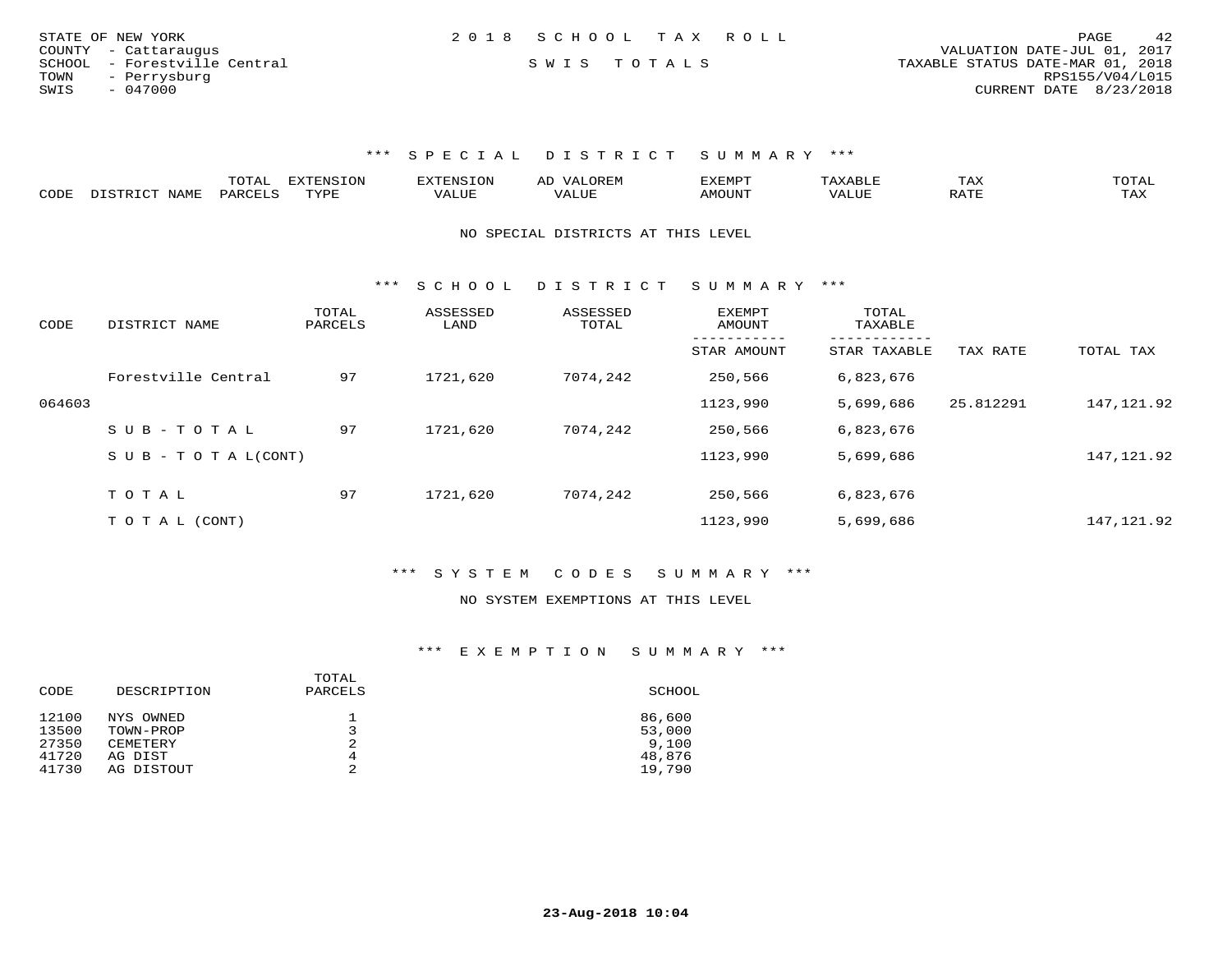|             | 43<br>PAGE                       |
|-------------|----------------------------------|
|             | VALUATION DATE-JUL 01, 2017      |
| SWIS TOTALS | TAXABLE STATUS DATE-MAR 01, 2018 |
|             | RPS155/V04/L015                  |
|             | CURRENT DATE 8/23/2018           |
|             |                                  |
|             | 2018 SCHOOL TAX ROLL             |

# \*\*\* E X E M P T I O N S U M M A R Y \*\*\*

| CODE  | DESCRIPTION | TOTAL<br>PARCELS | SCHOOL   |
|-------|-------------|------------------|----------|
| 41800 | AGED C/T/S  |                  | 26,800   |
| 41834 | ENH STAR    | 14               | 589,390  |
| 41854 | BAS STAR    | 27               | 534,600  |
| 42100 | SILO T/C/S  |                  | 6.400    |
|       | TOTAL       | 55               | 1374,556 |

| ROLL<br>SEC  | DESCRIPTION                          | TOTAL<br>PARCELS | ASSESSED<br>LAND | ASSESSED<br>TOTAL | EXEMPT<br>AMOUNT    | TOTAL<br>TAXABLE       |             |             |
|--------------|--------------------------------------|------------------|------------------|-------------------|---------------------|------------------------|-------------|-------------|
|              |                                      |                  |                  |                   | STAR AMOUNT         | STAR TAXABLE           | TAX<br>RATE |             |
|              | 2018-19 School Tax                   |                  | 1675,420         | 4839,390          | 101,866<br>1123,990 | 4,737,524<br>3,613,534 | 25.812291   | 93, 273.55  |
| $\mathbf{1}$ | SPEC DIST TAXES<br>TAXABLE           | 76               |                  |                   |                     |                        |             | 93, 273.55  |
|              | 2018-19 School Tax                   |                  |                  | 426,910           |                     | 426,910<br>426,910     | 25.812291   | 11,019.53   |
| 5            | SPEC DIST TAXES<br>SPECIAL FRANCHISE | 9                |                  |                   |                     |                        |             | 11,019.53   |
|              | 2018-19 School Tax                   |                  |                  | 1659,242          |                     | 1,659,242<br>1,659,242 | 25.812291   | 42,828.84   |
| 6            | SPEC DIST TAXES<br>UTILITIES & N.C.  | 6                |                  |                   |                     |                        |             | 42,828.84   |
|              | SPEC DIST TAXES                      |                  |                  |                   | 148,700             |                        |             |             |
| 8            | WHOLLY EXEMPT<br>2018-19 School Tax  | 6                | 1721,620         | 7074,242          | 250,566<br>1123,990 | 6,823,676<br>5,699,686 | 25.812291   | 147, 121.92 |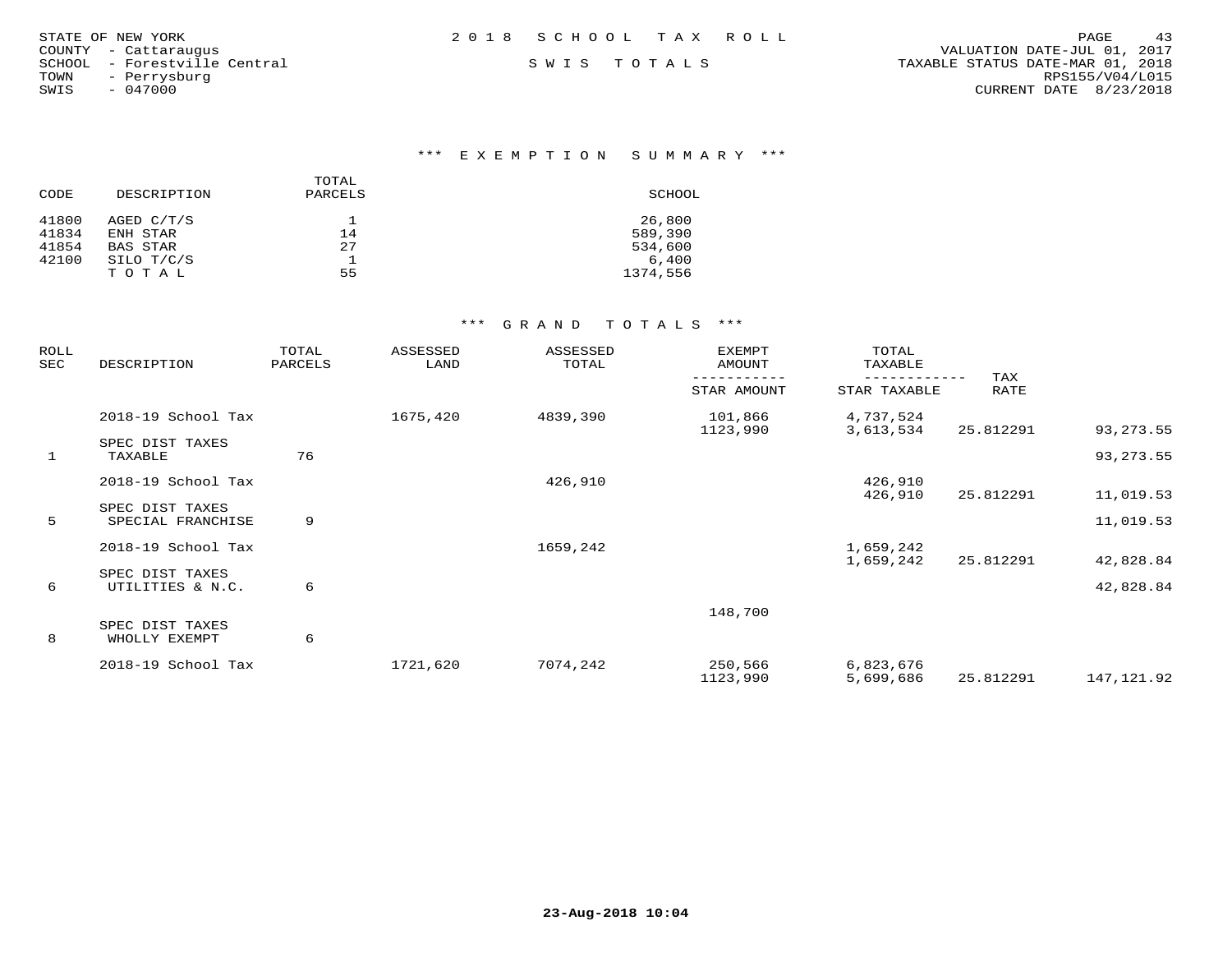| STATE OF NEW YORK            | 2018 SCHOOL TAX ROLL | 44<br>PAGE                       |
|------------------------------|----------------------|----------------------------------|
| COUNTY - Cattaraugus         |                      | VALUATION DATE-JUL 01, 2017      |
| SCHOOL - Forestville Central | SWIS TOTALS          | TAXABLE STATUS DATE-MAR 01, 2018 |
| TOWN<br>- Perrysburg         |                      | RPS155/V04/L015                  |
| SWIS<br>- 047000             |                      | CURRENT DATE 8/23/2018           |

| ROLL<br>SEC | DESCRIPTION        | TOTAL<br>PARCELS | ASSESSED<br>LAND | ASSESSED<br>TOTAL | <b>EXEMPT</b><br>AMOUNT<br>----------- | TOTAL<br>TAXABLE<br>------------ | TAX       |            |
|-------------|--------------------|------------------|------------------|-------------------|----------------------------------------|----------------------------------|-----------|------------|
|             |                    |                  |                  |                   | STAR AMOUNT                            | STAR TAXABLE                     | RATE      |            |
|             | SPEC DIST TAXES    |                  |                  |                   |                                        |                                  |           |            |
| $\star$     | TOTAL<br>SUB       | 97               |                  |                   |                                        |                                  |           | 147,121.92 |
|             | 2018-19 School Tax |                  | 1721,620         | 7074,242          | 250,566<br>1123,990                    | 6,823,676<br>5,699,686           | 25.812291 | 147,121.92 |
|             | SPEC DIST TAXES    |                  |                  |                   |                                        |                                  |           |            |
| $***$       | GRAND TOTAL        | 97               |                  |                   |                                        |                                  |           | 147,121.92 |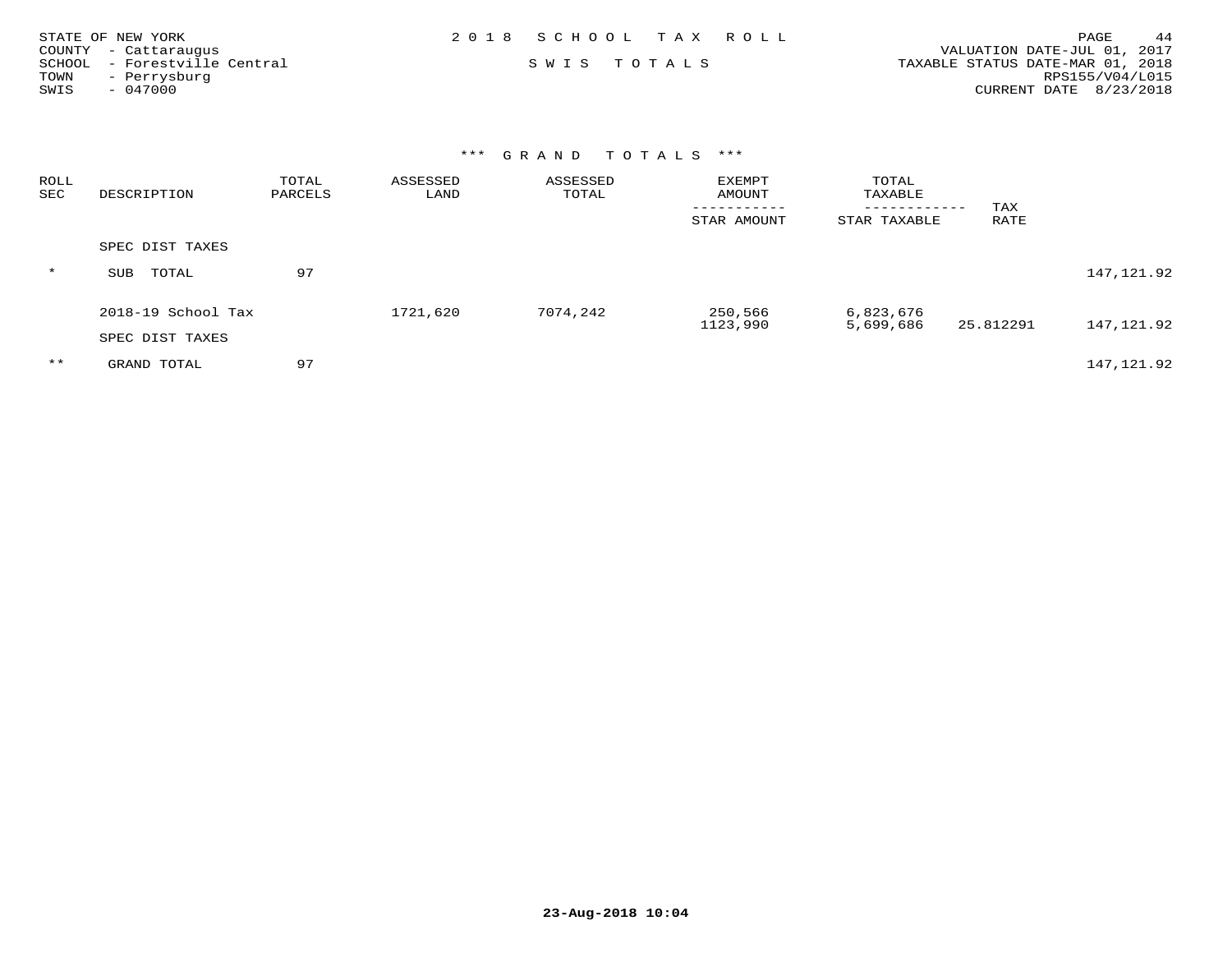|      |      | 10m   | m    |                                | $\sim$ | <b>ISLEMADO</b><br>IVI H |         | ፐ∩ͲΔ<br>◡∸∸ |
|------|------|-------|------|--------------------------------|--------|--------------------------|---------|-------------|
| CODE | IAMF | ے صدر | TVDI | $\triangle$ LUE $\blacksquare$ |        | <b>AMOTIN'</b>           | $V_{A}$ |             |

#### NO SPECIAL DISTRICTS AT THIS LEVEL

\*\*\* S C H O O L D I S T R I C T S U M M A R Y \*\*\*

| CODE   | DISTRICT NAME                    | TOTAL<br>PARCELS | ASSESSED<br>LAND | ASSESSED<br>TOTAL | EXEMPT<br>AMOUNT        | TOTAL<br>TAXABLE         |          |             |
|--------|----------------------------------|------------------|------------------|-------------------|-------------------------|--------------------------|----------|-------------|
|        |                                  |                  |                  |                   | --------<br>STAR AMOUNT | --------<br>STAR TAXABLE | TAX RATE | TOTAL TAX   |
|        | Forestville Central              | 97               | 1721,620         | 7074,242          | 250,566                 | 6,823,676                |          |             |
| 064603 |                                  |                  |                  |                   | 1123,990                | 5,699,686                |          | 147, 121.92 |
|        | $SUB - TO TAL$                   | 97               | 1721,620         | 7074,242          | 250,566                 | 6,823,676                |          |             |
|        | $S \cup B - T \cup T A L (CONT)$ |                  |                  |                   | 1123,990                | 5,699,686                |          | 147, 121.92 |
|        | TOTAL                            | 97               | 1721,620         | 7074,242          | 250,566                 | 6,823,676                |          |             |
|        |                                  |                  |                  |                   |                         |                          |          |             |
|        | T O T A L (CONT)                 |                  |                  |                   | 1123,990                | 5,699,686                |          | 147, 121.92 |

#### \*\*\* S Y S T E M C O D E S S U M M A R Y \*\*\*

#### NO SYSTEM EXEMPTIONS AT THIS LEVEL

| CODE  | DESCRIPTION | TOTAL<br>PARCELS | SCHOOL |
|-------|-------------|------------------|--------|
| 12100 | NYS OWNED   |                  | 86,600 |
| 13500 | TOWN-PROP   |                  | 53,000 |
| 27350 | CEMETERY    | 2                | 9,100  |
| 41720 | AG DIST     | 4                | 48,876 |
| 41730 | AG DISTOUT  | っ<br>৴           | 19,790 |
|       |             |                  |        |